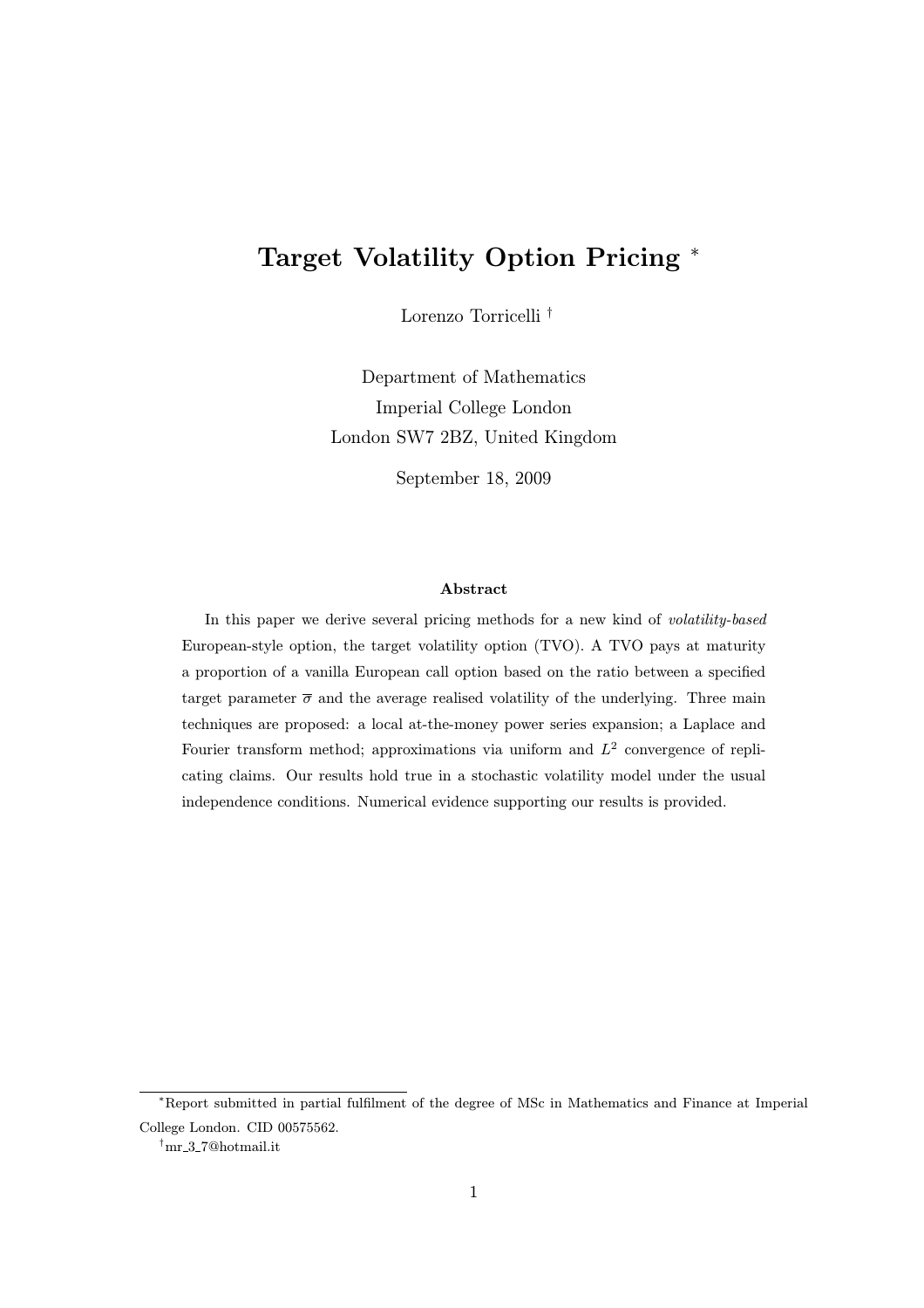A mio padre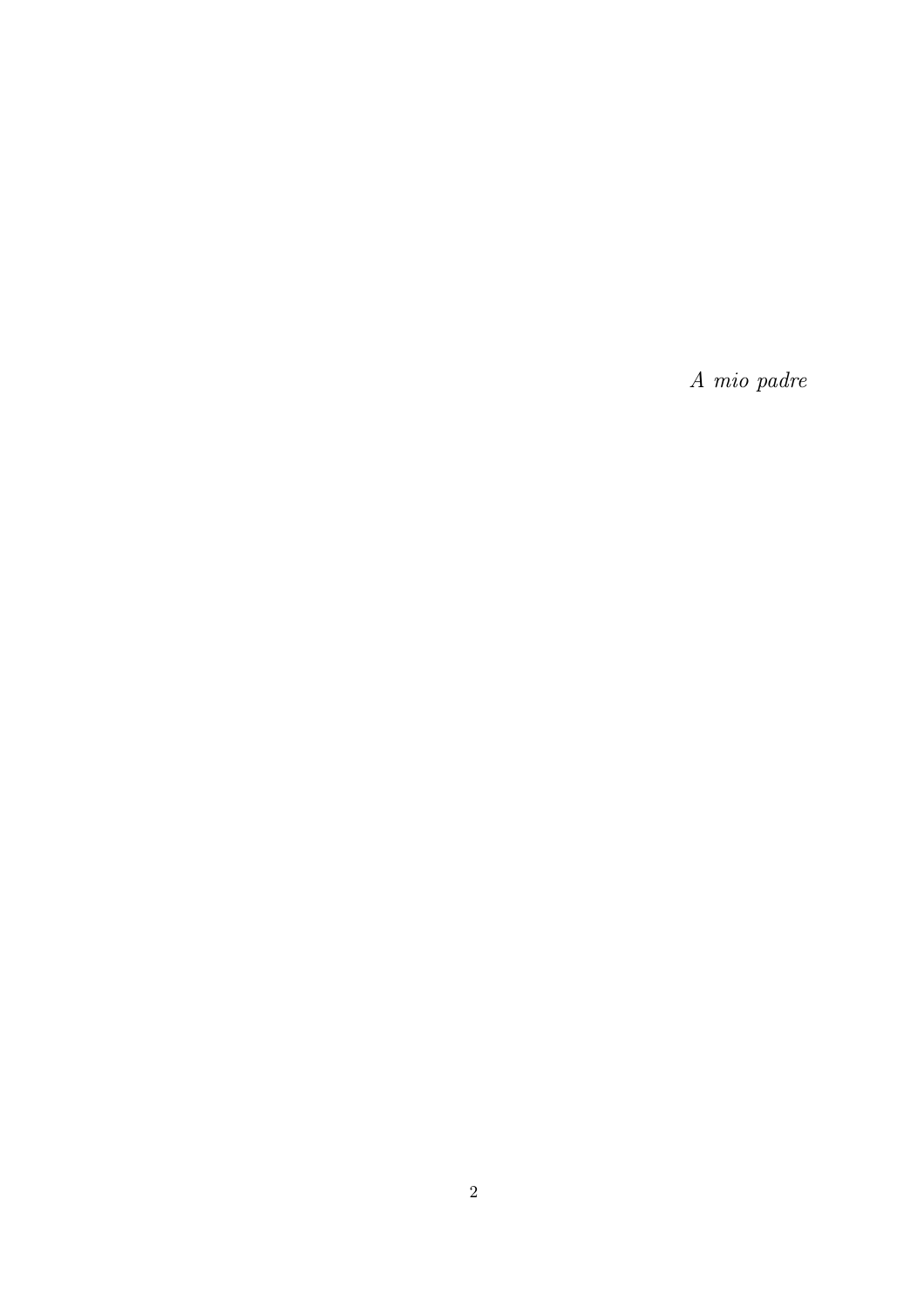# Contents

| $\mathbf{1}$            | Preliminaries and assumptions                   |                                                                                               |                |  |  |  |  |
|-------------------------|-------------------------------------------------|-----------------------------------------------------------------------------------------------|----------------|--|--|--|--|
|                         | 1.1                                             |                                                                                               | $\overline{4}$ |  |  |  |  |
|                         | 1.2                                             |                                                                                               | $\overline{5}$ |  |  |  |  |
|                         | 1.3                                             | Properties of the payoff $\dots \dots \dots \dots \dots \dots \dots \dots \dots \dots \dots$  | $\overline{7}$ |  |  |  |  |
|                         | 1.4                                             |                                                                                               | 9              |  |  |  |  |
| $\bf{2}$                | At-the-money Taylor expansion                   |                                                                                               |                |  |  |  |  |
|                         | 2.1                                             |                                                                                               | 12             |  |  |  |  |
|                         | 2.2                                             |                                                                                               | 14             |  |  |  |  |
| 3                       | Log-strike Fourier and Laplace transform method |                                                                                               |                |  |  |  |  |
|                         | 3.1                                             |                                                                                               | 20             |  |  |  |  |
|                         | 3.2                                             | The Laplace transform $\ldots \ldots \ldots \ldots \ldots \ldots \ldots \ldots \ldots \ldots$ | 23             |  |  |  |  |
| $\overline{\mathbf{4}}$ | Uniform and $L^2$ convergence                   |                                                                                               |                |  |  |  |  |
|                         | 4.1                                             |                                                                                               | 26             |  |  |  |  |
|                         | 4.2                                             |                                                                                               | 30             |  |  |  |  |
| 5                       | Some numerical testing and conclusions          |                                                                                               |                |  |  |  |  |
|                         | 5.1                                             |                                                                                               | 32             |  |  |  |  |
|                         | 5.2                                             |                                                                                               | 35             |  |  |  |  |
|                         | 5.3                                             |                                                                                               | 37             |  |  |  |  |
|                         | 5.4                                             |                                                                                               | 39             |  |  |  |  |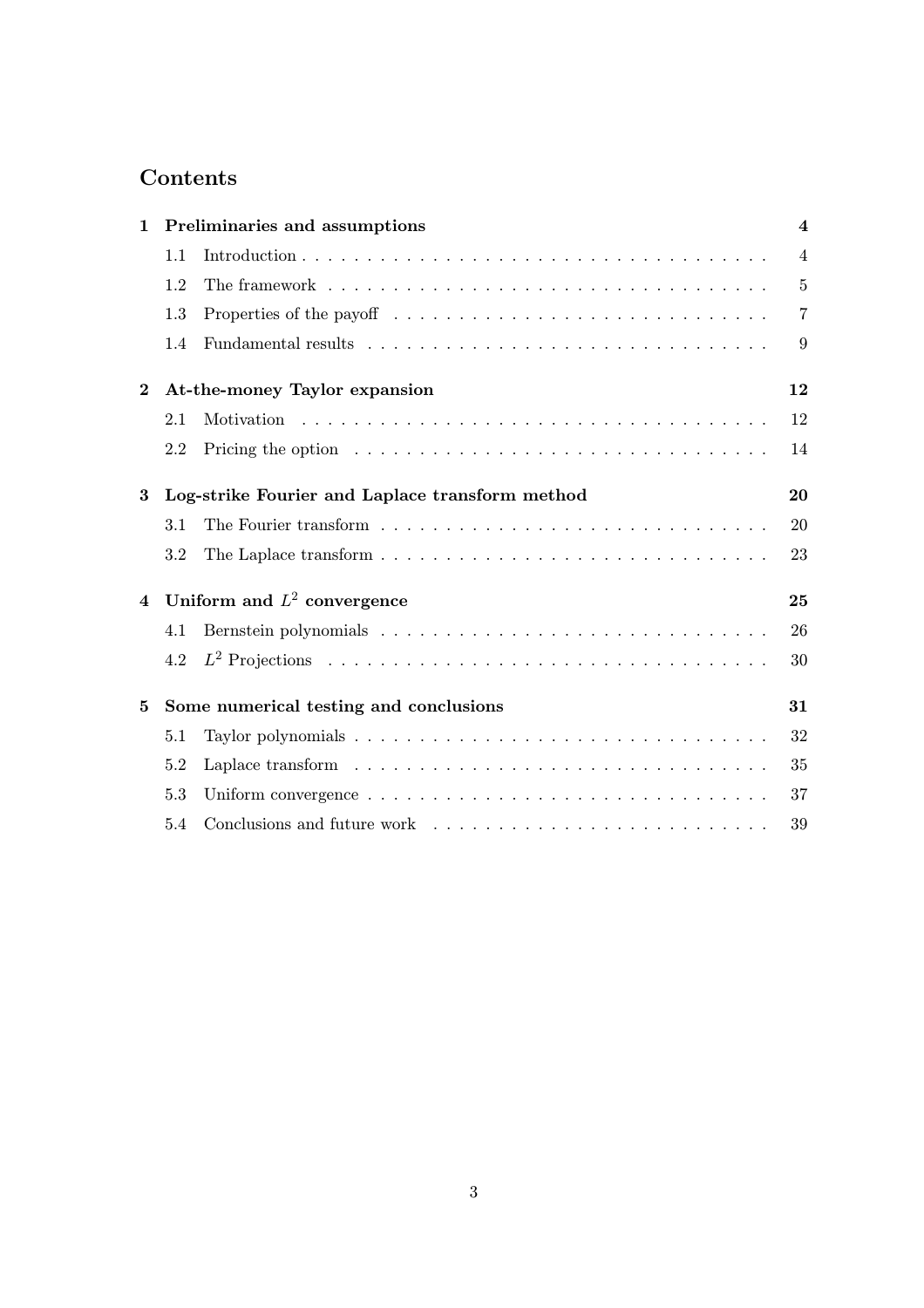# 1 Preliminaries and assumptions

#### 1.1 Introduction

Quadratic variation and volatility based derivatives trading first took off in the late nineties following an unprecedented increase of implied volatility levels. Since then volatility products become a very liquid and widely traded instrument; from the market participants' perspective volatility derivatives are to be used either to hedge away volatility risk or to speculate on future realised volatility. As a result a wide literature on the subject arose, (Carr and Madan [6], Fritz and Gatheral, [9], the book by Gatheral [10] and Carr and Lee [4], just to list a few) and volatility derivatives became a very well understood product relying on a solid theoretical basis.

A more recent innovation, dating back to the past few years, has been the introduction of derivative products paying on an underlying traded asset and the realised volatility of the asset itself. In other words the contingent claims associated with these derivatives are *joint* functions of the asset value and the realised volatility of the asset throughout the life of the contract. To our knowledge, a rigorous theory for pricing and hedging these instruments has yet to be developed. Indeed, valuation of these products in the classical setting is, in its full generality, a highly non-trivial problem. Risk-neutral expectations of such claims depend on the joint distribution of two heavily mutually dependant variables, as the asset and its quadratic variation are, even in the case in which simple uncorrelated dynamics are assumed for the relevant processes.

Target volatility options, (TVO in short) introduced in 2008, represent one such a kind of derivative. This contract is a volatility-based variation of a plain vanilla European option. A target volatility call option is written on an underlying asset  $S_t$  and gives the buyer the right to buy a certain fractional amount c of shares of  $S_t$  at a future date T for a price  $cK$ , where  $K$  is some fixed strike price. The amount  $c$  of shares to be exchanged for  $cK$  is the ratio of a specified constant  $\bar{\sigma}$ , and the average realised volatility of  $S_t$  during the lifespan of the contract, and it is a random variable.

The rationale behind the creation of target volatility options is better explained with an example. Assume an investor believes that the market implied volatility for a given option does not reflect his/her expectation of the future realised volatility of the underlying. In particular, assume that the investor is of the view that the future realised volatility of the stock will be lower than implied by option prices. Then he may enter a target volatility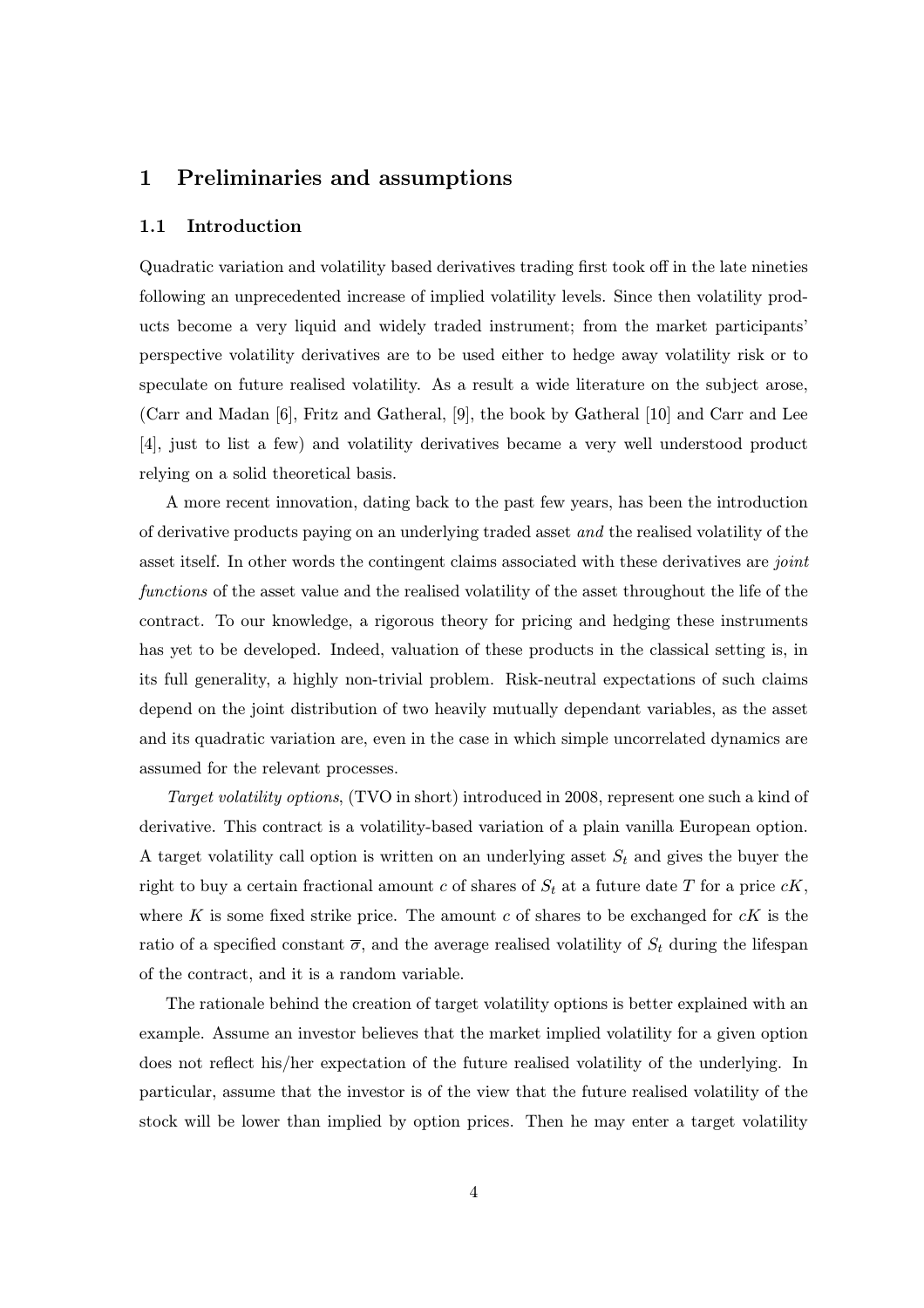contract and choose the threshold  $\bar{\sigma}$  to be his/her prediction of the future (average) realised volatility of the underlying. The price paid for the target volatility option is an (increasing) function of  $\bar{\sigma}$  and will be typically lower than the corresponding vanilla contract. However, if the investor's prediction is correct the pay-off of the two options will be the same (see Section 2 for details).

In this paper we begin to work on the problem of pricing this option in the risk-neutral valuation setting. For simplicity we assume that no interest rates are paid in the market; furthermore we assume independence between the quadratic variation and the underlying. Even though this is a quite unrealistic assumption it is necessary to begin with it in our study; under such an assumption we will be able to reduce the expected value of the option as the expected value of a claim on the quadratic variation alone (Proposition 1.2). Having done so, the cornerstone on claims on volatility laid by Carr and Lee ([4]) will lead us on our way to pricing via replication through contingent claims on  $S_t$ .

After introducing the definitions and the setting in which we are going to work, we tackle the problem in three different ways. In Section 2 we begin by observing that an at-themoney TVO has nearly the same price as an European call option of constant volatility  $\bar{\sigma}$ , and then we deduce its value in a neighbourhood of  $S_0$  by expanding the payoff in its Taylor series in  $K$ . In Section 3 we derive exact formulas for the Laplace and Fourier transforms of claims approximating the option and then find the value via inversion. In Section 4 we express the value as a limit of expectations of uniform and  $L^2$  sequences converging to the claim. In Section 5 we give some numerical examples.

I would like to thank Giuseppe Di Graziano at Deutsche Bank AG Commodities Structuring for providing me with all the necessary background and helping me throughout this project.

#### 1.2 The framework

Let us start by introducing the setting and definitions of our framework. The lifespan of contracts runs in a bounded closed interval [0, T],  $T < +\infty$  representing the maturity date. Pricing is always referred to time 0 (initiation of the contract), even though by considering conditional expectations most our results could be extended for time  $t > 0$  evaluation. We assume throughout that there exist riskless market securities (bonds) on which no interest rate is paid.

Our market is represented by a filtered probability space  $(\Omega, \mathcal{F}, \mathcal{F}_t, \mathbb{P})$  satisfying the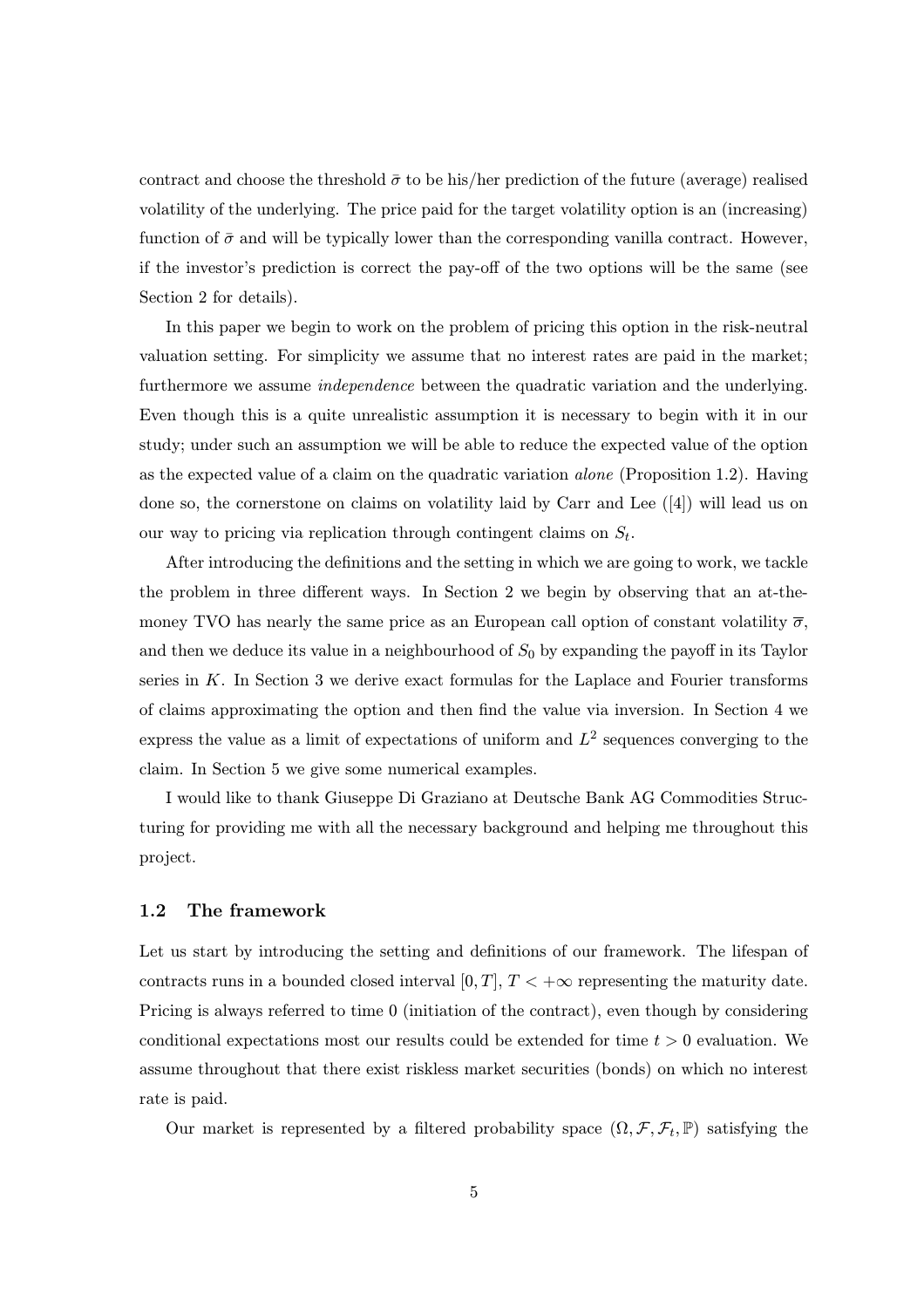usual conditions. We assume that there exists a  $\mathbb{P}\text{-}\mathrm{equivalent}$  measure  $\mathbb Q$  under which any non-dividend-paying stock process  $S_t$  satisfies a stochastic equation of the form

$$
dS_t = \sigma_t S_t dW_t, \quad t \in (0, T], \quad S_0 \in \mathbb{R}^+ \tag{1.1}
$$

for a Q-Brownian motion  $W_t$  and a stochastic process  $\sigma_t > 0$  independent of  $W_t$ .

Unless specified otherwise we assume  $\sigma_t$  to be almost surely bounded in  $[0, T] \times \Omega$ , that is, there exists  $m > 0$  such that

$$
\sigma_t(\omega) < m,\tag{A}
$$

for all  $t \in [0, T]$  and all  $\omega \in \Omega$  outside a Q-null set.

 $\sigma_t$  is the volatility of  $S_t$ . Typically  $\sigma_t$  satisfies certain diffusion equations of the type

$$
d\sigma_t = \mu_t(\sigma_t, t)dt + \nu_t(\sigma_t, t)dZ_t, \quad \sigma_0 > 0 \tag{1.2}
$$

for  $\mathbb{Q}$ -Brownian motion  $Z_t$  independent of  $W_t$ , but more general settings are allowed.

Let  $X_t = \log(S_t/S_0)$ . The realised quadratic variation (or realised variance) of  $X_t$  in  $[0, T]$  is

$$
\langle X \rangle_T = \int_0^T \sigma_t^2 dt. \tag{1.3}
$$

The realised volatility will thus be  $\langle X \rangle^{\frac{1}{2}}_T$ .

**Definition 1.1.** Let  $\bar{\sigma} > 0$  be a constant. A *target volatility call option* is the contingent claim on  $S_t$  and  $\langle X \rangle_t$  paying

$$
H(S_T, K, \langle X \rangle_T) = \overline{\sigma} \left(\frac{T}{\langle X \rangle_T}\right)^{\frac{1}{2}} (S_T - K)^+ \tag{1.4}
$$

at time T. The constant  $\bar{\sigma}$  is called the *target volatility*.

A target volatility put option is defined in a similar fashion. Note that as T tends to zero H remains well defined by the mean integral Theorem and tends to the intrinsic value  $\overline{\sigma}(S_0 - K)^+/\sigma_0.$ 

The contract we are studying is a kind of European type call option, which pays at maturity a proportion of the vanilla European call on the ratio of the average volatility realised during the life of the contract, and the target volatility, our "bet" volatility level. The aim of this paper is to provide some analytical and semi-analytical formulas for the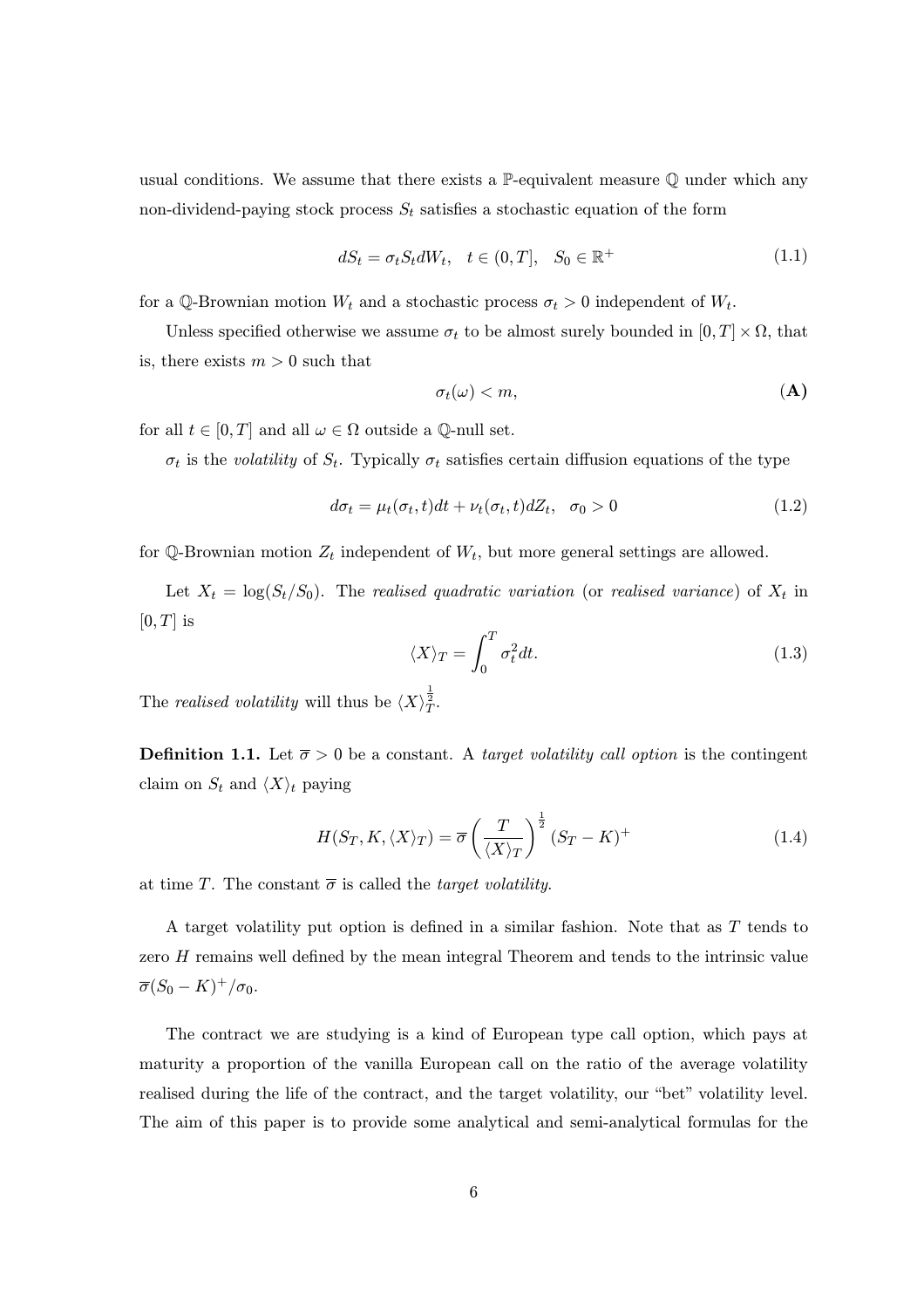time-0 value of (1.4) in the setting just presented. According to the risk-neutral pricing formula this amounts to computing

$$
\mathbb{E}[H(S_T, K, \langle X \rangle_T)] = \mathbb{E}\left[\overline{\sigma}\left(\frac{T}{\langle X \rangle_T}\right)^{\frac{1}{2}}(S_T - K)^+\right].
$$
\n(1.5)

Clearly in (1.5) and everywhere else the expectation is taken with respect to Q.

We are now going to analyse the equivalent payoff  $h(x)$  and its risk-neutral expectation in greater detail.

### 1.3 Properties of the payoff

The first important remark about (1.4) is that even though it is a joint function of the stock price and variance, it is of the form  $p(S_T)q(\langle X\rangle_T)$ , for measurable functions p and q. Indeed, when  $\sigma_t$  and  $W_t$  are *independent*, a standard conditioning argument ensures that we can write (1.5) in a nicer equivalent way:

**Proposition 1.2.** Let  $\sigma_t$  be independent of  $W_t$ . Let  $C^{BS}(S_0, K, x)$  be the Black-Scholes price of the vanilla european call option of initial underlying value  $S_0$ , strike K and total realised variance x on  $[0, T]$ , that is

$$
C^{BS}(S_0, K, x) = S_0 \mathcal{N}(d^+(x)) - K \mathcal{N}(d^-(x))
$$
\n(1.6)

where  $\mathcal{N}(\cdot)$  is the cumulative normal distribution and

$$
d^{\pm}(x) = \frac{\log(S_0/K) \pm x/2}{x^{1/2}}.
$$
\n(1.7)

Then the function

$$
h(x) = \overline{\sigma}\sqrt{T}\frac{C^{BS}(S_0, K, x)}{x^{1/2}}
$$
\n(1.8)

is such that

$$
\mathbb{E}[H(S_T, K, \langle X \rangle_T)] = \mathbb{E}[h(\langle X \rangle_T)]. \tag{1.9}
$$

Proof. Let

$$
\mathcal{F}_T^{\sigma} = \{ \sigma_t^{-1}(B), B \in \mathcal{B}([0, T]), t \in [0, T] \}
$$
\n(1.10)

be the filtration generated by the process  $\sigma_t$  at time T. Conditioning H with respect of  $\mathcal{F}_T^{\sigma}$ and taking the expectation we have

$$
\mathbb{E}\left[\frac{\overline{\sigma}\sqrt{T}}{\langle X\rangle_T^{\frac{1}{2}}}(S_T - K)^+\right] = \mathbb{E}\left[\mathbb{E}\left[\frac{\overline{\sigma}\sqrt{T}}{\langle X\rangle_T^{\frac{1}{2}}}(S_T - K)^+\middle|\mathcal{F}_T^{\sigma}\right]\right].\tag{1.11}
$$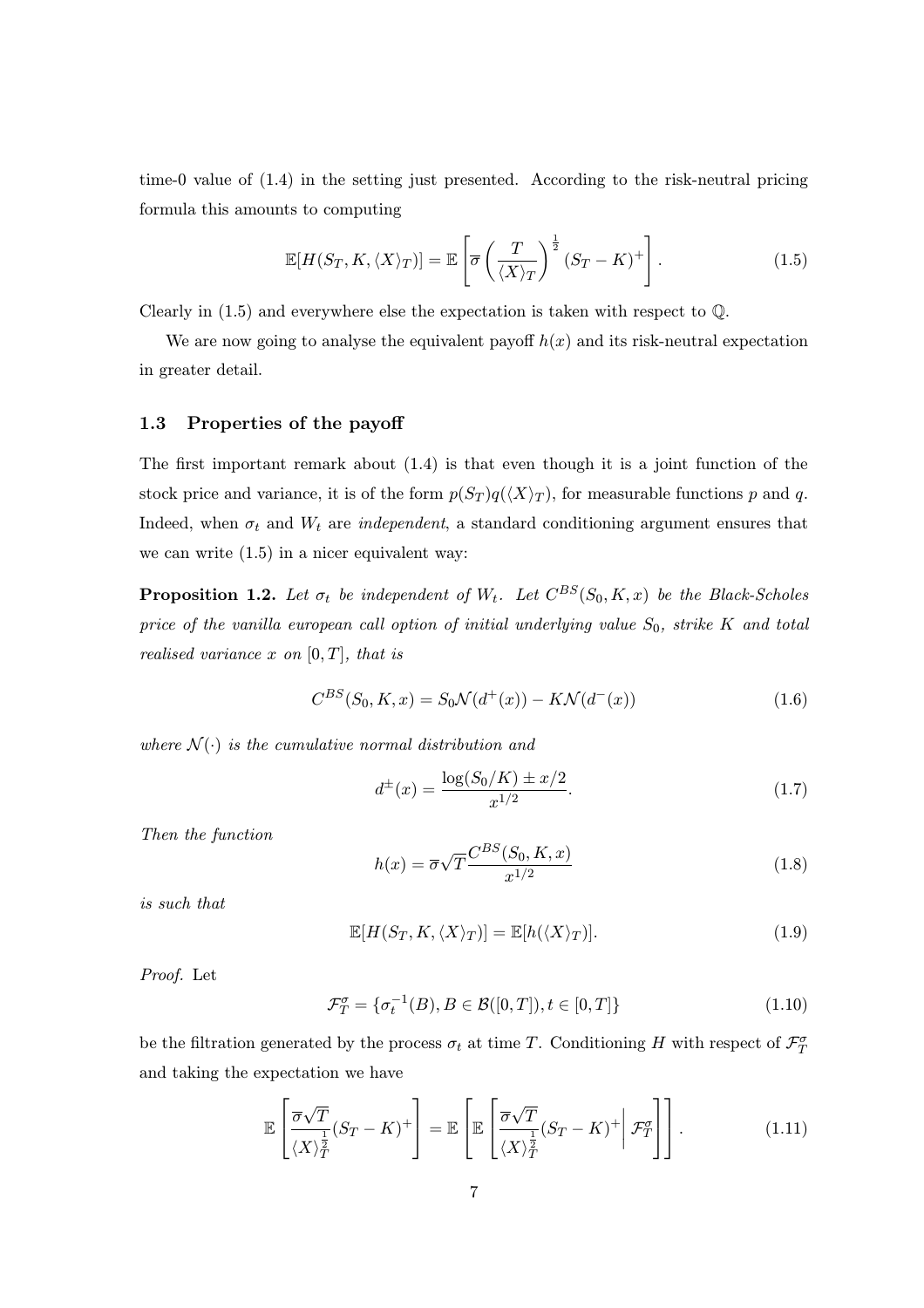By  $\mathcal{F}^\sigma_T$  measurability the factor  $\overline{\sigma}/\langle X\rangle^{\frac{1}{2}}_T$  drops out of the inner term. Moreover independence of  $W_t$  and  $\mathcal{F}^{\sigma}_t$  implies that conditional on  $\mathcal{F}^{\sigma}_T$ , the process  $W_t$  is still a Brownian motion, and therefore at each time t, the random variable  $S_t/S_0$  conditional on  $\mathcal{F}_T^{\sigma}$  is log-normal with known instantaneous volatility  $\sigma_t$  (see [11] for a precise account). Therefore we can use the Black-Scholes formula for a call option to conclude

$$
\mathbb{E}\left[\frac{\overline{\sigma}\sqrt{T}}{\langle X\rangle_T^{\frac{1}{2}}}\mathbb{E}[(S_T - K)^+ | \mathcal{F}_T^{\sigma}]\right] = \mathbb{E}\left[\frac{\overline{\sigma}\sqrt{T}}{\langle X\rangle_T^{\frac{1}{2}}}C^{BS}(S_0, K, \langle X\rangle_T)\right]
$$
(1.12)

$$
= \mathbb{E}[h(\langle X \rangle_T)]. \tag{1.13}
$$

 $\Box$ 

Under independence, the pricing problem has been therefore reduced to the pricing of a claim on the stock quadratic variation only. Extensive treatment of this kind of claims is given in Carr and Lee, [4]. Nevertheless, for  $h(x)$  as in (1.8), the results of [4] cannot be directly applied in order to get a useful pricing formula. Indeed depending on the parameters  $S_0$  and K, the function  $h(x)$  may or may not be bounded on the half real line, thus not falling under the cases accounted there.

A further issue is that integrability conditions for  $h(\langle X \rangle_T)$  may not hold for some illbehaved processes  $\sigma_t$ , as a consequence of the following Lemma:

**Lemma 1.3.** Let  $h(x)$  be as in (1.8). Then

$$
\lim_{x \to 0^+} h(x) = \begin{cases} 0 & \text{if } S_0 < K, \\ \overline{\sigma} \sqrt{T} S_0 / \sqrt{2\pi} & \text{if } S_0 = K, \\ O(x^{-1/2}) & \text{if } S_0 > K. \end{cases} \tag{1.14}
$$

Proof. Let  $S_0 < K$ . If  $x \to 0^+$ ,  $d^+(x)$  and  $d^-(x)$  tend both to  $-\infty$  and  $\mathcal{N}(d^{\pm}(x)) \to 0$ . The asymptotic series for  $\mathcal{N}(z)$  as  $z \to -\infty$  is

$$
\frac{e^{(-z^2/2)}}{\sqrt{2\pi}}(z^{-1} + O(z^{-2}))\tag{1.15}
$$

and so as  $x$  goes to 0 from the right

$$
S_0 \frac{\mathcal{N}(d^+(x))}{x^{\frac{1}{2}}} = \frac{S_0}{\sqrt{2\pi}} e^{-\frac{d^+(x)^2}{2}} \left( \frac{1}{\log(S/K) + x/2} + O(x^{1/2}) \right) \to 0. \tag{1.16}
$$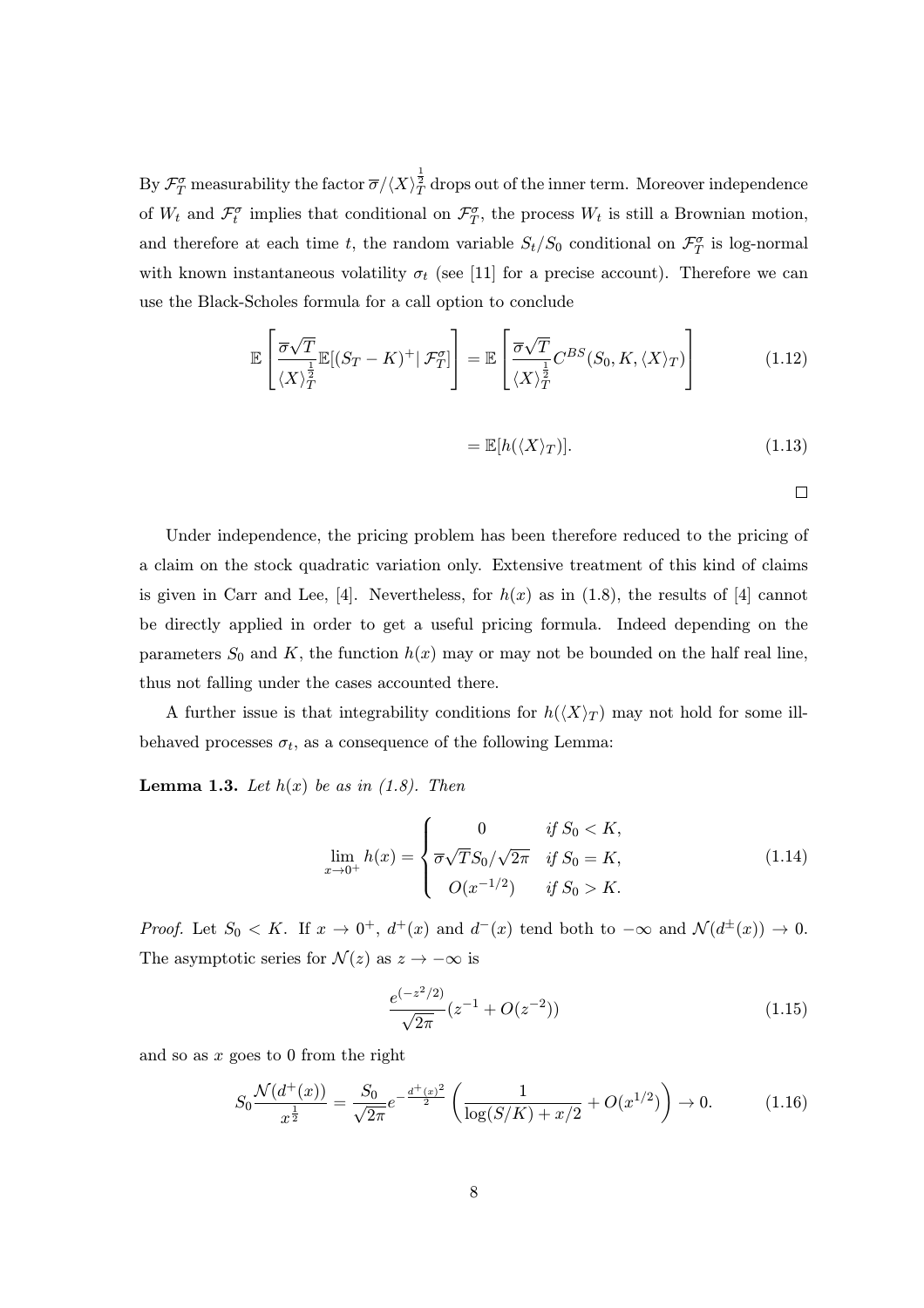The same holds for  $K\mathcal{N}(d^-(x))/x^{1/2}$ , and we have the first line of the claim. If  $S_0 = K$ then as  $x \to 0^+$  the numerator of  $h(x)$  tends to 0 because  $\mathcal{N}(d^{\pm}(x)) = \mathcal{N}(\pm x^{1/2}/2) \to 1$ . The McLaurin series for  $\mathcal{N}(z)$  in 0 is

$$
\mathcal{N}(z) = \frac{1}{2} + \frac{1}{\sqrt{2\pi}} (z + O(z^2))
$$
\n(1.17)

therefore

$$
h(x) = \frac{\overline{\sigma}\sqrt{T}S_0}{x^{1/2}} \left( \mathcal{N}(x^{1/2}/2) - \mathcal{N}(-x^{1/2}/2) \right)
$$
 (1.18)

$$
=\frac{\overline{\sigma}\sqrt{T}S_0}{x^{1/2}}2\left(\frac{x^{1/2}}{2\sqrt{2\pi}}\right)+O(x)\to\frac{\overline{\sigma}\sqrt{T}S_0}{\sqrt{2\pi}}.\tag{1.19}
$$

Finally if  $S_0 > K$  then  $\mathcal{N}(d^{\pm}(x)) \rightarrow 1$ , the numerator remains bounded, and  $h(x)$ diverges asymptotically as  $x^{-1/2}$ .  $\Box$ 

The intuition behind this Lemma can be understood by looking directly at (1.4). If the option begins out-of-the-money and the volatility is sufficiently small the payoff will not be triggered, regardless of how big  $1/\langle X \rangle_T^{1/2}$  can get. On the other hand if the options begins in-the-money then the difference between terminal stock and strike is going to be positive for small values of volatility, while the inverse square root of the volatility diverges.

From Lemma 1.3 we see that if  $S_0 > K$ , that is, the option is in-the-money, in principle nothing ensures that the expectation in (1.5) exists. Therefore extra assumptions must be made on  $\sigma_t$  for the value in (1.5) to be finite. For the purposes of this paper we will directly assume  $\sigma_t$  to be such that

$$
\mathbb{E}[h(\langle X\rangle_T)] < +\infty. \tag{B}
$$

For instance this is the case for numerous CIR volatility models with constant parameters  $\kappa, \theta, \eta$  (for the analytic formula of  $\langle X \rangle_T$  in the CIR model see [7]). Intuitively for (B) not to hold true we should have a degenerate process for the volatility  $\sigma_t$  "falling" in an uncontrolled way around 0 , making (1.4) indefinitely big.

#### 1.4 Fundamental results

Here we develop all the fundamental machinery for our proofs. The main references for this material are the already memtioned paper by Carr and Lee [4], and the book by Gatheral  $([10]).$ 

First of all we are going to need the classic result on exponential claims. Since next we are going to be interested in replication (Proposition 1.5) we give the full proof for time-t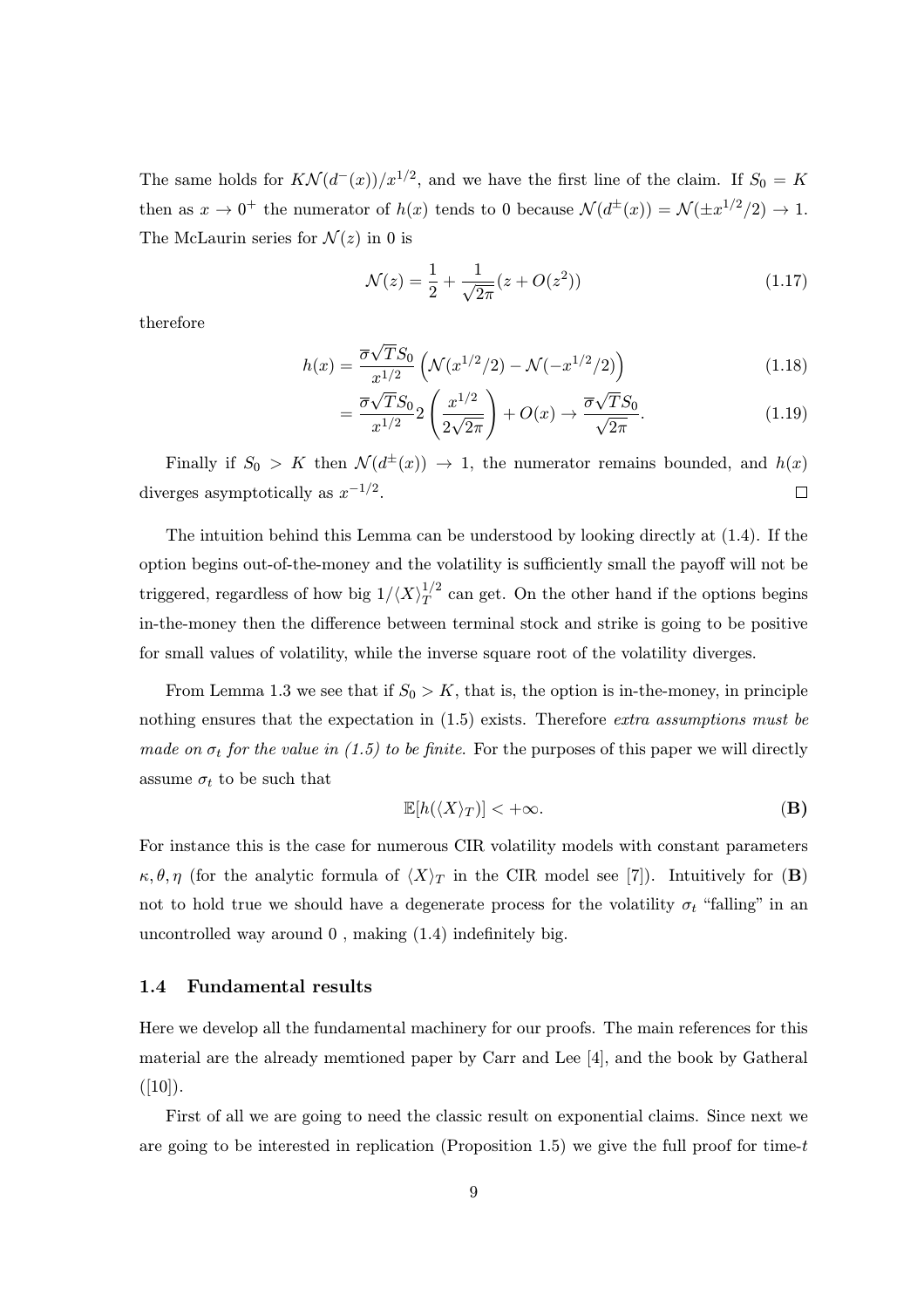values of the payoff. Anyway, in the proofs throughout this paper we only make use of the case  $t = 0$ .

**Proposition 1.4.** Let  $S_t$  and  $X_t$  as per our hypotheses and assume  $\sigma_t$  is independent of W<sub>t</sub>. For all  $\lambda \in \mathbb{C}$  the following relation holds:

$$
\mathbb{E}_t[e^{\lambda(\langle X \rangle_T - \langle X \rangle_t)}] = \mathbb{E}_t[e^{p^{\pm}(\lambda)(X_T - X_t)}],\tag{1.20}
$$

with

$$
p^{\pm}(\lambda) = \frac{1}{2} \pm \sqrt{\frac{1}{4} + 2\lambda}.
$$
 (1.21)

In particular  $\mathbb{E}[e^{p^{\pm}(\lambda)(X_T - X_t)}] < +\infty$ , for all  $\lambda \in \mathbb{C}$ .

*Proof.* As mentioned in Proposition 1.2, due to the independence of  $\sigma_t$  and  $W_t$ , the conditional distribution of  $X_T - X_t$  given  $\mathcal{F}^{\sigma}_T$  is normal with mean  $-(\langle X \rangle_T - \langle X \rangle_t)/2$  and variance  $\langle X \rangle_T - \langle X \rangle_t$ . Hence, for all  $p \in \mathbb{C}$ , if  $\mathcal{F}_t^W$  is the filtration generated by  $W_t$ 

$$
\mathbb{E}_t\left[e^{p(X_T - X_t)}\right] = \mathbb{E}_t\left[\mathbb{E}\left[e^{p(X_T - X_t)}|\sigma(F_T^{\sigma}, \mathcal{F}_t^W)\right]\right] = \mathbb{E}_t\left[e^{\left(\frac{p^2}{2} - \frac{p}{2}\right)(\langle X \rangle_T - \langle X \rangle_t)}\right] \tag{1.22}
$$

$$
= \mathbb{E}_t \left[ e^{\lambda(\langle X \rangle_T - \langle X \rangle_t)} \right]. \tag{1.23}
$$

having set  $\lambda = p^2/2 - p/2$ . We deduce that if  $\lambda \in \mathbb{C}$  is given, by choosing p to be any of the roots of this equation (1.20) holds. The second claim is a direct consequence of  $(A)$ .

 $\Box$ 

Remark 1.1. If for  $\lambda \in \mathbb{R}$  and  $t = 0$  we denote by  $\mathcal{L}\langle X\rangle_T(\lambda)$  the Laplace transform of the distribution of  $\langle X \rangle_T$  and by  $\mathcal{L}X_T(\lambda)$  the Laplace transform of the distribution of  $X_T$ . Proposition 1.4 says that

$$
\mathcal{L}\langle X\rangle_T(-\lambda) = \mathcal{L}X_T(-p^{\pm}(-\lambda)).\tag{1.24}
$$

This means that any exponential claim  $f(\langle X \rangle_T) = e^{\lambda \langle X \rangle_T}$  on the quadratic variation can be priced directly if an analytic closed formula for the Laplace transform of  $X_T$  is known. Conversely the distribution function of  $\langle X \rangle_T$  is completely determined by the time t prices of the claim  $(S_T/S_0)^{p^{\pm}(\lambda)}$ , which in turn, by Proposition 1.6 below, can be determined exactly by looking at the spot prices of the European put and call options.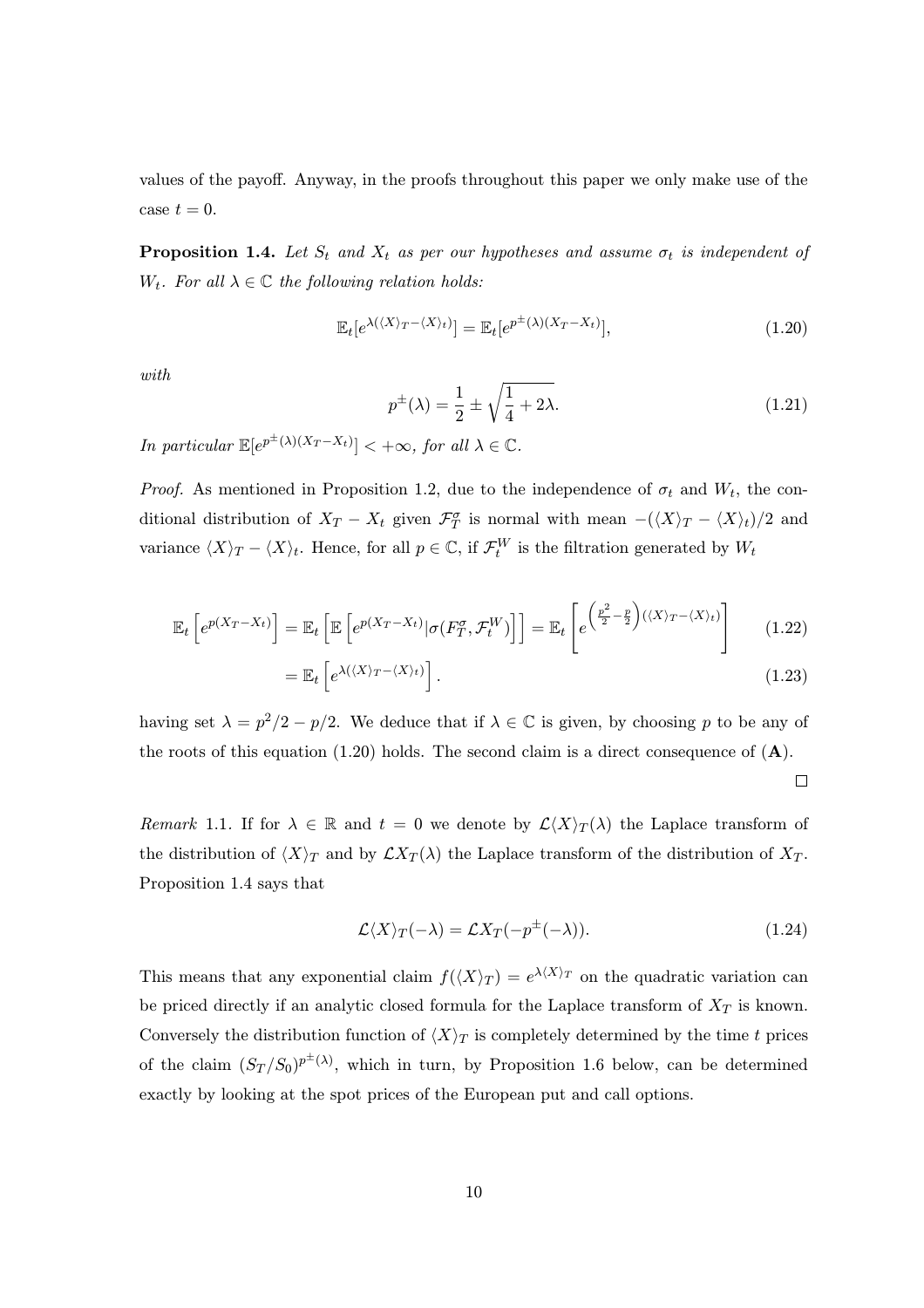Remark 1.2. As stressed in [4], perhaps an even more interesting reading of Proposition 1.4 is that it effectively allows one to reduce any exponential claim  $e^{\lambda \langle X \rangle_T}$  on the quadratic variation  $\langle X \rangle_T$  to the power payoff  $g(S_T) = (S_T/S_0)^{p^{\pm}(\lambda)}$  on  $S_T$ . That is, the pricing of the path dependent claim f has been reduced to pricing the function g of the terminal stock price alone. Even though the distribution of  $S_T$  is not known, pricing of  $g(S_T)$  is always possible by replicating  $S_T$  via Proposition 1.6.

This approach to pricing is both *robust* and *non-parametric*. By robust it is meant that it is valid for all stock price process independently of the class of the processes  $\sigma_t$ assumed for the volatility (local volatility, full stochastic volatility, Lévy processes); by non-parametric that (under our assumptions) we do not need to specify and calibrate the parameters driving  $\sigma_t$ .

For exponential claims one can also exhibit an explicit dynamic hedging strategy for the derivative. We have the following:

**Proposition 1.5.** Under the assumptions of Proposition 1.4 the claim  $e^{\lambda \langle X \rangle_T}$  is replicated by the self-financing portfolio consisting of

$$
\frac{e^{\lambda(X)_t}}{S_t^p} \quad p\text{-power claims on } S_t,
$$
\n
$$
\frac{-pe^{\lambda(X)_t} \mathbb{E}_t[S_T^p]}{S_t^{p+1}} \quad \text{ shares, and}
$$
\n
$$
\frac{pe^{\lambda(X)_t}}{S_t^p} \mathbb{E}_t[S_T^p] \quad \text{cash.}
$$
\n(1.25)

*Proof.* At each time  $t$  we have the value

 $\overline{S^p_t}$ 

$$
\frac{e^{\lambda(X)_t}}{S_t^p} \mathbb{E}_t[S_T^p] - pe^{\lambda(X)_t} \frac{\mathbb{E}_t[S_T^p]}{S_t^{p+1}} S_t + \frac{pe^{\lambda(X)_t} \mathbb{E}_t[S_T^p]}{S_t^p} = \frac{e^{\lambda(X)_t} \mathbb{E}_t[S_T^p]}{S_t^p}
$$
(1.26)

$$
= \mathbb{E}_t[e^{\lambda \langle X \rangle_T}], \tag{1.27}
$$

by use Proposition 1.4 in the last equality. Therefore the portfolio replicates the value of the option. To see the self-financing condition set  $P_t = e^{\lambda \langle X \rangle_t} / S_t^p$  and  $V_t = \mathbb{E}_t[S_T^p]$ . By means of the product rule and since  $dP_t = -pV_t dS_t/S_t$  we have

$$
d(P_t V_t) = P_t dV_t + V_t dP_t + d\langle P, V \rangle_t \tag{1.28}
$$

$$
=P_t dV_t - \frac{pP_t V_t}{S_t} dS_t + d\langle P, V \rangle_t.
$$
\n(1.29)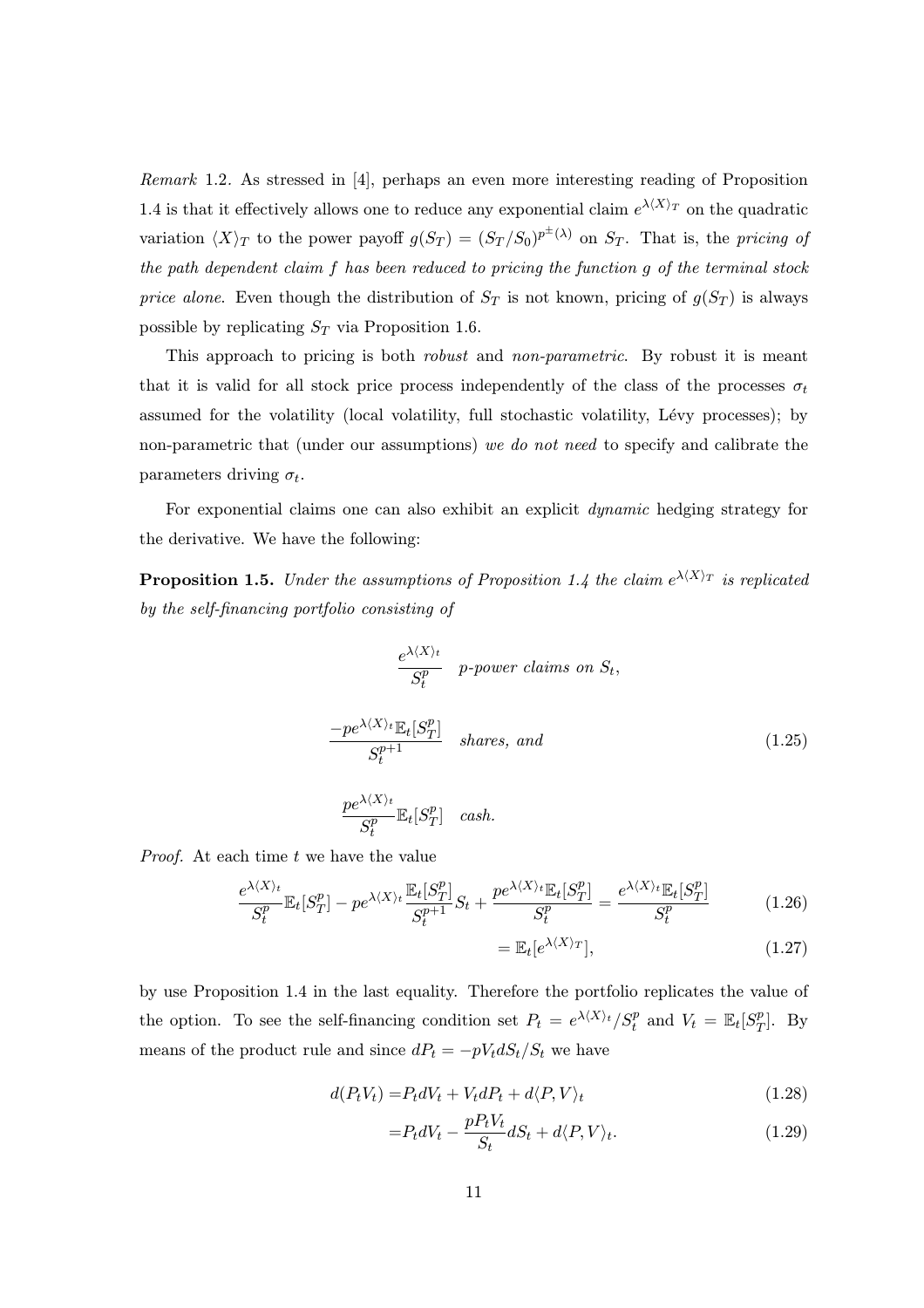where  $d\langle P, V \rangle_t$  has finite variation. But now  $P_tV_t = \mathbb{E}_t[e^{\lambda \langle X \rangle_T}]$  is a martingale, and the stochastic integrals in  $dV_t$  and in  $dS_t$  are local martingales because both  $V_t$  and  $S_t$  are martingales. The only possibility is then  $d\langle P, V \rangle_t = 0$ . Since there is no market drift, the cash account  $B_t$  is the constant process and  $dB_t = 0$ . Therefore

$$
d(P_t V_t) = P_t dV_t - \frac{p P_t V_t}{S_t} dS_t
$$
\n
$$
\tag{1.30}
$$

$$
= P_t dV_t - \frac{p P_t V_t}{S_t} dS_t + p V_t P_t dB_t.
$$
\n
$$
(1.31)
$$

The portfolio instant change is only due to change in value of the  $p$ -power claim, of the underlying, and of the money account.  $\Box$ 

Before moving on we remind the pricing Theorem of decomposition into put and calls cited in Remark 1.2, which first appeared in [3].

**Proposition 1.6.** Let  $S_t$  be as in our assumptions, and  $G \in C^2([0,\infty),\mathbb{R})$ . Assume European call and put Options of all strikes are traded for each maturity date T. Denote  $P^{BS}(S_0, K)$  and  $C^{BS}(S_0, K)$  the Black-Scholes values respectively of vanilla European puts/calls of strike K and initial spot price  $S_0$ . Then

$$
\mathbb{E}[G(S_T)] = G(S_0) + \int_0^{S_0} P^{BS}(S_0, K)G''(K)dK + \int_{S_0}^{\infty} C^{BS}(S_0, K)G''(K)dK.
$$
 (1.32)

That is to say, every claim on  $S_T$  can be replicated as a continuous portfolio of puts, puts and calls, or calls (depending upon  $S_0 > K$ ,  $S_0 = K$ , or  $S_0 < K$ ) of all possible strikes K, each of position  $G''(K)$ , plus a fixed position of  $G(S_0)$  in cash.

Proofs can be found in  $[6]$  and  $[10]$ . The assumption that K can tend to infinity is justified by the fact that in practice options can be traded at a sufficiently large number of strikes for (1.6) to represent a good approximation for the real price.

# 2 At-the-money Taylor expansion

### 2.1 Motivation

In this Section we show that in a first approximation the at-the-money price of a target volatility option price is basically that of an European option of constant volatility  $\bar{\sigma}$ . We then move on to study changes in value of the option for strike oscillations close to  $S_0$ , by using a Taylor series expansion of the Black-Scholes formula.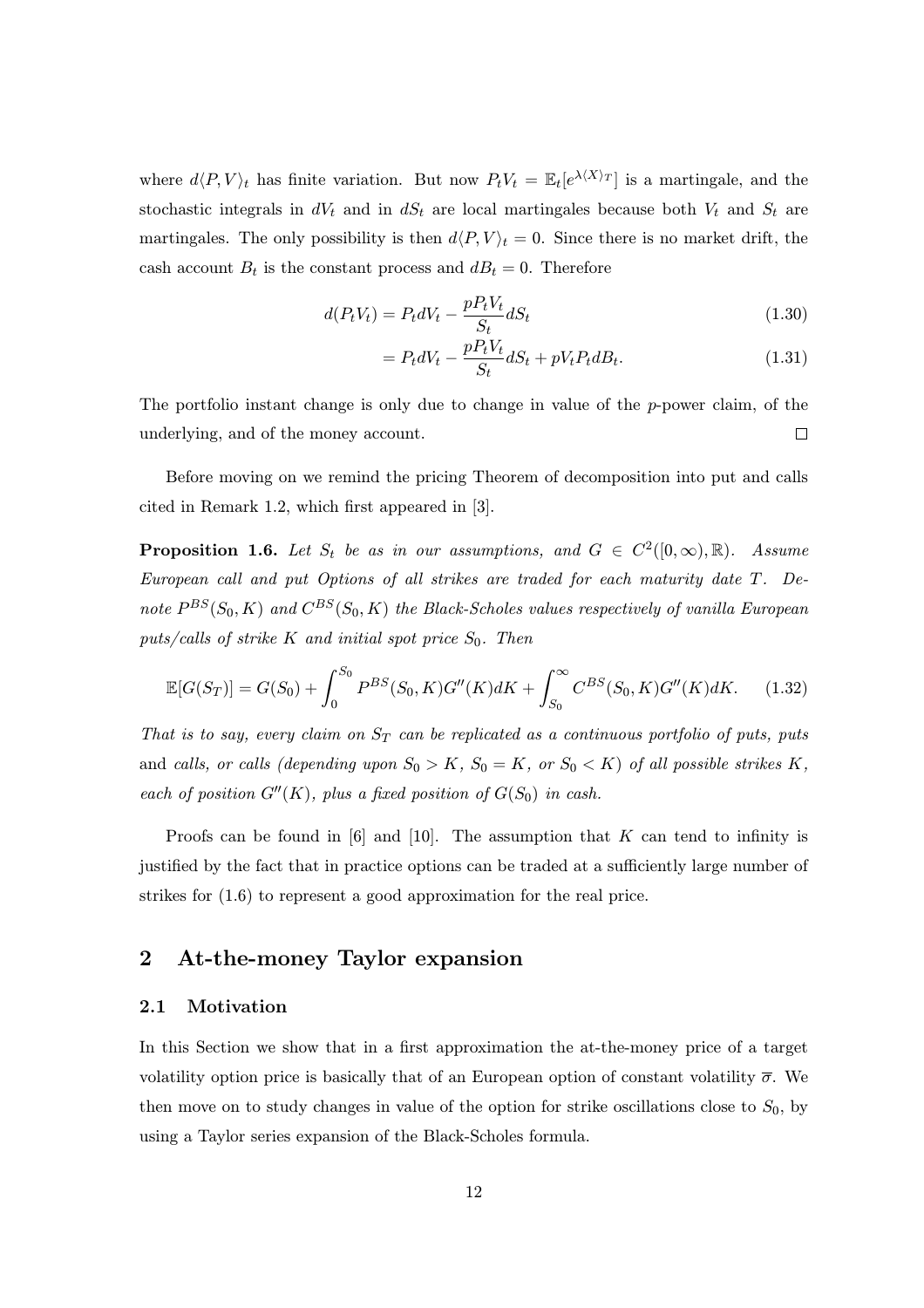Let us consider the at the money value  $H(S_0, S_0, \langle X \rangle_T)$  from (1.4). Via (1.9) we can write its initiation value as

$$
\mathbb{E}[h(\langle X \rangle_T)] = \mathbb{E}\left[\overline{\sigma}\sqrt{T}\frac{C^{BS}(S_0, S_0, \langle X \rangle_T)}{\langle X \rangle_T^{\frac{1}{2}}}\right]
$$
(2.1)

where  $C^{BS}(S_0, S_0, \langle X \rangle_T)$  is the at-the-money Black-Scholes value of an European Call of volatility  $\langle X\rangle_T^{\frac{1}{2}}$ . A very accurate estimate of such a value is given by the well known Bachelier approximation (recall that  $\langle X \rangle^{\frac{1}{2}}_T$  is the total volatility accumulated during the process)

$$
C^{BS}(S_0, S_0, \langle X \rangle_T) \approx S_0 \sqrt{\frac{\langle X \rangle_T}{2\pi}}
$$
\n(2.2)

which reduces (1.9) to

$$
\mathbb{E}[h(\langle X \rangle_T)] \approx S_0 \overline{\sigma} \sqrt{\frac{T}{2\pi}}.
$$
\n(2.3)

Again, the Bachelier estimate again sets (2.3) to be roughly  $C^{BS}(S_0, S_0, \overline{\sigma}^2 T)$ .

This comes down to one of the main motivations for the option we are studying. A target volatility contract is a financial product whose at-the-money value is closely priced by a simple Black-Scholes valuation of volatility  $\overline{\sigma}$ , however uncertain the market volatility scenario may be.

The chosen volatility parameter  $\bar{\sigma}$ , once fed in the Black-Scholes formula, has therefore the effect of setting the level of the price the counterparty is willing to pay for an at-themoney option.

Next, we want to move away from  $S_0$  and explore the change in the pricing of this option for small movements of  $K$  around  $S_0$ . In doing so is just natural considering the Taylor expansion of the claim  $(1.8)$  in K, which only involves the expansion of the Black-Scholes formula appearing in the numerator.

A remarkable feature of such expansion is that, as a function of variance, it consists of a sum of terms each involving an exponential function multiplying an inverse root. If we center it around the at the money point  $S_0$  the dependence on the further factor  $\log(S_0/K)$ disappears and we are left with just a sequence of claims depending only on the realised variance.

Hence the approach will be that of expressing the payoff  $h$  as a limit of a converging sequence  $h^{\epsilon}$ , and then expand in the Taylor power series around  $S_0$  every element of this sequence. The coefficients of the series will turn out to be single claims on the variance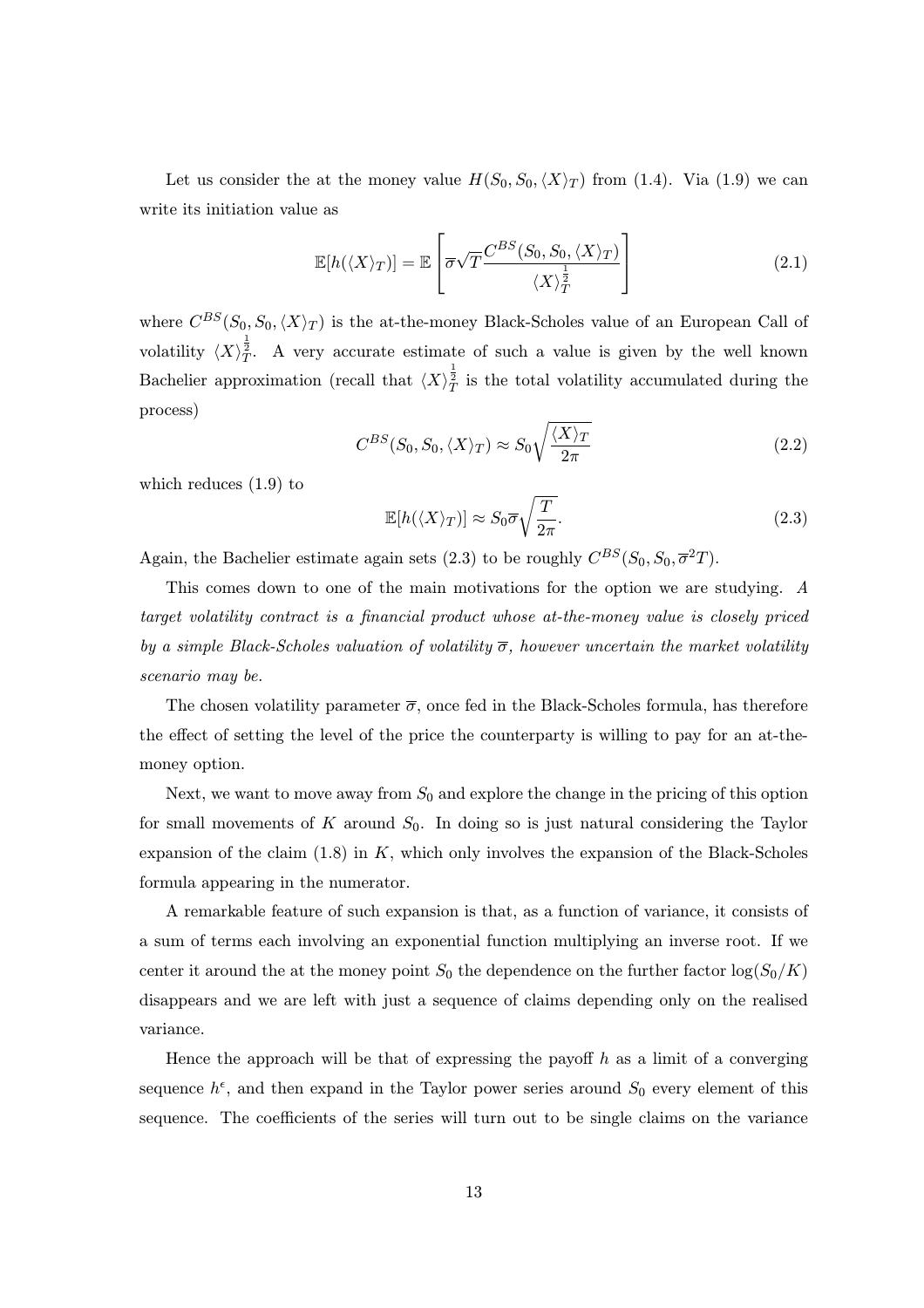which we can replicate exactly by claims on  $S_T$ : this is to say that for any claim f on the variance there exists a claim F such that

$$
\mathbb{E}[f(\langle X \rangle_T)] = \mathbb{E}[F(S_T)]. \tag{2.4}
$$

Exactly as explained in Remark 1.1 for the exponentials, the value of the latter is then by Proposition 1.6 determined uniquely by the time-0 prices of a portfolio of vanilla put and call options.

## 2.2 Pricing the option

We prove now the pricing result as a limit of a converging sequence of prices. The symbol  $\equiv$  stands for equivalence modulo 2:  $k \equiv n$  means then that k has same parity as n.

**Theorem 2.1 (At-the-money TVO pricing).** Let  $H(S_T, K, \langle X \rangle_T)$  be the payoff of the a target volatility call option and let  $h(x)$  be defined in (1.9). For  $\epsilon > 0$  set  $H_0^{\epsilon}$  to be the at-the-money value of the claim  $h^{\epsilon}(\langle X \rangle_T, K)$  with

$$
h^{\epsilon}(x,K) = h(x+\epsilon,K) = \overline{\sigma}\sqrt{T}\frac{C^{BS}(S_0,K,x+\epsilon)}{(x+\epsilon)^{1/2}}.
$$
\n(2.5)

Let  $r > 0$  be the radius of analicity of  $h(x, K)$  in K. Then for all K such that  $|K - S_0| < r$ we have

$$
\mathbb{E}[H(S_T, K, \langle X \rangle_T)] = \lim_{\epsilon \to 0} \mathcal{H}^{\epsilon}(S_T/S_0)
$$
\n(2.6)

where

$$
\mathcal{H}^{\epsilon}(S_T, S_0) = H_0^{\epsilon} + \frac{\overline{\sigma}\sqrt{T}}{\sqrt{2\pi}} \Bigg( \mathbb{E}\left[F^{\epsilon}(S_T, S_0)\right](K - S_0) + \\ + \sum_{n=0}^{\infty} \frac{(-1)^n (K - S_0)^{n+2}}{S_0^{n+1}(n+2)!} \sum_{k=n}^n c_{k,n} \mathbb{E}\left[G^{\epsilon}_{-\frac{1}{8}, (n+2-k)/2}(S_T, S_0)\right] \Bigg) \tag{2.7}
$$

for some constants  $c_{k,n}$ , with

$$
F^{\epsilon}(x,y) = -\frac{1}{\sqrt{2}} \int_0^{\infty} (x/y)^{p^{\pm}(-z-1/8)} \frac{e^{-\epsilon(z+1/8)}}{(z+1/8)^{1/2}} dz,
$$
 (2.8)

and, for  $s \in \mathbb{R}$  and  $t > 0$ 

$$
G_{q,r}^{\epsilon}(x,y) = \frac{1}{r\Gamma(r)} \int_0^{\infty} (x/y)^{p^{\pm}(q+\epsilon-z^{1/r})} e^{-\epsilon z^{1/r}} dz.
$$
 (2.9)

The exponents  $p^{\pm}$  are defined in Proposition 1.4 and the series in (2.7) converges uniformly in K.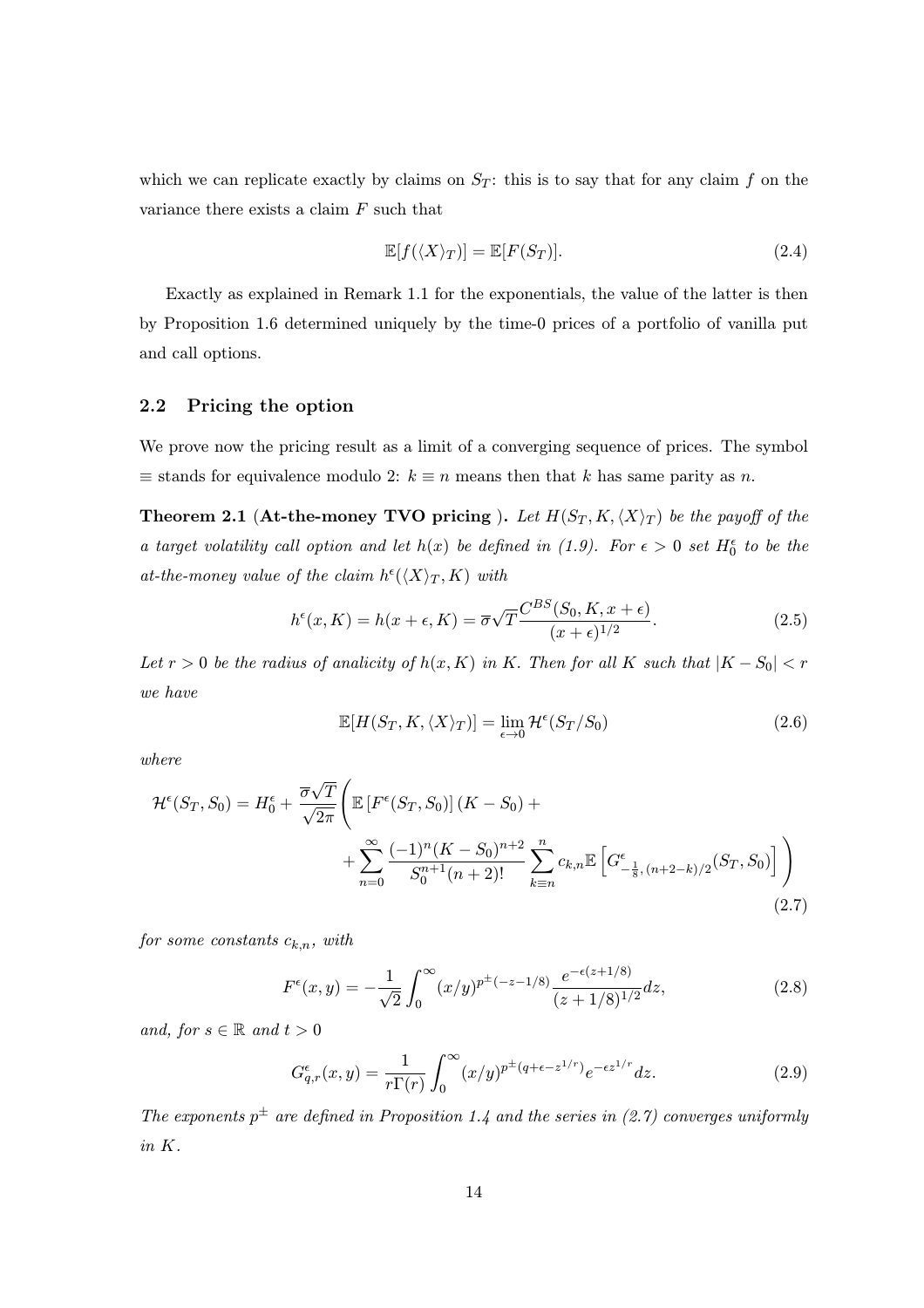Remark 2.1. The number  $\mathcal{H}^{\epsilon}(S_T, S_0)$  is nothing but an equivalent expression of the expectation of the at-the-money Taylor expansion of  $h^{\epsilon}(x, K)$ . Indeed this is represented by a convergent series of the values of the claims  $F^{\epsilon}(x, y)$  and  $G^{\epsilon}_{q,r}(x, y)$  on  $S_T$  and  $S_0$  all replicating the appropriate functions of  $\langle X \rangle_T$  in the Taylor expansion.

We conclude that the time-0 value of a target volatility option is completely determine by  $S_T$  and  $S_0$ . Moreover by effect of Proposition 1.6,  $F^{\epsilon}$  and  $G^{\epsilon}_{q,r}$  can be replicated by an infinite strip of call and put options.

As a Corollary we have an effective approximation of the value of the option.

**Corollary 2.2.** Under the assumptions of Theorem (2.1), for  $\epsilon > 0$  sufficiently small and  $n_0 > 0$  sufficiently large we have the following approximation for the value (1.5)

$$
\mathbb{E}[H(S_T, K, \langle X \rangle_T)] \approx C^{BS}(S_0, S_0, \overline{\sigma}^2 T) + \frac{\overline{\sigma}\sqrt{T}}{\sqrt{2\pi}} \Big( \mathbb{E}[F^{\epsilon}(S_T, S_0)](K - S_0) + \sum_{n=0}^{n_0} \frac{(-1)^n (K - S_0)^{n+2}}{S_0^{n+1}(n+2)!} \sum_{k \equiv n} c_{k,n} \mathbb{E}[G^{\epsilon}_{-\frac{1}{8}, (n+2-k)/2}(S_T, S_0)] \Big). \tag{2.10}
$$

*Proof.* Fix  $\epsilon > 0$  such that  $\mathcal{H}^{\epsilon}(S_T/S_0)$  is close to the option value as desired, and  $n_0$  such that the partial sums up to  $n_0$  of the series in  $(2.7)$  achieves the desired accuracy. Then, exactly as remarked in the previous subsection, applying twice Bachelier formula allows the estimates

$$
\mathbb{E}[h^{\epsilon}(\langle X \rangle_T)] = \mathbb{E}\left[\sigma\sqrt{T}\frac{C^{BS}(S_0, S_0, \langle X \rangle_T + \epsilon)}{\sqrt{\langle X \rangle_T + \epsilon}}\right]
$$
(2.11)

$$
\approx \mathbb{E}\left[\overline{\sigma}\sqrt{T}\frac{S_0}{(\langle X\rangle_T + \epsilon)^{\frac{1}{2}}} \sqrt{\frac{\langle X\rangle_T + \epsilon}{2\pi}}\right]
$$
(2.12)

$$
\approx C^{BS}(S_0, S_0, \overline{\sigma}^2 T). \tag{2.13}
$$

 $\Box$ 

and the Corollary then follows by Theorem 2.1.

We break the proof of Theorem 2.1 in a series of Lemmas and Propositions. In first place we would like to obtain the general formula for the n-th derivative of  $C^{BS}$  with respect to the strike. Such a derivative can be expressed as the derivative of a put option value with respect to price, with strike and price inverted. Hence, one has for the first two orders the familiar formulas for the delta and gamma of a put option in the variable K.

$$
C'(K) = -\mathcal{N}(d^-(K))\tag{2.14}
$$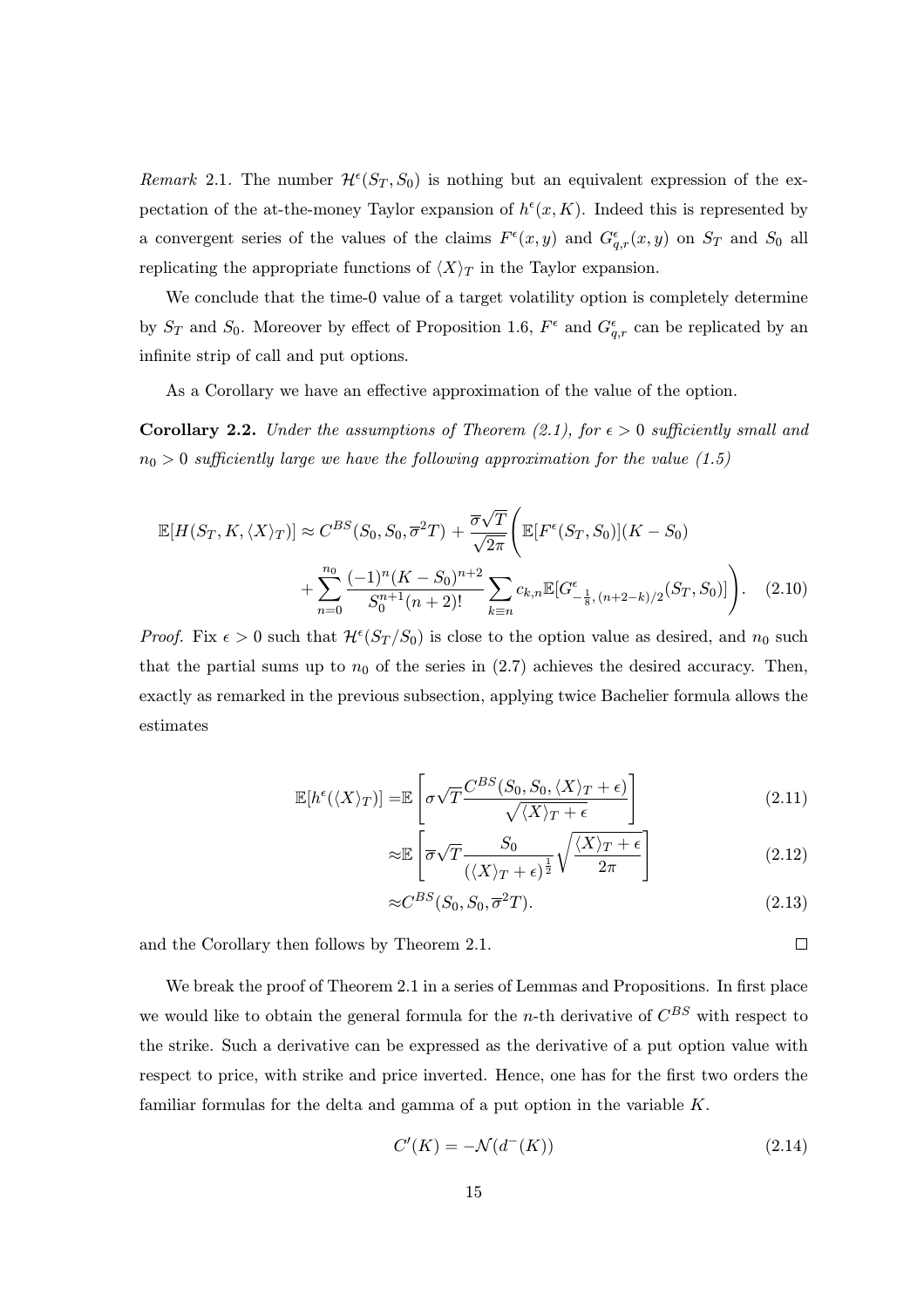and

$$
C''(K) = \frac{1}{K\langle X \rangle_T^{\frac{1}{2}}} \phi(d^-(K)).
$$
\n(2.15)

Here and everywhere else  $\phi(x) = e^{-x^2/2}/\sqrt{2\pi}$ .

In [8] Estrella derives an explicit formula for the higher order derivatives of a vanilla European call option. This formula applies in our context, because all the derivatives of call and put options of order higher than 1 coincide.

**Lemma 2.3.** Let  $n \geq 0$ . Denote  $C^{n+2}(S_0)$  the  $n+2$ -th derivative of  $C^{BS}(S_0, K, \langle X \rangle_T)$  with respect to  $K$  evaluated at  $S_0$ . Then

$$
C^{(n+2)}(S_0) = \frac{(-1)^n}{\sqrt{2\pi}S_0^{n+1}} \sum_{k \equiv n} c_{k,n} \frac{e^{-\frac{\langle X \rangle_T}{8}}}{\langle X \rangle_T^{\frac{n+1-k}{2}}}.
$$
\n(2.16)

*Proof.* From [8], setting  $\sigma = \langle X \rangle \frac{1}{T}$ , and  $h = d^-(K)$  we have

$$
C^{n+2}(K) = \frac{(-1)^n P_n(h)\phi(h)}{(S_0 \sigma)^{n+1}} \tag{2.17}
$$

for polynomials  $P_n$  of degree n satisfying the recursive relation

$$
P_n(h) = (h + n\sigma)P_{n-1}(h) - P'_{n-1}(h). \tag{2.18}
$$

Since we are developing at-the-money we want to compute this in  $K = S_0$ , that is, for  $h = \sigma/2$ . Starting by induction from  $P_0 = 1$  it is easy to see from (2.18) that all of the monomials appearing in the polynomial  $P_n(\sigma)$  are those having same parity as n. This is because both multiplying  $P_{n-1}(\sigma/2)$  by  $(2n+1)\sigma/2$  and differentiating it changes the parity of the exponents of such monomials according with that of  $n$ . Thus dividing out  $P_n(\sigma/2)$  by the factor  $\sigma^{n+1}$  yields a sum of rational functions in  $\sigma$  all having odd negative exponent: we then have

$$
C^{(n+2)}(S_0) = \frac{(-1)^n}{S_0^{n+1}} \sum_{k \equiv n} c_{k,n} \frac{\sigma^k \phi(\sigma/2)}{\sigma^{n+1}}
$$
(2.19)

where  $c_{k,n}$  are the coefficients given by (2.18). Substituting back  $\sigma = \langle X \rangle^{\frac{1}{2}}_T$  and

$$
\phi(h) = \exp(-\langle X \rangle_T/8) / \sqrt{2\pi})
$$
\n(2.20)

we see that  $(2.17)$  is equivalent to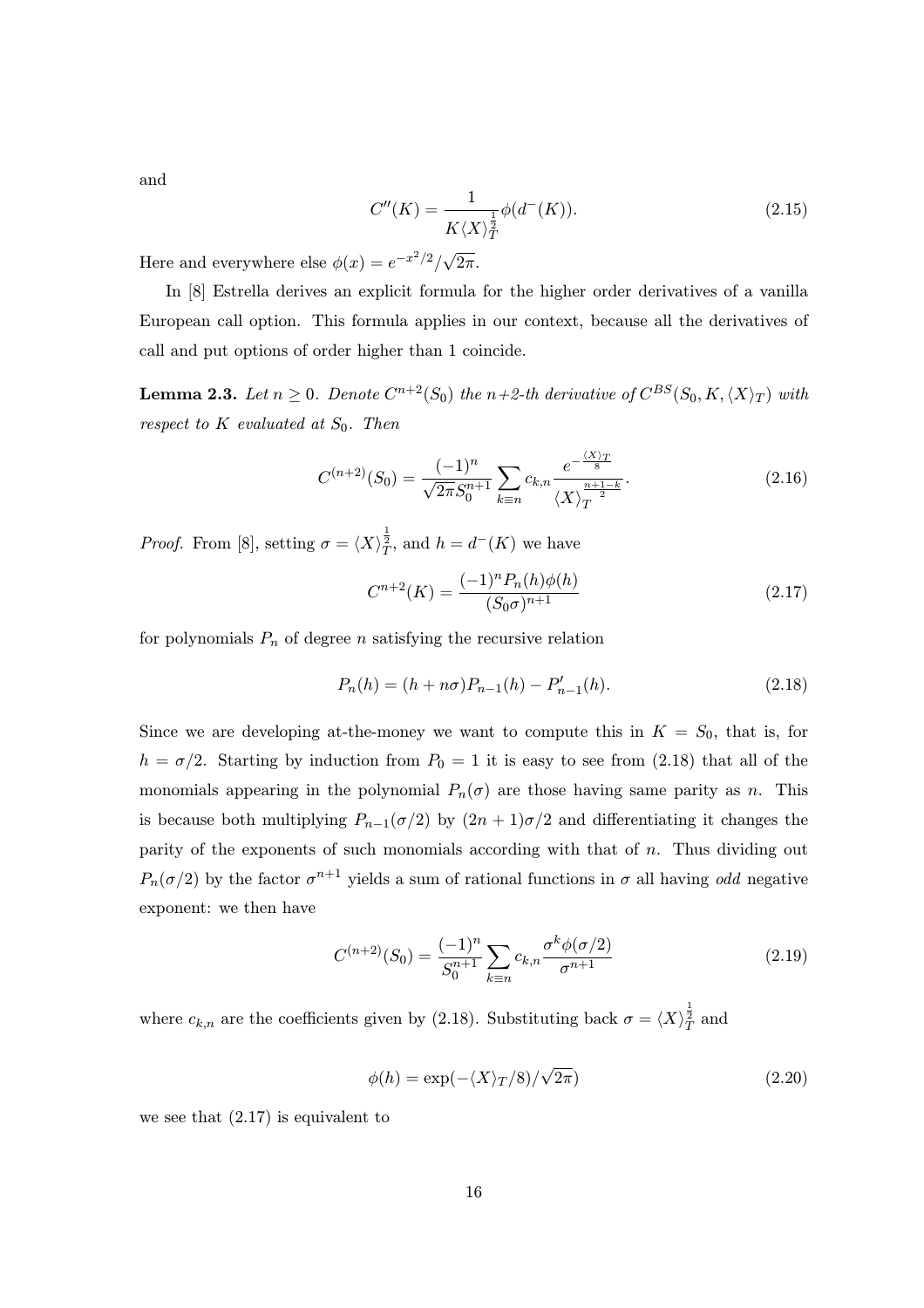$$
C^{(n+2)}(S_0) = \frac{(-1)^n}{\sqrt{2\pi}S_0^{n+1}} \sum_{k=n} c_{k,n} \frac{e^{-\frac{\langle X \rangle_T}{8}}}{\langle X \rangle_T^{\frac{n+1-k}{2}}}.
$$
 (2.21)

 $\Box$ 

Lemma 2.3 provides the explicit decomposition for the payoff of an European call in the series of elementary functions of the variance we are going to need. These claims to appear in Theorem 2.1 "shifted " by  $\epsilon$ ; the next step is then too compute explicitly the risk-neutral expectation of this shifted claims.

**Proposition 2.4.** Let  $q \in \mathbb{R}$ ,  $r > 0$ ,  $\epsilon > 0$  and

$$
g_{q,r}^{\epsilon}(x) = \frac{e^{q(x+\epsilon)}}{(x+\epsilon)^r}.
$$
\n(2.22)

Let  $\langle X \rangle_T$  be the realised volatility of  $S_t$  at time T. Then

$$
\mathbb{E}[g_{q,r}^{\epsilon}(\langle X\rangle_T)] = \mathbb{E}[G_{q,r}^{\epsilon}(S_T, S_0)] \tag{2.23}
$$

where

$$
G_{q,r}^{\epsilon}(x,y) = \frac{1}{r\Gamma(r)} \int_0^{\infty} (x/y)^{p^{\pm}(q+\epsilon-z^{1/r})} e^{-\epsilon z^{1/r}} dz
$$
 (2.24)

and  $p^{\pm}$  is as in Proposition 1.4.

Proof. Let us consider the identity (cf. [2])

$$
\frac{1}{a^b} = \frac{1}{a\Gamma(a)} \int_0^\infty e^{-bz^{1/r}} dz \qquad a, b > 0.
$$
 (2.25)

By Proposition 1.4, and assuming we can apply Fubini's Theorem we have

$$
\mathbb{E}\left[\frac{e^{(q+\epsilon)(X)\tau}}{(\langle X\rangle_T + \epsilon)^r}\right] = \mathbb{E}\left[\frac{1}{r\Gamma(r)}\int_0^\infty e^{(q+\epsilon)(X)\tau - z^{1/r}(\langle X\rangle_T + \epsilon)}dz\right]
$$
(2.26)

$$
=\frac{1}{r\Gamma(r)}\int_0^\infty \mathbb{E}\left[e^{(q+\epsilon-z^{1/r})\langle X\rangle_T}\right]e^{-\epsilon z^{1/r}}dz\tag{2.27}
$$

$$
=\frac{1}{r\Gamma(r)}\int_0^\infty \mathbb{E}\left[\left(\frac{S_T}{S_0}\right)^{p^{\pm}(q+\epsilon-z^{1/r})}\right]e^{-\epsilon z^{1/r}}dz\tag{2.28}
$$

$$
= \mathbb{E}\left[\frac{1}{r\Gamma(r)}\int_0^\infty \left(\frac{S_T}{S_0}\right)^{p^{\pm}(q+\epsilon-z^{1/r})}e^{-\epsilon z^{1/r}}dz\right].\tag{2.29}
$$

Indeed, being  $\sigma_t$  bounded by assumption  $(\mathbf{A})$ , so is  $\langle X \rangle_T$ , say  $\langle X \rangle_T < M$ , for  $M > 0$ . Thus  $\forall z > 0$ 

$$
\mathbb{E}\left[e^{(q+\epsilon)(X)_T-z^{1/r}\langle X\rangle_T}\right] < \mathbb{E}\left[e^{(q+\epsilon)(X)_T}\right] < e^{(q+\epsilon)M}.\tag{2.30}
$$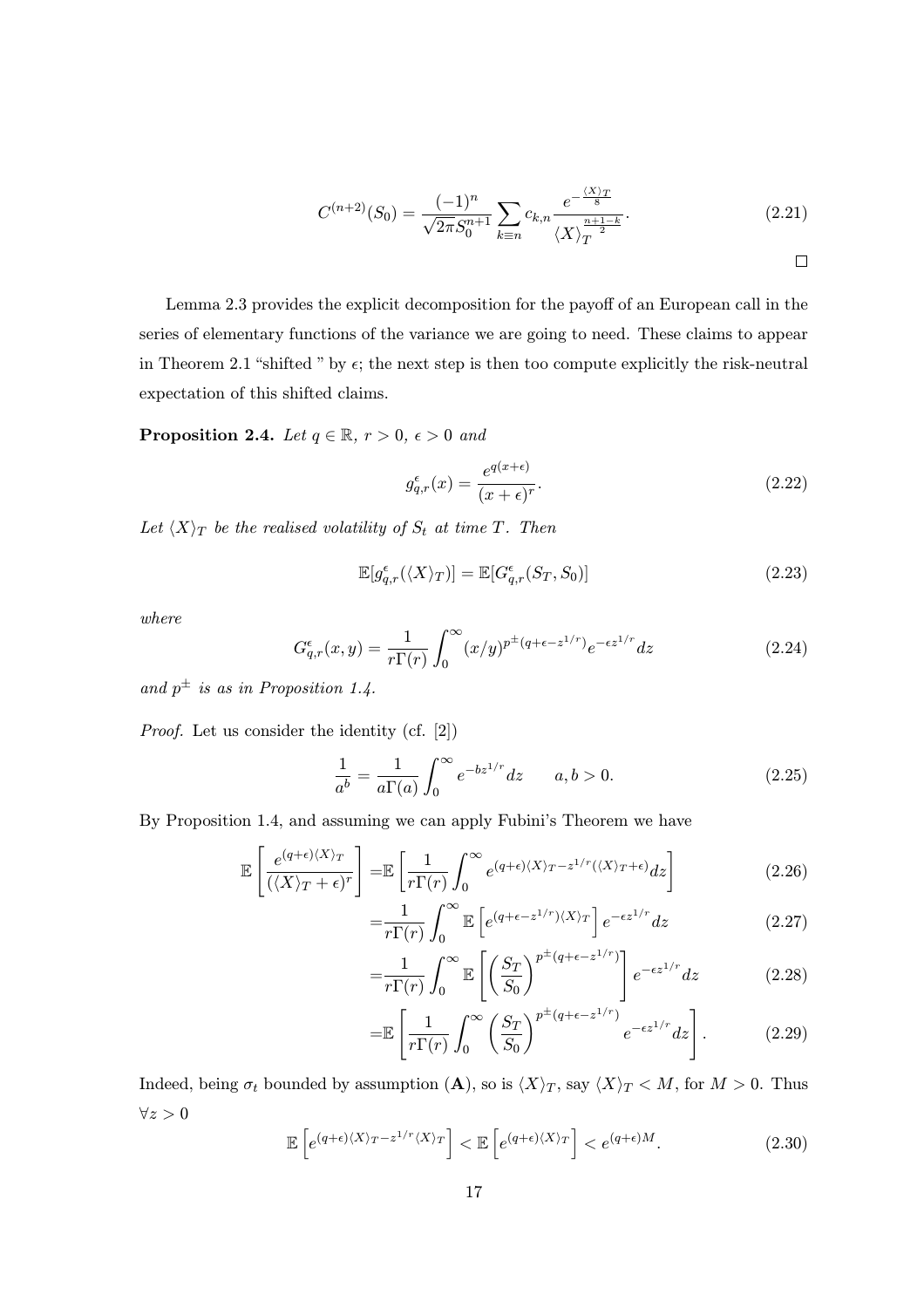Therefore the integral in (2.27) converges because so does  $e^{-\epsilon z^{1/r}}$ ; this justifies the first application of Fubini. Secondly observe that  $p\pm$  as a function of z is a complex exponent of constant norm, which means that  $|(S_T/S_0)^{p^{\pm}(q+\epsilon-z^{1/r})}| \leq |S_T/S_0|^c = e^{cX_T}$  for some positive real constant c. Therefore if  $C = \int_0^\infty e^{-\epsilon z^{1/r}} dz$  then

$$
\mathbb{E}\left[\frac{1}{r\Gamma(r)}\int_0^\infty \left(\frac{S_T}{S_0}\right)^{p^\pm(q+\epsilon-z^{1/r})}e^{-\epsilon z^{1/r}}dz\right] \leq \mathbb{E}\left[\frac{1}{r\Gamma(r)}e^{cX_T}C\right]
$$
(2.31)

and the last quantity is finite by Proposition 1.4. Having proved the convergence of this integral, the last equality is a fortiori established and this yields the result.

 $\Box$ 

Combined with Lemma 2.3, Proposition 2.4 effectively reduces in the form (2.4) the claims on the variance of order equal or greater than two, but leaves out the first order. This is precisely what the next Proposition takes care of:

**Proposition 2.5.** Let  $\epsilon > 0$  and

$$
f^{\epsilon}(x) = -\sqrt{2\pi} \frac{\mathcal{N}(-\sqrt{x+\epsilon})}{\sqrt{x+\epsilon}}.
$$
\n(2.32)

Then

$$
\mathbb{E}[f^{\epsilon}(\langle X \rangle_T)] = \mathbb{E}[F^{\epsilon}(S_T, S_0)] \tag{2.33}
$$

where  $F^{\epsilon}$  is that defined in equation (2.8)

*Proof.* Let  $t(z) = 1/\sqrt{\pi(z+1/8)}$ . It is easy to verify that the Laplace transform of  $t(z)$ 

$$
\mathcal{L}t(x) = \frac{e^{x/8}}{\sqrt{x}} \operatorname{erfc}(\sqrt{x/8})
$$
\n(2.34)

where

$$
\operatorname{erfc}(x) = \frac{2}{\sqrt{\pi}} \int_x^{\infty} e^{-u^2} du. \tag{2.35}
$$

Now clearly we have the relations

$$
\mathcal{N}(-\sqrt{x}/2) = 1 - \mathcal{N}(\sqrt{x}/2) = \frac{1}{2}\text{erfc}(\sqrt{x/8}).
$$
\n(2.36)

Multiplying both sides of (2.36) by  $e^{x/8}/\sqrt{x}$  and using (2.34) yields

$$
\frac{\mathcal{N}(-\sqrt{x}/2)e^{x/8}}{\sqrt{x}} = \frac{1}{2}\mathcal{L}t(x)
$$
\n(2.37)

that is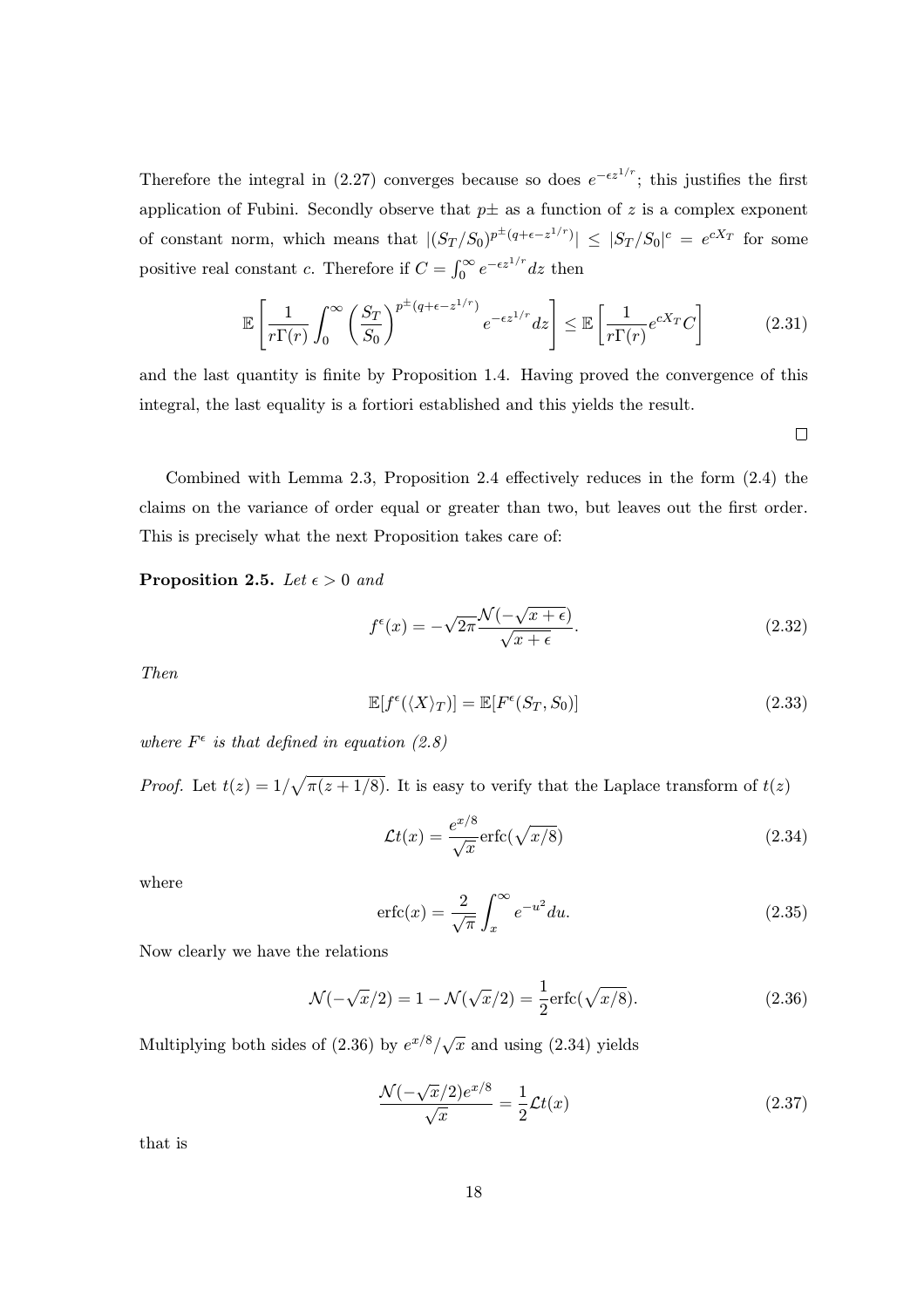$$
\frac{\mathcal{N}(-\sqrt{x}/2)}{\sqrt{x}} = \frac{e^{-x/8}}{2} \mathcal{L}t(x) = \frac{1}{2\sqrt{\pi}} \int_0^\infty \frac{e^{(-z-1/8)x}}{(z+1/8)^{1/2}} dz.
$$
 (2.38)

Therefore if we set  $x = \langle X \rangle_T + \epsilon$  we obtain

$$
\frac{\mathcal{N}(-\sqrt{\langle X\rangle_T + \epsilon}/2)}{\sqrt{\langle X\rangle_T + \epsilon}} = \frac{1}{2\sqrt{\pi}} \int_0^\infty \frac{e^{(-z - 1/8)\langle X\rangle_T} e^{-\epsilon(z + 1/8)}}{(z + 1/8)^{1/2}} dz.
$$
 (2.39)

When taking the expectation the usual Fubini argument applies because by assumption  $(A)$  $\mathbb{E}\left[e^{(-z-1/8)\langle X\rangle_T}\right]$  is bounded and the non-random part is integrable in z. After applying Proposition 1.4 we can take the expectation out of the integral because  $(S_T/S_0)^{p^{\pm}(-z-1/8)}$ is bounded and  $e^{-\epsilon(z+1/8)}/\sqrt{z+1/8}$  integrable. This means

$$
\mathbb{E}\left[\frac{\mathcal{N}(-\sqrt{\langle X\rangle_T + \epsilon}/2)}{\sqrt{\langle X\rangle_T + \epsilon}}\right] = \frac{1}{2\sqrt{\pi}} \int_0^\infty \mathbb{E}\left[(S_T/S_0)^{p^{\pm}(-z-1/8)}\right] \frac{e^{-\epsilon(z+1/8)}}{(z+1/8)^{1/2}} dz\tag{2.40}
$$

$$
=\frac{1}{2\sqrt{\pi}}\mathbb{E}\left[\int_0^\infty \frac{(S_T/S_0)^{p^{\pm}(-z-1/8)}e^{-\epsilon(z+1/8)}}{(z+1/8)^{1/2}}\right]dz\tag{2.41}
$$

and the statement follows by multiplication of both sides by  $-\sqrt{2\pi}$ .  $\Box$ 

We are now ready for the proof of the main Theorem.

**Proof of Theorem 2.1.** By continuity of  $h$  we have

$$
\lim_{\epsilon \to 0} h^{\epsilon}(\langle X \rangle_T, K) = h(\langle X \rangle_T, K)
$$
\n(2.42)

almost surely; the random variables on the left side are all  $L^1(\mathbb{Q})$ , and so is the right side by assumption (B). It is easy to see that depending upon  $K \leq S_0$  or  $K > S_0$  the function  $h^{\epsilon}(x, K)$  is either monotone increasing or decreasing in x; therefore by the Dominated and Monotone convergence Theorems, and Proposition 1.2

$$
\lim_{\epsilon \to 0} \mathbb{E}[h^{\epsilon}(\langle X \rangle_T)] = \mathbb{E}[h(\langle X \rangle_T)] = \mathbb{E}[H(S_T, K, \langle X \rangle_T)]. \tag{2.43}
$$

If  $r > 0$  is the radius of analicity of the Black Scholes formula in K, we develop  $h^{\epsilon}(x, K)$ as a function of K in its Taylor series around  $S_0$ . By virtue of  $(2.14)$  and Lemma 2.3, we have, for all  $x > 0$ :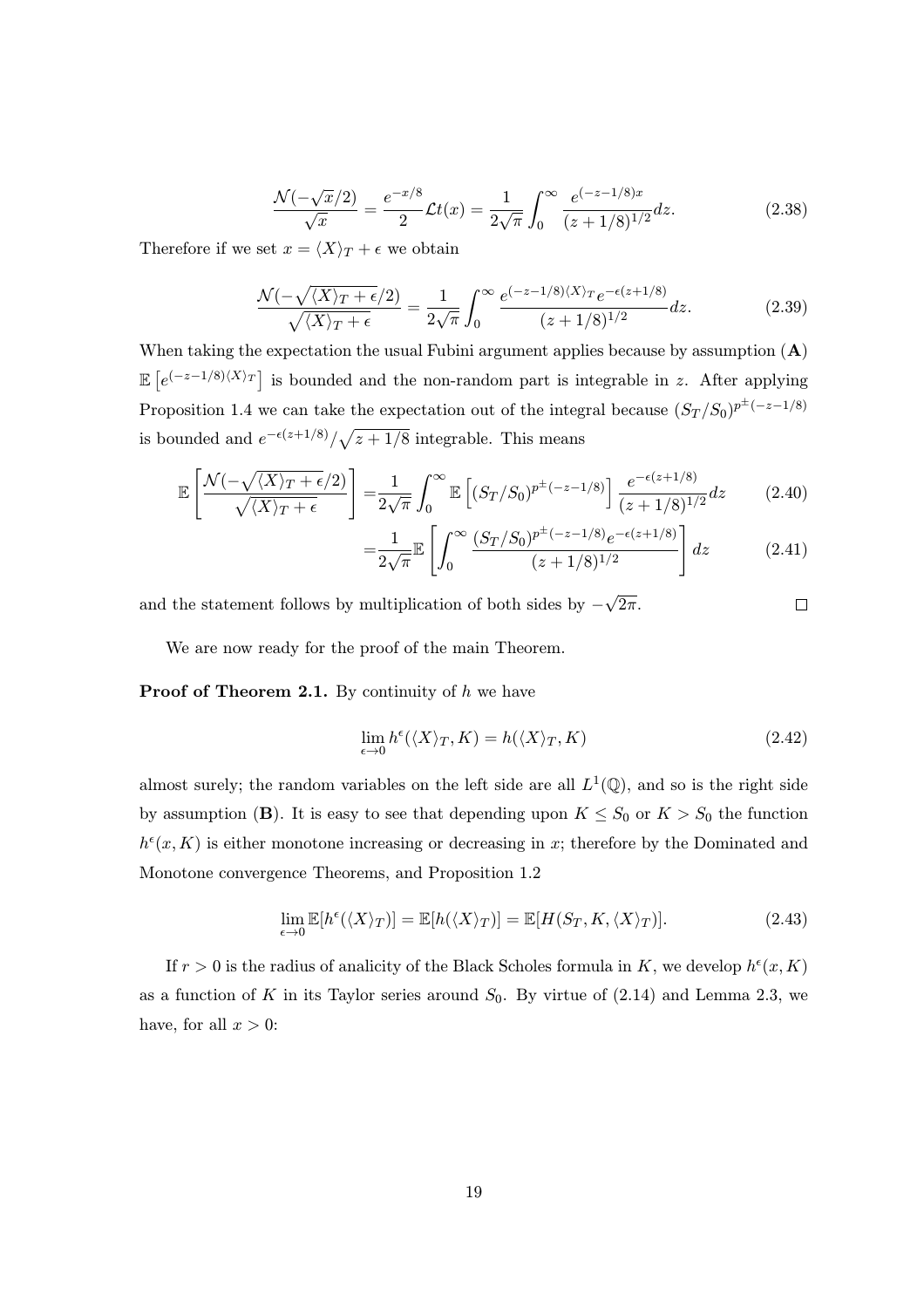$$
h^{\epsilon}(x, K) = h_0^{\epsilon} + \frac{\overline{\sigma}\sqrt{T}}{\sqrt{x+\epsilon}} \left( -\mathcal{N}(-\sqrt{x+\epsilon})(K-S_0) + \sum_{n=0}^{\infty} \frac{(-1)^n (K-S_0)^{(n+2)}}{(n+2)! \sqrt{2\pi} S_0^{n+1}} \sum_{k\equiv n} c_{k,n} \frac{e^{-\frac{x+\epsilon}{8}}}{(x+\epsilon)^{\frac{n+1-k}{2}}} \right) (2.44)
$$
  
=  $h_0^{\epsilon} + \overline{\sigma}\sqrt{T} \left( \frac{q^{\epsilon}(x)}{\sqrt{2\pi}} (K-S_0) + \sum_{n=0}^{\infty} \frac{(-1)^n (K-S_0)^{(n+2)}}{(n+2)! \sqrt{2\pi} S_0^{n+1}} \sum_{k\equiv n} c_{k,n} g^{\epsilon}_{-1/8,(n+2-k)/2}(x) \right).$  (2.45)

where  $h_0^{\epsilon} = h^{\epsilon}(x, S_0)$ . Then we calculate (2.45) in  $x = \langle X \rangle_T$  and take the expectation. Being every random variable involved  $L^1(\mathbb{Q})$  it drops into the series; the proof is then complete by applying Propositions 2.4 and 2.5.

$$
\Box
$$

Remark 2.2. If we have an explicit analytical formula for the Laplace transform of  $\langle X \rangle_T$ which is also integrable, then we may find the pricing formula simply by computing integrals in the form

$$
\frac{1}{r\Gamma(r)}\int_0^\infty \mathbb{E}\left[e^{(q-z^{1/r})\langle X\rangle_T}\right]dz\tag{2.46}
$$

and

$$
-\frac{1}{\sqrt{2}} \int_0^\infty \frac{\mathbb{E}\left[e^{(-z-1/8)\langle X \rangle_T}\right]}{(z+1/8)^{1/2}} dz \tag{2.47}
$$

These are analogous to those of Propositions 2.4 and 2.5 but are deduced from the coefficients of the Taylor power series in K around  $S_0$  of the function  $h(x)$  itself. The integrability of the Laplace transform of the distibution of  $\langle X \rangle_T$  indeed provides a sufficient condition for direct manipulation of the payoff, without relying on a convergence argument. This is the setting in which we numerically implemented our results (Section 5).

# 3 Log-strike Fourier and Laplace transform method

We will now derive exact formulas for both the Fourier and the Laplace transform for the TVO price, as expressed in the log-strike price variable. Once we have these, the value of the option is then obtained by numerically inverting the transform and undoing the variable change.

As opposed to what has been performed in Section 2, the formulas that we will obtain are exact; nevertheless a numerical inversion of the Fourier transform is needed to determine the actual option value.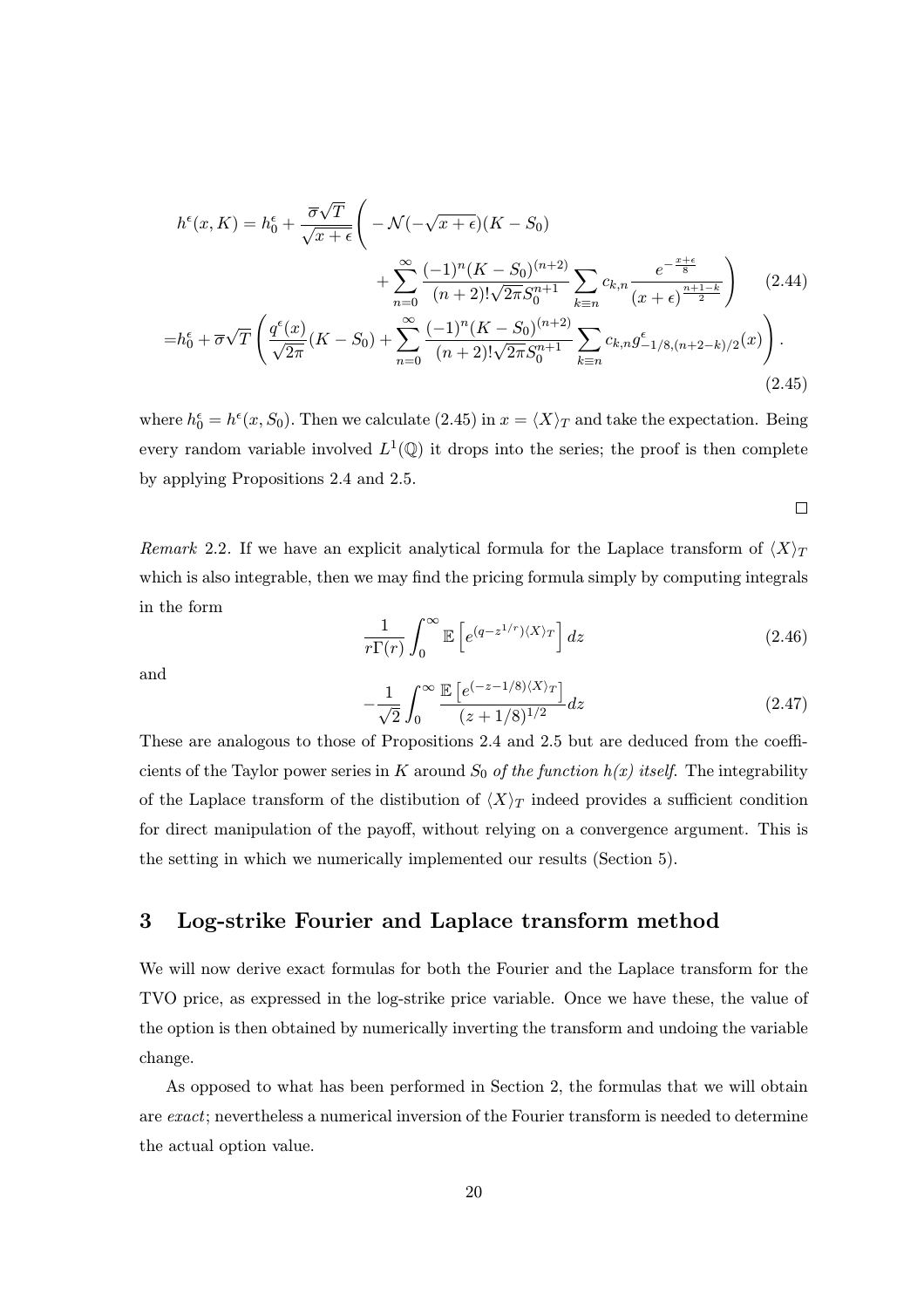We are going to calculate the transforms via the same methodology involved by Proposition 1.4 which has been used in the previous part. Anyway the final form for the transforms of the option value we are going to show requires evaluation of an expectation of an infinite one parameter-family of claims, one for each parameter.

The formal arguments underlying the two derivations are indeed very similar. We are presenting both because they have been designed for different numerical inversion algorithms. Inversion of the Fourier method is to be performed with the classic FFT inversion of [5] , whereas an excellent algorithm for the Laplace inversion is that of Abate-Whitt, [1].

#### 3.1 The Fourier transform

In this subsection we will obtain our own formula for the inversion by closely following the steps of [5]. As was the case in Section 2 for technical reasons of integrability, in general we cannot work directly on the payoff defined in (1.4) but instead produce a series of claim converging to H in  $L^1(\mathbb{Q})$ .

For  $\epsilon \geq 0$  call

$$
V^{\epsilon}(K) = \mathbb{E}[H(S_T, K, \langle X \rangle_T + \epsilon)]. \tag{3.1}
$$

So that V0 is the value of the option. Set  $\kappa = \log K$  and  $Y_T = \log S_T$ . The first important remark to do is that  $V^{\epsilon}(K)$  is not directly integrable as a function of the log strike. In order to achieve (square) integrability we must work instead on a modified version of the payoff by choosing parameter  $\alpha > 0$  and multiply  $V^{\epsilon}$  by the dampening factor  $e^{\alpha \kappa}$  so to define the dampened log-strike value of  $V^{\epsilon}(K)$  as

$$
v_{\alpha}^{\epsilon}(\kappa) := e^{\alpha \kappa} V^{\epsilon}(e^{\kappa}) = \overline{\sigma} \sqrt{T} \mathbb{E} \left[ \frac{e^{\alpha \kappa}}{(\langle X \rangle_T + \epsilon)^{\frac{1}{2}}} (e^{Y_T} - e^{\kappa})^+ \right]
$$
(3.2)

We first calculate the Fourier transform, square integrability of  $v^{\epsilon}_{\alpha}(\kappa)$  will follow.

**Proposition 3.1.** Let  $v^{\epsilon}_{\alpha}(\kappa)$  be as in (3.2). Then its Fourier transform

$$
\hat{v}_{\alpha}^{\epsilon}(t) = \int_{-\infty}^{\infty} e^{it\kappa} v_{\alpha}^{\epsilon}(\kappa) d\kappa
$$
\n(3.3)

satisfies,  $\forall t \in \mathbb{R}$ .

$$
\hat{v}_{\alpha}^{\epsilon}(t) = \frac{2S_0^{(\alpha+it+1)}\overline{\sigma}\sqrt{T}}{(\alpha+it+1)(\alpha+it)\sqrt{\pi}} \int_0^{\infty} \mathbb{E}\left[\left(\frac{x}{y}\right)^{p\pm(\lambda_t(z))}\right] e^{-\epsilon z^2} dz \tag{3.4}
$$

where

$$
\lambda_t(z) = -z^2 + \frac{1}{2} ((\alpha + it + 1)^2 - (\alpha + it + 1)).
$$
\n(3.5)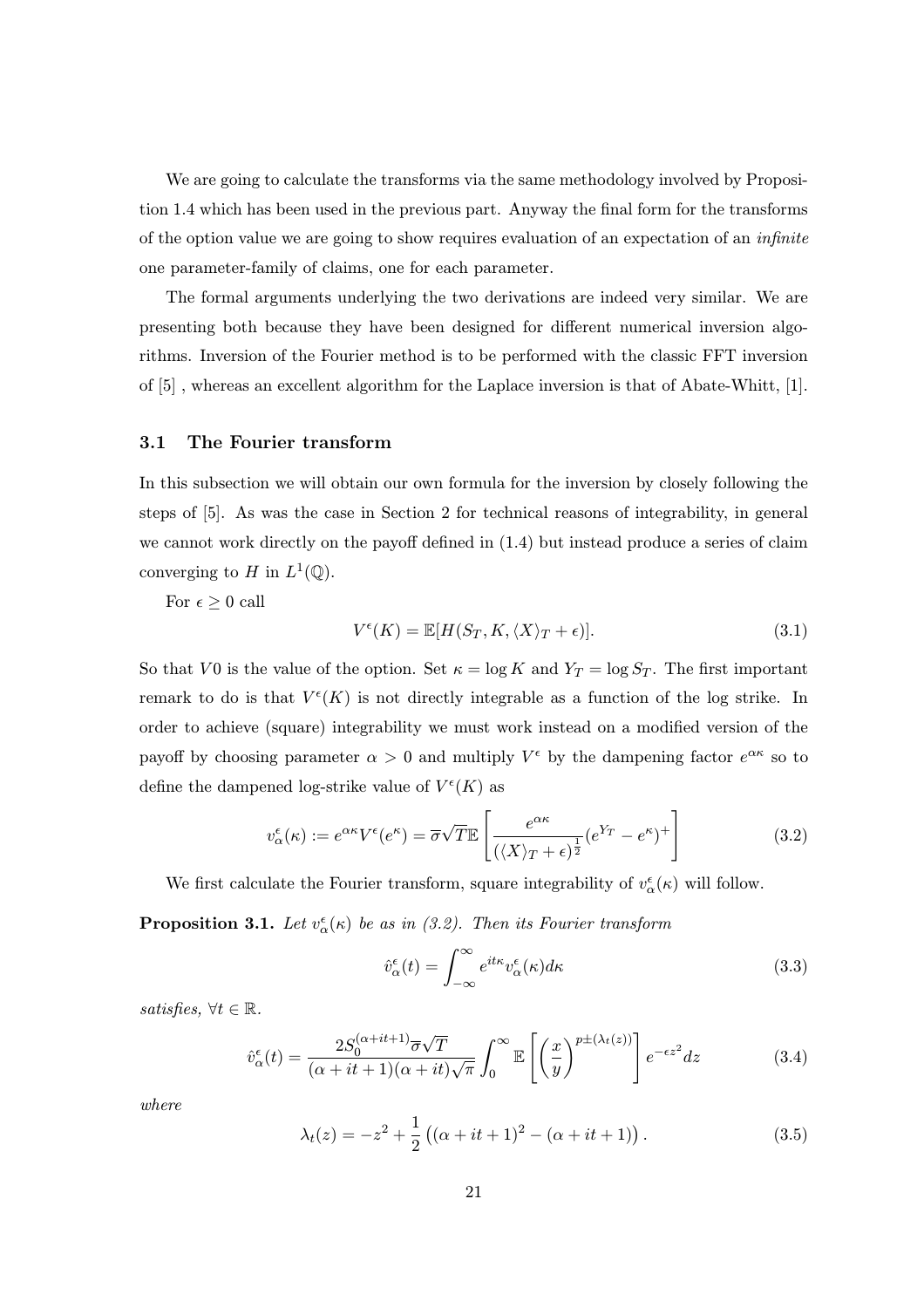Proof. Assuming we can use Fubini's Theorem

$$
\hat{v}_{\alpha}(t) = \int_{-\infty}^{\infty} e^{it\kappa} \ \overline{\sigma} \sqrt{T} \mathbb{E} \left[ \frac{e^{\alpha \kappa}}{(\langle X \rangle_T + \epsilon)^{\frac{1}{2}}} (e^{Y_T} - e^{\kappa}) \mathbb{I}_{\{\kappa < Y_T\}} \right] d\kappa \tag{3.6}
$$

$$
= \mathbb{E}\left[\frac{\overline{\sigma}\sqrt{T}}{(\langle X\rangle_T + \epsilon)^{\frac{1}{2}}} \int_{-\infty}^{Y_T} e^{\kappa(\alpha + it) + Y_T} - e^{\kappa(\alpha + it + 1)} d\kappa\right]
$$
(3.7)

$$
= \mathbb{E}\left[\frac{\overline{\sigma}\sqrt{T}}{(\langle X\rangle_T + \epsilon)^{\frac{1}{2}}} \left(\frac{e^{Y_T(\alpha + it + 1)}}{\alpha + it} - \frac{e^{Y_T(\alpha + it + 1)}}{\alpha + it + 1}\right)\right]
$$
(3.8)

$$
= \mathbb{E}\left[\frac{\overline{\sigma}\sqrt{T}}{(\langle X\rangle_T + \epsilon)^{\frac{1}{2}}} \frac{e^{Y_T(\alpha+it+1)}}{(\alpha+it+1)(\alpha+it)}\right].
$$
\n(3.9)

By conditioning (3.9) with respect to  $\mathcal{F}^{\sigma}_{T}$  we can disentangle the variables  $Y_{T}$  and  $\langle X \rangle_{T}$ and express the term in the expectation as a function of the quadratic variation alone. Indeed being  $\langle X \rangle_T$  measurable with respect of  $\mathcal{F}^{\sigma}_T$  and  $Y_T$  independent of it

$$
\mathbb{E}\left[\frac{\overline{\sigma}\sqrt{T}}{(\langle X\rangle_T + \epsilon)^{\frac{1}{2}}} \frac{e^{Y_T(\alpha + it + 1)}}{(\alpha + it + 1)(\alpha + it)}\right]
$$
(3.10)

$$
= \mathbb{E}\left[\mathbb{E}\left[\frac{\overline{\sigma}\sqrt{T}}{(\langle X\rangle_T + \epsilon)^{\frac{1}{2}}} \frac{e^{Y_T(\alpha + it + 1)}}{(\alpha + it + 1)(\alpha + it)} \bigg| \mathcal{F}_T^{\sigma}\right]\right]
$$
(3.11)

$$
= \mathbb{E}\left[\frac{S_0^{(\alpha+it+1)}\overline{\sigma}\sqrt{T}}{\left(\langle X\rangle_T + \epsilon\right)^{\frac{1}{2}}}\mathbb{E}\left[\frac{e^{X_T(\alpha+it+1)}}{(\alpha+it+1)(\alpha+it)}\bigg|\mathcal{F}_T^{\sigma}\right]\right]
$$
(3.12)

$$
=\frac{S_0^{(\alpha+it+1)}\overline{\sigma}\sqrt{T}}{(\alpha+it+1)(\alpha+it)}\mathbb{E}\left[\frac{e^{\eta_{\alpha}^t\langle X\rangle_T}}{(\langle X\rangle_T+\epsilon)^{\frac{1}{2}}}\right].
$$
\n(3.13)

In the last equality has again been used the fact that  $S_t$  is log-normal under conditioning by the filtration generated by  $\sigma_t$ . Moreover, we have set

$$
\eta_{\alpha}^{t} = \frac{1}{2} ((\alpha + it + 1)^{2} - (\alpha + it + 1)).
$$
\n(3.14)

As in Proposition 2.1 we can re-write the term under the expectation in (3.13) by using the inverse-root integral representation (2.25) with  $b = 1/2$ . Fubini's Theorem and Proposition 1.4 then yield

$$
\hat{v}_{\alpha}(t) = \frac{2S_0^{(\alpha+it+1)}\overline{\sigma}\sqrt{T}}{(\alpha+it+1)(\alpha+it)\sqrt{\pi}} \int_0^\infty \mathbb{E}\left[e^{-z^2(\langle X\rangle_T + \epsilon) + \eta_{\alpha}^t \langle X\rangle_T}\right] dz \tag{3.15}
$$

$$
=\frac{2S_0^{(\alpha+it+1)}\overline{\sigma}\sqrt{T}}{(\alpha+it+1)(\alpha+it)\sqrt{\pi}}\int_0^\infty \mathbb{E}\left[\left(\frac{S_T}{S_0}\right)^{p\pm(\lambda_t(z))}\right]e^{-\epsilon z^2}dz\tag{3.16}
$$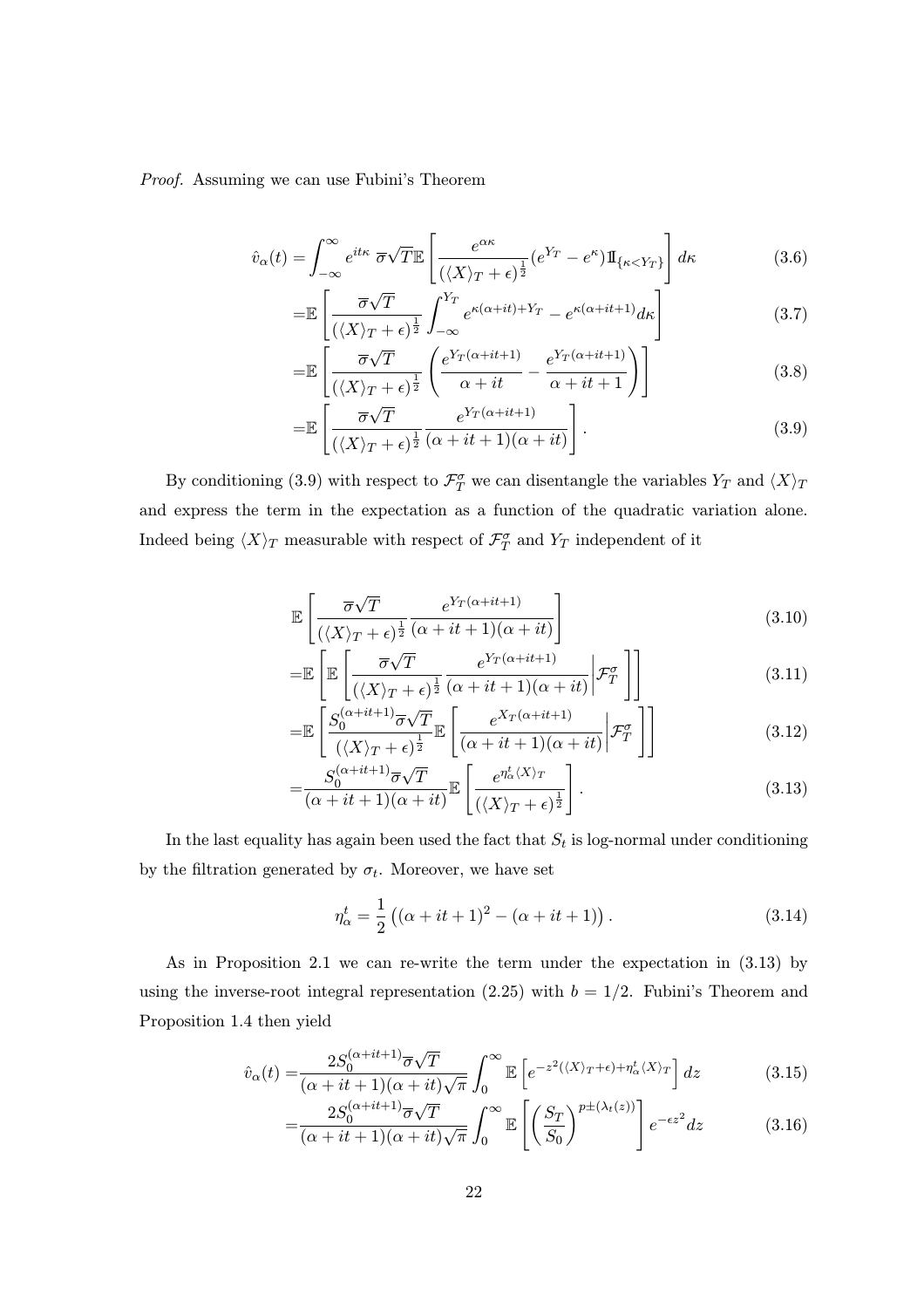where  $p^{\pm}(z)$  is that defined in Proposition 1.4 and  $\lambda_t(z) = -z^2 + \eta_{\alpha}^t$ . All of the applications of Fubini are then justified because of  $(A)$  and the integrability of  $e^{-\epsilon z^2}$ , and this completes  $\Box$ the proof.

As a consequence, by inversion we have a pricing result for the claim  $V(K)$ :

**Corollary 3.2.** The value of the claim  $V^0(K)$  of a target volatility option can be computed as

$$
\lim_{\epsilon \to 0} V^{\epsilon}(K) = V^{0}(K) \tag{3.17}
$$

where

$$
V^{\epsilon}(K) = \frac{1}{2\pi K^{\alpha}} \int_{-\infty}^{\infty} e^{-it \log K} \hat{v}_{\alpha}^{\epsilon}(t) dt
$$
 (3.18)

$$
=\frac{1}{\pi K^{\alpha}}\int_{0}^{\infty}e^{-it\log K}\hat{v}_{\alpha}^{\epsilon}(t)dt.
$$
\n(3.19)

*Proof.* From  $(3.16)$  we immediately see (as usual by Proposition 1.4 and assumption  $(A)$ that the integral part of the transform stays bounded, while the denominator is  $o(t^2)$  as  $t \to \pm \infty$ . This shows that  $\hat{v}^{\epsilon}_{\alpha}(t) \in L^2$ , which implies that  $v^{\epsilon}_{\alpha}(\kappa)$  is  $L^2$  as well, so the first equality follows by applying the inversion Theorem and setting back  $K = e^{\kappa}$ . The second is because being  $V^{\epsilon}(K)$  real, the function  $\hat{v}_{\alpha}(t)$  must be odd in his imaginary part and even in its real part, so we can write the integral as twice the integral on the half real line.

Observe finally that as  $\epsilon \to 0$ , the function  $V^{\epsilon}(K)$  tends increasingly to  $V(K)$  hence by Monotone convergence it is  $v^{\epsilon}_{\alpha}(\kappa) \to v^{\epsilon}_{\alpha}(\kappa)$  which directly implies 3.17.  $\Box$ 

From all we have just seen we have one free parameter  $\alpha > 0$  which is not given by the problem, and can be chosen as we want. As explained in [5] setting this parameter in a sensible way is crucial to obtain accuracy and efficiency in the inversion.

We now illustrate the very similar Laplace transform method.

### 3.2 The Laplace transform

Instead of considering the Fourier transform of a modified payoff of the call option one can think of directly performing the Laplace transform of  $H$  in the log-strike. This is not going to be possible because a call TVO, exactly like a vanilla call option, is not integrable in log K. What we are going to do is then the following: first we do the Laplace transform of a TVO put option, invert it, and then work back the value of the call option via call/put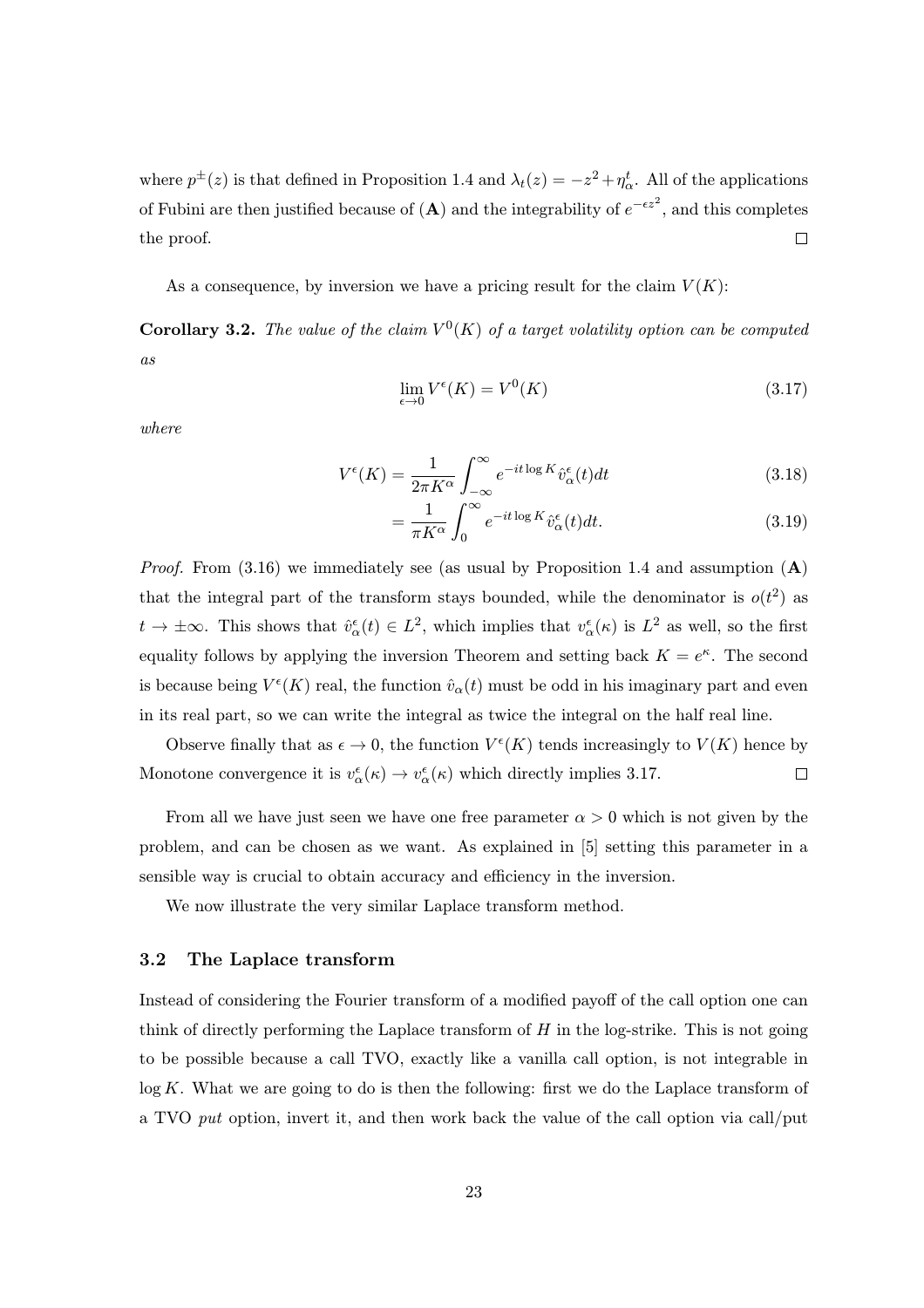parity. But first we need to make clear what we mean by put call/parity with and what is a forward contract on the inverse realised volatility:

Definition/Proposition 3.1. A target volatility forward of strike K on an underlying asset  $S_t$  is the contract paying at time  $T$ 

$$
F_{wd}(S_T, K, \langle X \rangle_T) = \sigma \left(\frac{T}{\langle X \rangle_T}\right)^{\frac{1}{2}} (S_0 - K)
$$
\n(3.20)

and its time-0 value is

$$
F_{wd}^0(K) = \overline{\sigma}\sqrt{T}(S_0 - K)\mathbb{E}\left[\frac{1}{\langle X \rangle \frac{1}{T}}\right].
$$
\n(3.21)

*Proof.* Taking the risk-neutral expectation in (3.20) and conditioning by  $\mathcal{F}_T^{\sigma}$  we have

$$
F_{wd}^{0}(K) = \overline{\sigma}\sqrt{T}\mathbb{E}\left[\frac{1}{\langle X \rangle_T^{\frac{1}{2}}} \mathbb{E}[S_T - K | \mathcal{F}_T^{\sigma}] \right]
$$
(3.22)

$$
= \overline{\sigma}\sqrt{T}(S_0 - K)\mathbb{E}\left[\frac{1}{\langle X \rangle_T^{\frac{1}{2}}}\right]
$$
(3.23)

and the claim then follows by Proposition 2.4.

Remark 3.1. By Proposition 2.4 we now exactly the value of  $F_{wd}^0$ .

It is now immediate to see that the put/call parity for vanilla options implies a put call/parity for TVOs, that is, if  $P(K)$  is the value of a put TVO and  $V(K)$  the value or a call TVO then

$$
V(K) - P(K) = F_{wd}(K).
$$
\n(3.24)

Also, as in Proposition 3.1 we have an expression for the Laplace Transform for the modified TVO put value in the log-strike.

**Proposition 3.3.** Let  $P(K)$  be the value of a TVO put option in the strike K and  $\epsilon > 0$ . As (3.2) define, for  $Y_t = \log S_t$ ,  $K = \log k$ , and  $\alpha \in \mathbb{C}$  with  $Re(\alpha) > 1$ 

$$
p^{\epsilon}(\kappa) = P^{\epsilon}(e^{\kappa}) = \mathbb{E}\left[\frac{\overline{\sigma}\sqrt{T}}{(\langle X \rangle_T + \epsilon)^{1/2}}(e^{\kappa} - e^{Y_T})^+\right].
$$
 (3.25)

Then

$$
\mathcal{L}p^{\epsilon}(\alpha) = \frac{2S_0^{(1-\alpha)}\overline{\sigma}\sqrt{T}}{(\alpha-1)\alpha\sqrt{\pi}} \int_0^{\infty} \mathbb{E}\left[\left(\frac{x}{y}\right)^{p\pm(\lambda_t(z))}\right] e^{-\epsilon z^2} dz.
$$
 (3.26)

where

$$
\lambda_t(z) = -z^2 + \frac{1}{2} \left( \alpha^2 - \alpha \right). \tag{3.27}
$$

 $\Box$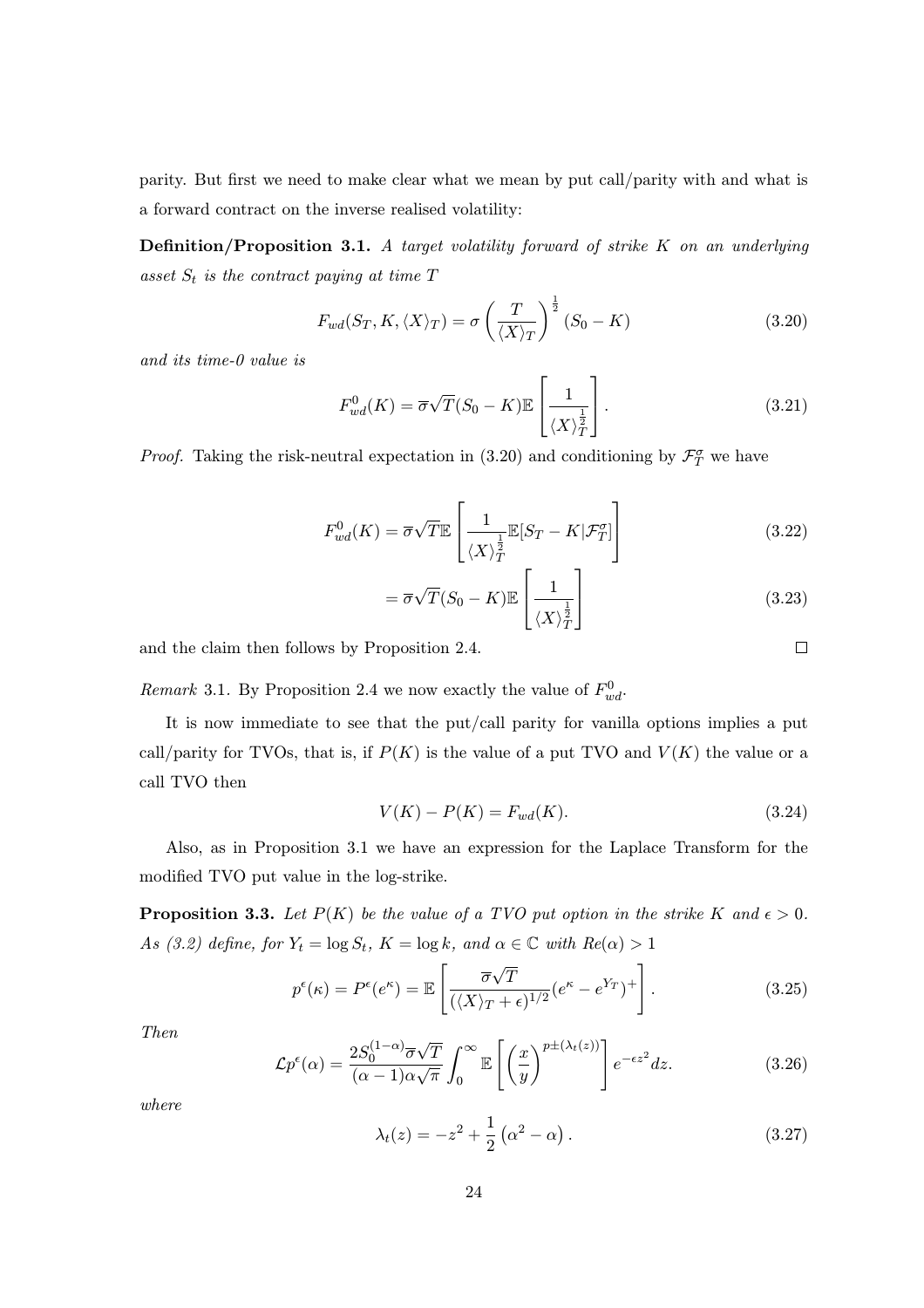Proof. Firstly, observe that the necessary integrability condition holds true whenever the real part of the Laplace parameter  $\alpha$  is bigger than 1, and therefore the Laplace transform  $\mathcal{L}^{\epsilon} p(\alpha)$  of  $p^{\epsilon}(\kappa)$  is well defined for all  $\alpha \in \mathbb{C}$  such that  $\text{Re}(\alpha) > 1$ .

The derivation of (3.26) is formally similar to that of equation (3.4) of Proposition 3.1: one integrates then uses the usual conditioning argument to obtain

$$
\mathcal{L}_p^{\epsilon}(\alpha) = \int_1^{+\infty} e^{-\alpha \kappa} \, \overline{\sigma} \sqrt{T} \mathbb{E} \left[ \frac{1}{(\langle X \rangle_T + \epsilon)^{\frac{1}{2}}} (e^{\kappa} - e^{Y_T}) \mathbb{I}_{\{\kappa > Y_T\}} \right] d\kappa \tag{3.28}
$$

$$
= \mathbb{E}\left[\frac{\overline{\sigma}\sqrt{T}}{(\langle X\rangle_T + \epsilon)^{\frac{1}{2}}} \int_{Y_T}^{+\infty} e^{\kappa(1-\alpha)} - e^{-\alpha\kappa + Y_T} d\kappa\right]
$$
(3.29)

$$
= \mathbb{E}\left[\frac{\overline{\sigma}\sqrt{T}}{(\langle X\rangle_T + \epsilon)^{\frac{1}{2}}} \left(\frac{e^{Y_T(1-\alpha)}}{1-\alpha} - \frac{e^{Y_T(1-\alpha)}}{\alpha}\right)\right]
$$
(3.30)

$$
=\mathbb{E}\left[\frac{\overline{\sigma}\sqrt{T}}{(\langle X\rangle_T + \epsilon)^{\frac{1}{2}}}\frac{e^{Y_T(1-\alpha)}}{(\alpha-1)\alpha}\right]
$$
(3.31)

$$
= \mathbb{E}\left[\mathbb{E}\left[\frac{\overline{\sigma}\sqrt{T}}{(\langle X\rangle_T + \epsilon)^{\frac{1}{2}}} \frac{e^{Y_T(1-\alpha)}}{(\alpha-1)\alpha} \bigg| \mathcal{F}_T^{\sigma}\right]\right]
$$
(3.32)

$$
=\frac{S_0^{(1-\alpha)}\overline{\sigma}\sqrt{T}}{(\alpha-1)\alpha}\mathbb{E}\left[\frac{e^{\eta_\alpha(X)}\tau}{(\langle X\rangle_T+\epsilon)^{\frac{1}{2}}}\right]
$$
(3.33)

where  $\eta_{\alpha} = \frac{1}{2}(\alpha^2 - \alpha)$ . The claim follows again by writing the integral representation of the square root for (3.33) and bringing the expectation inside the resulting integral by means  $\Box$ of assumption  $(A)$ .

Inverting the transform and using the put/call parity we have our result:

**Corollary 3.4.** The price  $V(K)$  of a TVO call option as dependent of the strike K is given, for all  $c > 1$ , by

$$
V(K) = F_{wd}^{0}(K) + \lim_{\epsilon \to 0} \frac{1}{2\pi i} \int_{c-i\infty}^{c+i\infty} e^{\alpha \log K} \mathcal{L}^{\epsilon} p(\alpha) d\alpha.
$$
 (3.34)

*Proof.* Let us write the put/call parity formula (3.24) for  $K = e^{\kappa}$  and express  $p(\kappa)$  as a limit of  $p^{\epsilon}(\kappa)$ . If  $c > 1$  the function  $\mathcal{L}^{\epsilon}p(\alpha)$  has no poles, and we can then write  $p^{\epsilon}(K)$  as the Bromwhich contour integral of  $\mathcal{L}^{\epsilon}p(\alpha)$ . By changing to the variable K the Corollary follows.  $\Box$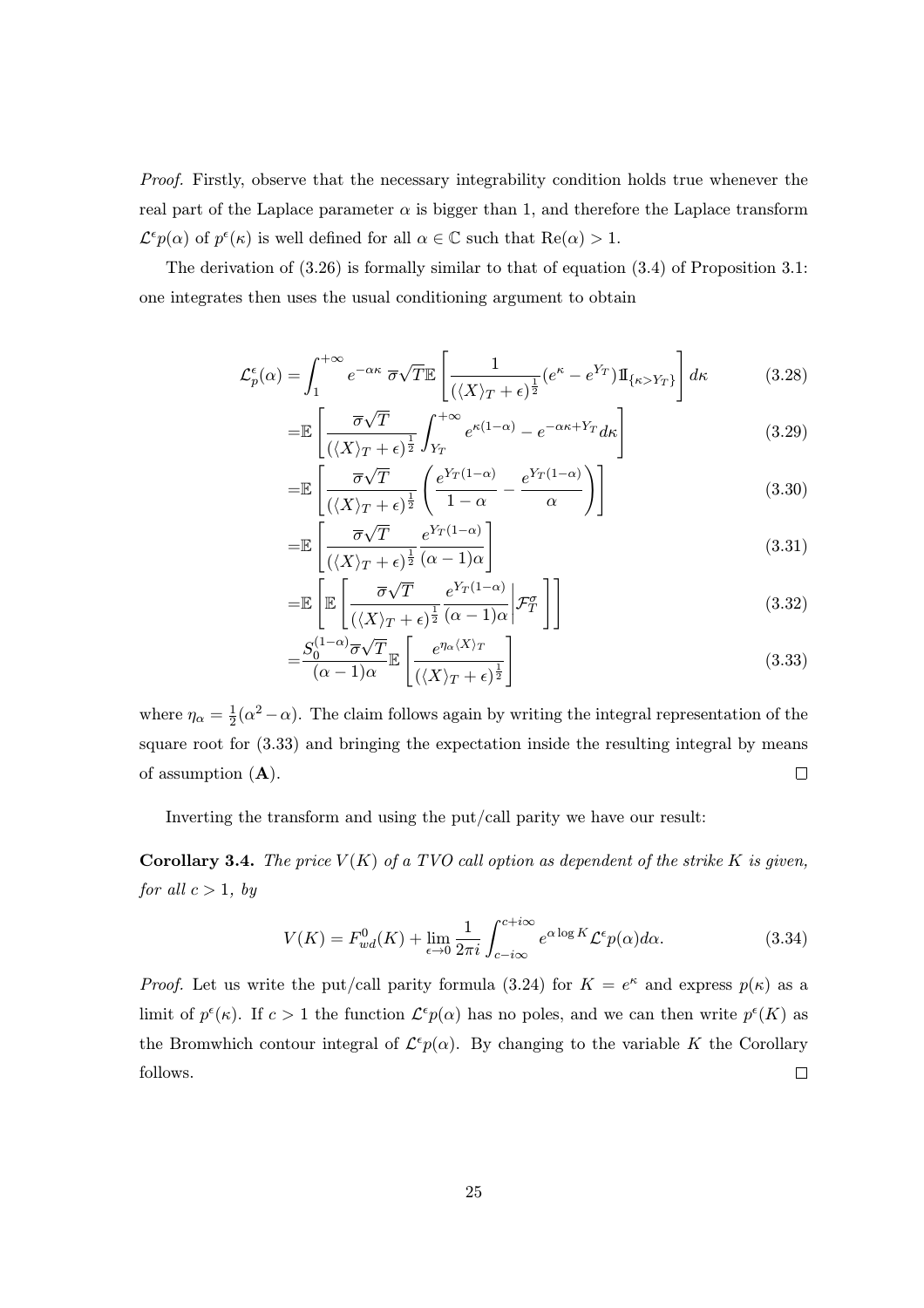# 4 Uniform and  $L^2$  convergence

Applying the theory developed in [4], a third way to approach the problem of pricing TVOs is that of writing the equivalent claim (1.8) as a limit in some suitable functional space. An approximation of the price then naturally arises by considering the value of the n-th element of this sequence.

By recalling Lemma 1.3, one sees that this idea is doomed to fail if applied straightforwardly to  $h(x)$ . This is because if the options begins in-the-money then  $h(x)$  is not bounded around 0. However, we can still make use of the idea of modifying the claim a little bit in a way that the new claim does not suffer of the same limitation of  $h(x)$ , and yet it is sufficiently close to it in value.

The advantage of this kind of approach is that it relies on much simpler and manageable mathematical expressions, and we need not to compute hard integral transforms to find prices, as we did previously. Moreover, an approximate replication of the TVO in a simple portfolio of exponential claims on the variance (or, equivalently, power claims on the stock) will be be possible.

The Banach spaces we are going to consider are both supported by the vector space of continuous functions on the half real line decreasing to 0; one has the topology induced by the uniform norm, the other that of the  $L^2$  norm.

#### 4.1 Bernstein polynomials

Continuous real function on a compact set are known to be uniformly approximated by some sequence of polynomials: this is the Weierstrass Theorem.

**Theorem 4.1** (Weierstrass). Let  $f(x)$  be a continuous function on an interval [a, b],  $a, b \in$ R. There exists a sequence of polynomials  $P_n(x)$  such that  $P_n(x) \to f(x)$  uniformly in [a, b].

To construct explicitly such a sequence sequence typically one makes use of the Bernstein polynomials. If in the above we chose  $a = 0$ ,  $b = 1$  then we have the more specific

**Theorem 4.2** (Bernstein). Let  $f(x)$  be continuous function on [0, 1]. The Bernstein Polynomials of f of order n in  $[a, b]$ 

$$
B_n f(x) = \sum_{k=0}^n f(k/n) {n \choose k} x^k (1-x)^{n-k}
$$
 (4.1)

are a sequence of polynomials such that  $B_n f(x) \to f(x)$  uniformly in [0, 1].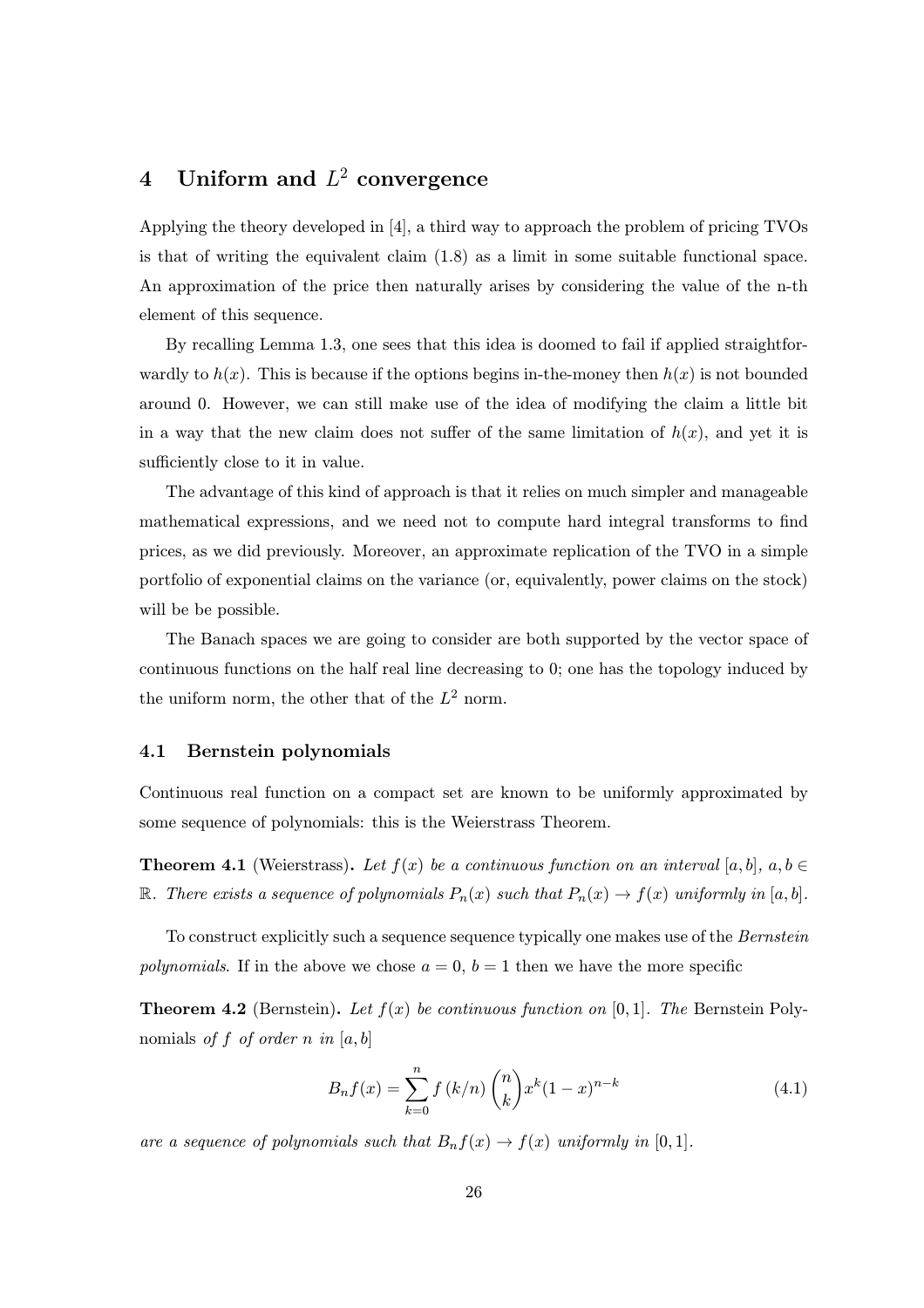Proof. [12], Theorem 1.1.1.

Clearly proving the Bernstein Theorem amounts to proving the Weierstrass Theorem because up to a transformation we can always assume we are in the compact  $[0, 1]$ .

All of this being said, it is still unclear why uniform convergence of polynomials could be applied to functions on an unbounded domain, as  $h(x)$  is.

Let us consider the Banach space  $C([0,1], \|\ \|_{\infty})$  and let

$$
\Lambda_0 = \left\{ f : [0, +\infty) \to \mathbb{R}, \text{ such that } \lim_{x \to +\infty} f(x) < +\infty \right\}. \tag{4.2}
$$

Then for all  $c > 0$  the diffeomorphism

$$
\psi_c : [0, +\infty) \rightarrow [0, 1]
$$
  

$$
x \mapsto e^{-cx}
$$
 (4.3)

pushes back to the linear isomorphism

$$
\psi_c^* : C([0,1], \|\ \|_{\infty}) \rightarrow \Lambda_0
$$
  

$$
f(x) \rightarrow f(\psi_c(x))
$$
 (4.4)

which naturally induces a Banach space structure on  $\Lambda_0$  and a corresponding Banach spaces isomorphism. Bernstein Theorem then still holds true in  $\Lambda_0$ ; since  $h \in \Lambda_0$  this is precisely what we will be using shortly in the main convergence result.

Again, recall that  $h(x)$  can be completed to a continuous function on  $[0, +\infty)$  if and only if  $S_0 \leq K$ ; therefore we can find a pricing formula in terms of a convergent series of claims for  $h^{\epsilon}(x)$  instead and then let  $\epsilon \to 0$ .

**Proposition 4.3.** Let  $h^{\epsilon}(x)$  be defined (2.5) and let  $S_0 \leq K$ . We have

$$
\mathbb{E}[h(\langle X \rangle_T)] = \lim_{\epsilon \to 0} \mathbb{E}[h^{\epsilon}(\langle X \rangle_T)] \tag{4.5}
$$

$$
\mathbb{E}[h^{\epsilon}(\langle X \rangle_T)] = \lim_{n \to \infty} \sum_{k=0}^{n} C_k^n \mathbb{E}[P_k(\langle X \rangle_T)] = \sum_{k=0}^{n} C_k^n \mathbb{E}[P_k(S_T, S_0)] \tag{4.6}
$$

with

$$
P_k(x, y) = (x/y)^{p^{\pm}(-ck)},
$$
\n(4.7)

$$
C_k^n = \sum_{j=1}^k (-1)^{k-j} h_*^{\epsilon}(j/n) {n \choose k}{k \choose j}
$$
 (4.8)

and

$$
h^{\epsilon}_{*}(x) = h^{\epsilon}(-\log x/c). \tag{4.9}
$$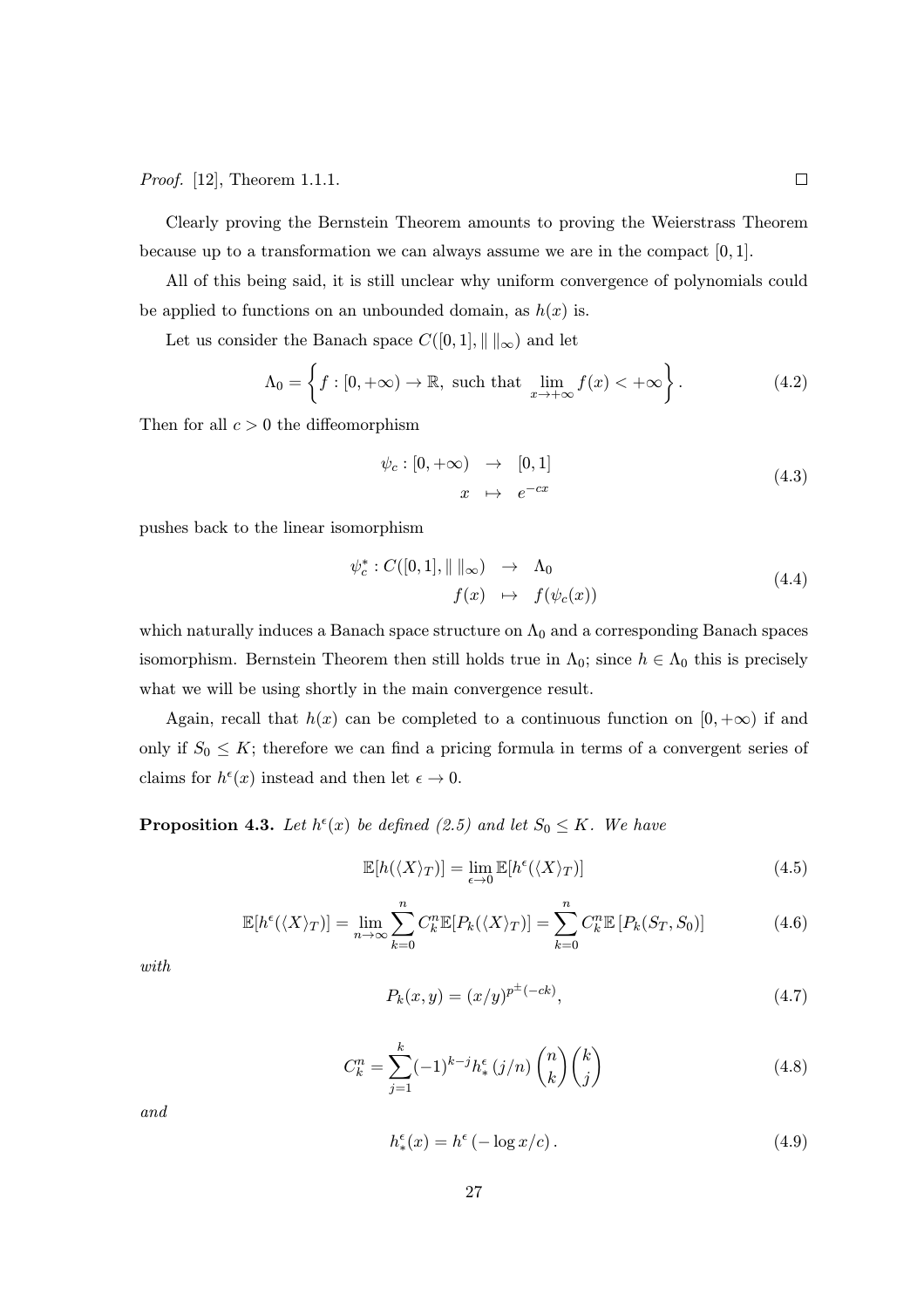*Proof.* The equation  $(4.5)$  is clear and has been already proven in Theorem  $(2.1)$ , so we just need to show  $(4.6)$ .

Being  $h^{\epsilon}(x)$  continuous on  $[0, +\infty)$  and  $\lim_{x\to\infty} h^{\epsilon}(x) = 0$  we see that  $h^{\epsilon}(x)$  is uniformly continuous in [0, 1] and  $h_*^{\epsilon}(0) = 0$ . But then by Bernstein Theorem

$$
B_n h_*^{\epsilon}(y) \to h_*^{\epsilon}(y) \tag{4.10}
$$

uniformly in [0, 1]. Therefore if  $y = e^{-cx}$  equation (4.4) implies that

$$
B_n h^\epsilon_*(e^{-x}) \to h^\epsilon_*(e^{-cx}) = h^\epsilon(x) \tag{4.11}
$$

uniformly in  $[0, +\infty)$ . Hence, since  $\langle X \rangle_T > 0$  and the payoff  $h^{\epsilon}$  is integrable, the Uniform Convergence Theorem yields

$$
\mathbb{E}[h^{\epsilon}(\langle X \rangle_T)] = \mathbb{E}\left[\lim_{n \to \infty} B_n h^{\epsilon}_*(e^{-c\langle X \rangle_T})\right] = \lim_{n \to \infty} \mathbb{E}\left[B_n h^{\epsilon}_*(e^{-c\langle X \rangle_T})\right].\tag{4.12}
$$

We must now just compute  $\mathbb{E}\left[B_n h_*^{\epsilon}(e^{-c\langle X \rangle_T})\right]$ . Indeed by the Newton binomial formula, shifting the  $j$  index, and changing summation order

$$
\mathbb{E}\left[B_n h^{\epsilon}_*(e^{-c\langle X\rangle_T})\right] = \sum_{j=1}^n h^{\epsilon}_*(j/n) {n \choose j} \mathbb{E}\left[e^{-cj\langle X\rangle_T}(1 - e^{-c\langle X\rangle_T})^{n-j}\right]
$$
(4.13)

$$
=\sum_{j=1}^{n} h_{*}^{\epsilon}(j/n) {n \choose j} \mathbb{E}\left[e^{-cj\langle X \rangle_{T}} \sum_{k=0}^{n-j} {n-j \choose k} (-1)^{k} e^{-ck\langle X \rangle_{T}}\right]
$$
(4.14)

$$
=\sum_{j=1}^{n} h_{*}^{\epsilon}(j/n) {n \choose j} \sum_{k=j}^{n} {n-j \choose k-j} (-1)^{k-j} \mathbb{E}\left[e^{-ck\langle X \rangle_{T}}\right]
$$
(4.15)

$$
=\sum_{k=1}^{n}\sum_{j=1}^{k}h_{*}^{\epsilon}(j/n)\binom{n}{j}\binom{n-j}{k-j}(-1)^{k-j}\mathbb{E}\left[e^{-ck\langle X\rangle_{T}}\right]
$$
(4.16)

and then (4.6) follows from  $\binom{n}{j}\binom{n-j}{k-j}$  $= {n \choose k} {k \choose j}$  and Proposition 1.4.  $\Box$  $k-j$ 

Remark 4.1. Needless to say, all of the above equally applies to the function  $h(x)$  directly in the case the options begins at-the-money or out-of-the-money. In this case an explicit approximate hedge can be established for the option. For all fixed  $n$  one has just a linear combination of exponential claims; such a portfolio can then be hedged as has been shown in Proposition 1.5.

This Proposition enables an estimate of the option value by truncating the series in  $(4.6)$  to the desired n. Acting on c varies the rate on n with which the algorithm converges.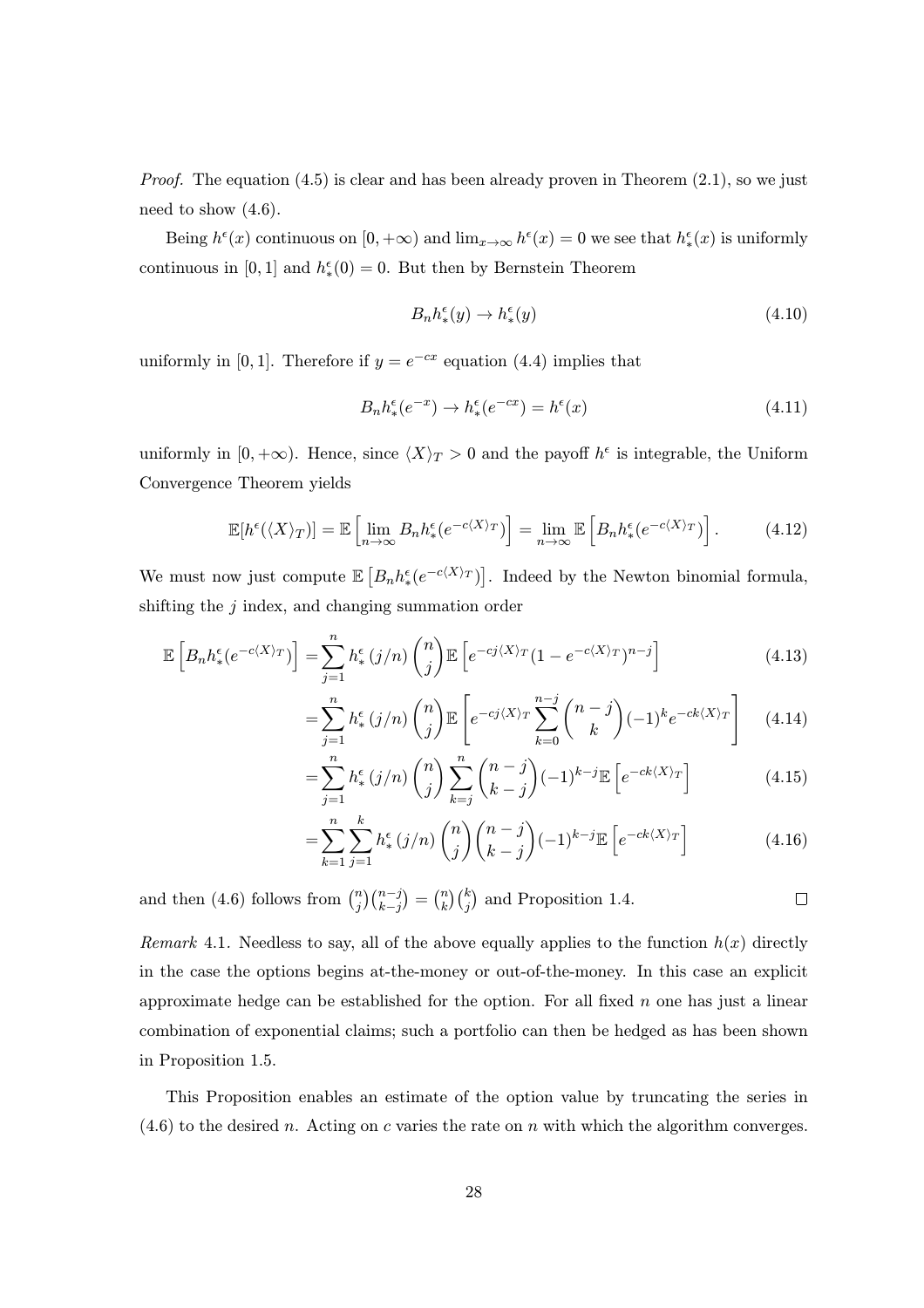Also, by fixing n and choosing  $c < 1/8n$ , the approximation provided is given by a real number, and this may be useful in numerical implementation.

Compared to those of previous sections, this calculation is very easy to perform. In fact, we must just compute the n expectations of the claims  $e^{-k\langle X\rangle_T}$ , the  $n(n-1)/2$  binomial coefficients  $\binom{n}{k}$ ,  $\binom{k}{j}$  and the *n* values  $h_*^{\epsilon}(k/n)$ .

Uniform convergence from Theorem 4.3 can also be brought into the picture allowing an estimate of the speed of convergence with n of the Bernstein polynomials of  $h^{\epsilon}_*(x)$ . We have the following general Proposition:

**Proposition 4.4.** Let  $f \in C^1([0,1])$ . Then if  $f'(x) = df/dx$ 

$$
|f(x) - B_n f(x)| \le \frac{3}{4} n^{-\frac{1}{2}} \omega_{[0,1]}^{f'}(n^{-\frac{1}{2}})
$$
\n(4.17)

where, for  $D \subset \mathbb{R}$ ,  $g : \mathbb{R} \to \mathbb{R}$ , and  $\delta > 0$ 

$$
\omega_D^g(\delta) = \sup_{\substack{|x - y| < \delta \\ x, y \in D}} |g(x) - g(y)| \tag{4.18}
$$

is the modulus of continuity of  $g$  in  $D$ .

Proof. [12] Theorem 1.6.2.

We can use this to get a bound for the error between  $h^{\epsilon}$  and its approximation in (4.6), thus obtaining an estimate for the rate of convergence to the price of the option.

**Proposition 4.5.** Let  $h^{\epsilon}(x)$  be as in (2.5). Assume that  $S_0 \leq K$ , and let  $h^{\epsilon}_*(x)$  be that of Proposition 4.3. Then there exists  $C > 0$  such that

$$
\left| \mathbb{E}[B_n h^\epsilon_*(e^{-c\langle X \rangle_T})] - \mathbb{E}[h^\epsilon(\langle X \rangle_T)] \right| \leq \frac{C}{n}.\tag{4.19}
$$

*Proof.*  $(h^{\epsilon})'(x) = dh(x)/dx$  is bounded an after the transformation function so it is  $(h_{\epsilon}^{*})'(x)$ . Let  $c = \sup_{[0,1]} |(h_*^{\epsilon})'(x)|$ . Being  $(h_*^*)'(x)$  differentiable it is in particular Lipschitzian of order 1, and therefore we have

$$
\omega_{[0,1]}^{(h^{\epsilon}_{\ast})'}(\delta)(n^{-1/2}) \le cn^{-1/2},\tag{4.20}
$$

whence, by Proposition 4.4

$$
\left| \mathbb{E}[B_n h^\epsilon_*(e^{-c\langle X \rangle_T})] - \mathbb{E}[h^\epsilon(\langle X \rangle_T)] \right| \leq \mathbb{E}\left[ |B_n h^\epsilon_*(e^{-c\langle X \rangle_T}) - h^\epsilon_*(e^{-c\langle X \rangle_T})| \right] \tag{4.21}
$$

$$
\leq \frac{3}{4}n^{-\frac{1}{2}}\omega_{[0,1]}^{(h^{\epsilon}_{*})'}(n^{-\frac{1}{2}}) \leq \frac{3}{4}cn^{-1}.\tag{4.22}
$$

 $\Box$ 

 $\Box$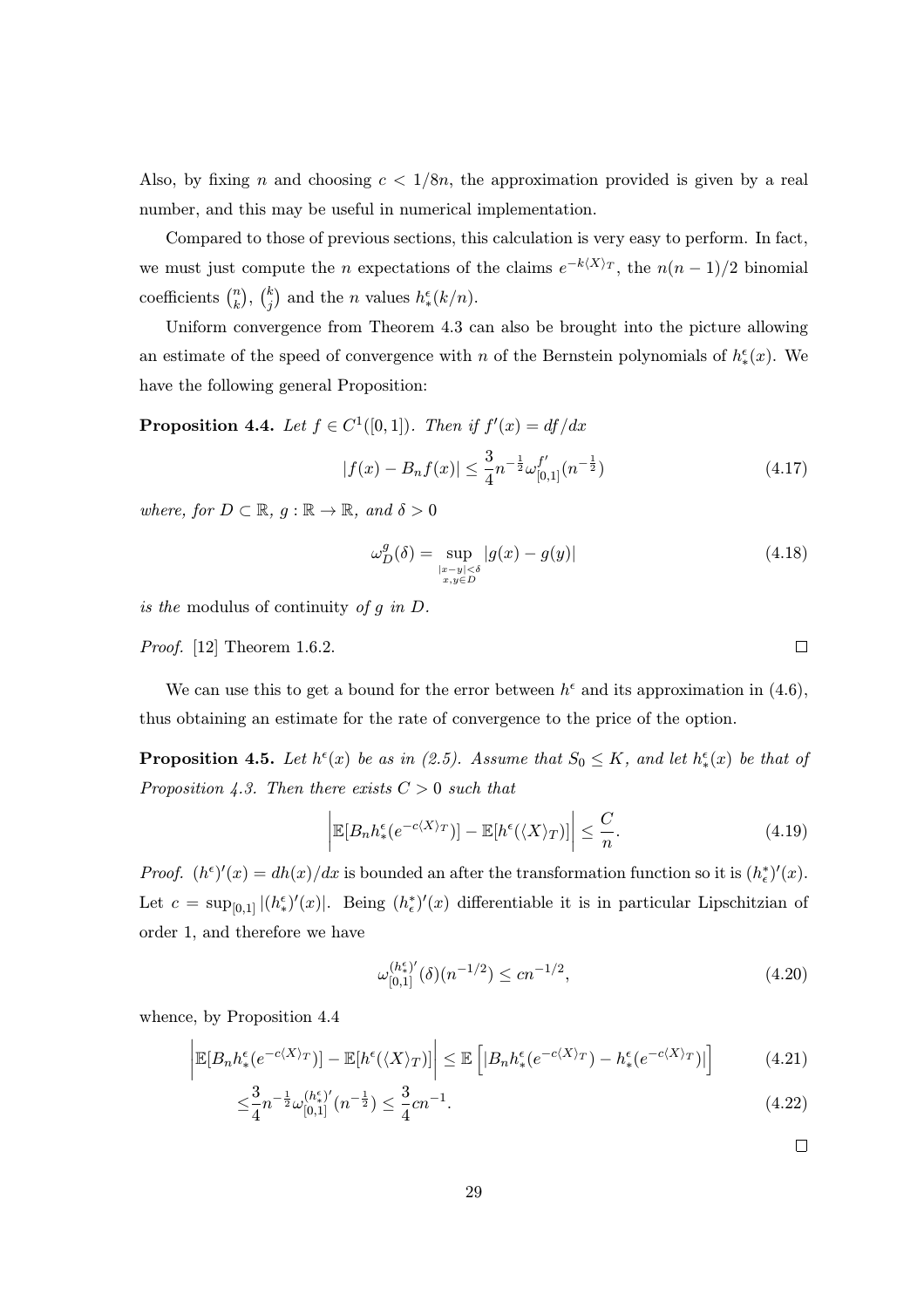In other words convergence of formula (4.6) is  $O(n^{-1})$ . This is not extremely fast but probably the best one could hope when dealing with Bernstein polynomials. Indeed, there is strong evidence that

$$
|B_n f(x) - f(x)| = o(n^{-1})
$$
\n(4.23)

is false for all non-linear continuous functions  $f$  on a real domain (see [12], page 22).

# 4.2  $L^2$  Projections

The last pricing methodology we are going to present is the  $L^2$ -projections Theorem for continuous payoffs on  $[0, +\infty)$  of Carr and Lee, [4].

Similarly to the Bernstein approximation case, we intend to write the payoff  $h(x)$  as a limit of an  $L^2$  (and uniformly) converging sequence, and then decompose the expectation as a converging sequence of single replicating exponential claims. These claims are nothing but the  $L^2$  projections of h on the span of a suitable subset of a basis of  $\Lambda_0$ . Again, this can be done directly only under the assumption  $S_0 \leq K$ ; otherwise one considers what follows as applied to the claims  $h^{\epsilon}$  and has the corresponding approximate pricing.

We denote again by  $\Lambda_0$  the Banach space of continuous function on  $\mathbb{R}^+$  having finite limit. We have the following Proposition:

**Proposition 4.6.** Let  $h(x)$  in (1.8) be such that  $S_0 \leq K$ . Let  $\mu$  be a finite measure on  $\mathbb{R}^+$  and P be the Q-distribution of  $\langle X \rangle_T$ ; assume the Radon-Nikodym derivative dP/d $\mu$  is  $L^2(\mu)$  and that P is absolutely continuous with respect of  $\mu$ . Then for all  $c > 0$  the solution  ${a_{n,k}}_{k=1...n}$  of the linear system

$$
\sum_{k=0}^{n} a_{n,k} \langle e^{-c j x}, e^{-c k x} \rangle = \langle h(x), e^{-c j x} \rangle, \quad j = 0, \dots, n,
$$
\n(4.24)

where  $\langle , \rangle$  is the inner product in  $L^2(\mu)$ , satisfies

$$
\mathbb{E}[h(\langle X \rangle_T)] = \lim_{n \to +\infty} \sum_{k=0}^n a_{n,k} \mathbb{E}[P_k(S_T, S_0)] \tag{4.25}
$$

with  $P_k(x, y)$  as in Proposition 4.3.

*Proof.* Let  $C = \{1, x, \ldots, x^n, \ldots\}$  the usual basis for  $C([0, 1], || ||_{\infty})$ . For  $c > 0$  the isomorphism  $\psi_c^*$  of (4.4) maps  $\mathcal C$  into the basis of  $\Lambda_0$ 

$$
\mathcal{B} = \{1, e^{-cx}, \dots, e^{-cnx}, \dots\}.
$$
\n(4.26)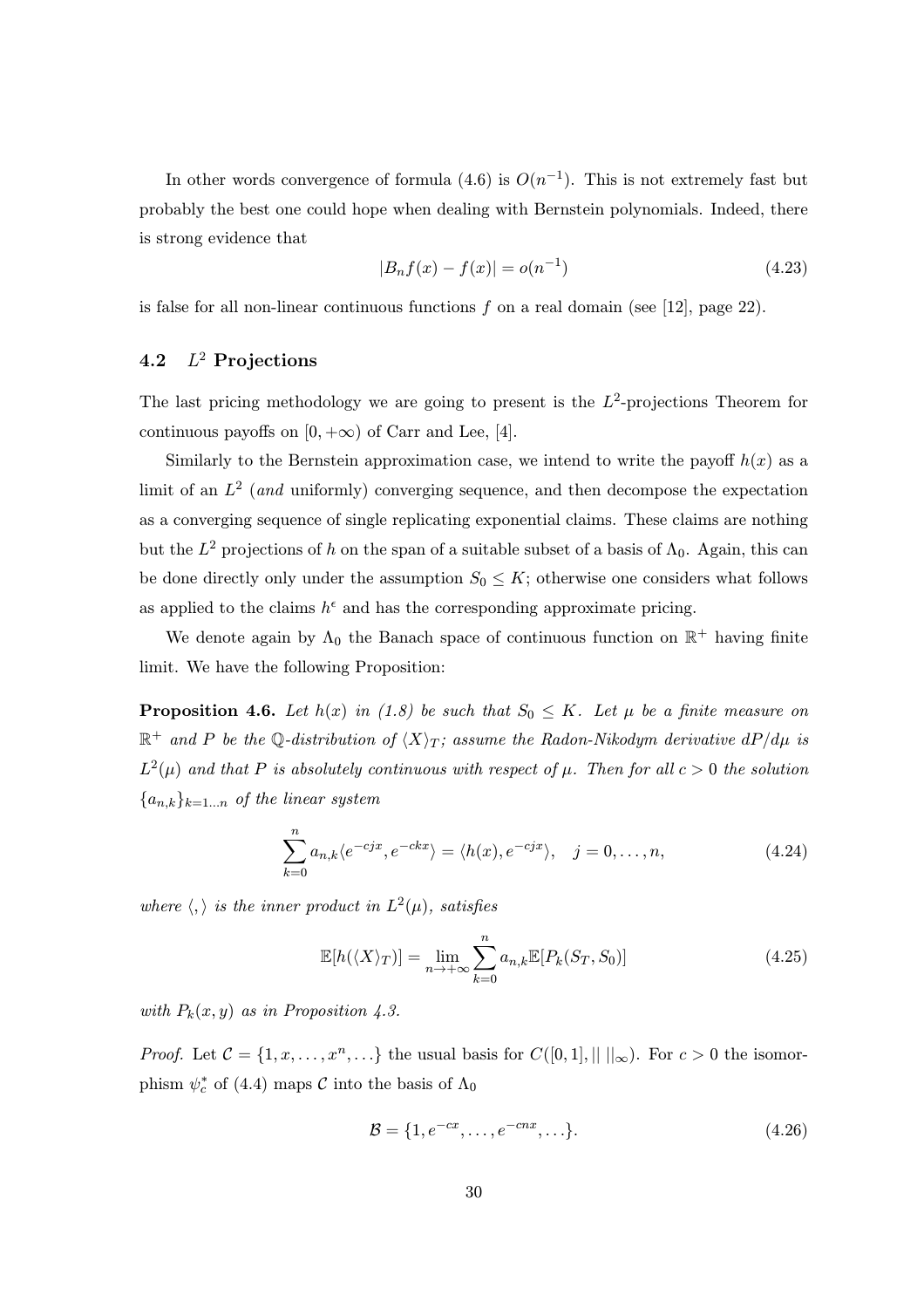Being  $h \in \Lambda_0$ , for all n let  $A_n$  be the  $L^2$  projection of h on the span of  $\{1, \ldots, e^{-cnx}\}\$ , that is

$$
A_n = \sum_{k=0}^{n} \langle h(x), e^{-ckx} \rangle e^{-ckx}
$$
\n(4.27)

and set  $a_{n,k} = \langle h(x), e^{-ckx} \rangle$ . Being C dense in  $C([0, 1], || ||_{\infty})$  then B is dense in  $\Lambda_0$  and so it is in  $\Lambda_0$  with respect to the  $L^2(\mu)$  norm. Hence,

$$
\lim_{n \to \infty} A_n(x) = h(x) \tag{4.28}
$$

in  $(\Lambda_0, ||||_2)$ . Pick then  $\epsilon > 0$  and  $n_0$  such that for all  $n > n_0$  it is  $||h - A_n||_2 < \epsilon$ . Calling  $C = \int_{\mathbb{R}^+} (dP/d\mu) d\mu$  we have, by Cauchy-Schwartz inequality

$$
\mathbb{E}[h(\langle X\rangle_T) - A_n(\langle X\rangle_T)]^2 = \left[\int_0^\infty \frac{dP}{d\mu}(z)(h(z) - A_n(z))d\mu(z)\right]^2\tag{4.29}
$$

$$
\leq \int_0^\infty \left(\frac{dP}{d\mu}(z)\right)^2 d\mu(z) \int_0^\infty (h(z) - A_n(z))^2 d\mu(z) \leq C\epsilon^2 \mu(\mathbb{R}^+). \tag{4.30}
$$

for all  $n > n_0$ , which shows  $\mathbb{E}[A_n(\langle X\rangle_T)] \to \mathbb{E}[h(\langle X\rangle_T)]$ . Applying Proposition 1.4 yields (4.25). Moreover, for all  $j = 1, \ldots, n$  it is

$$
\langle h(x), e^{-cjx} \rangle = \langle A_n(x), e^{-cjx} \rangle = \sum_{k=0}^{n} a_{n,k} \langle e^{-cjx}, e^{-ckx} \rangle.
$$
 (4.31)

$$
\Box
$$

As in the case of the Bernstein polynomials, everything boils down to the calculation of certain constants  $a_{n,k}$ . An approximated solution to the system (4.24) could be obtained by using least-square approximations on the regressors  $e^{-c_jx}$  of weight  $\mu$ . Proposition 4.6 then gives us, under the constraints given in its assumptions, a certain degree of freedom in the choice of such a weight. Again, varying  $c$  effects the speed of convergence.

# 5 Some numerical testing and conclusions

The pricing results have been tested with MATLAB in a typical Heston model scenario for stochastic volatility, using as a benchmark a Monte Carlo simulation of order  $n = 10.000$ .

$$
dS_t = v_t^{1/2} S_t dW_t, \quad S_0 = 100 \tag{5.1}
$$

with the underlying CIR process for the variance given by the SDE

$$
dv_t = \kappa(\theta - v_t) + \eta v_t^{1/2} S_t dZ_t, \quad v_0 = 0.2,
$$
\n(5.2)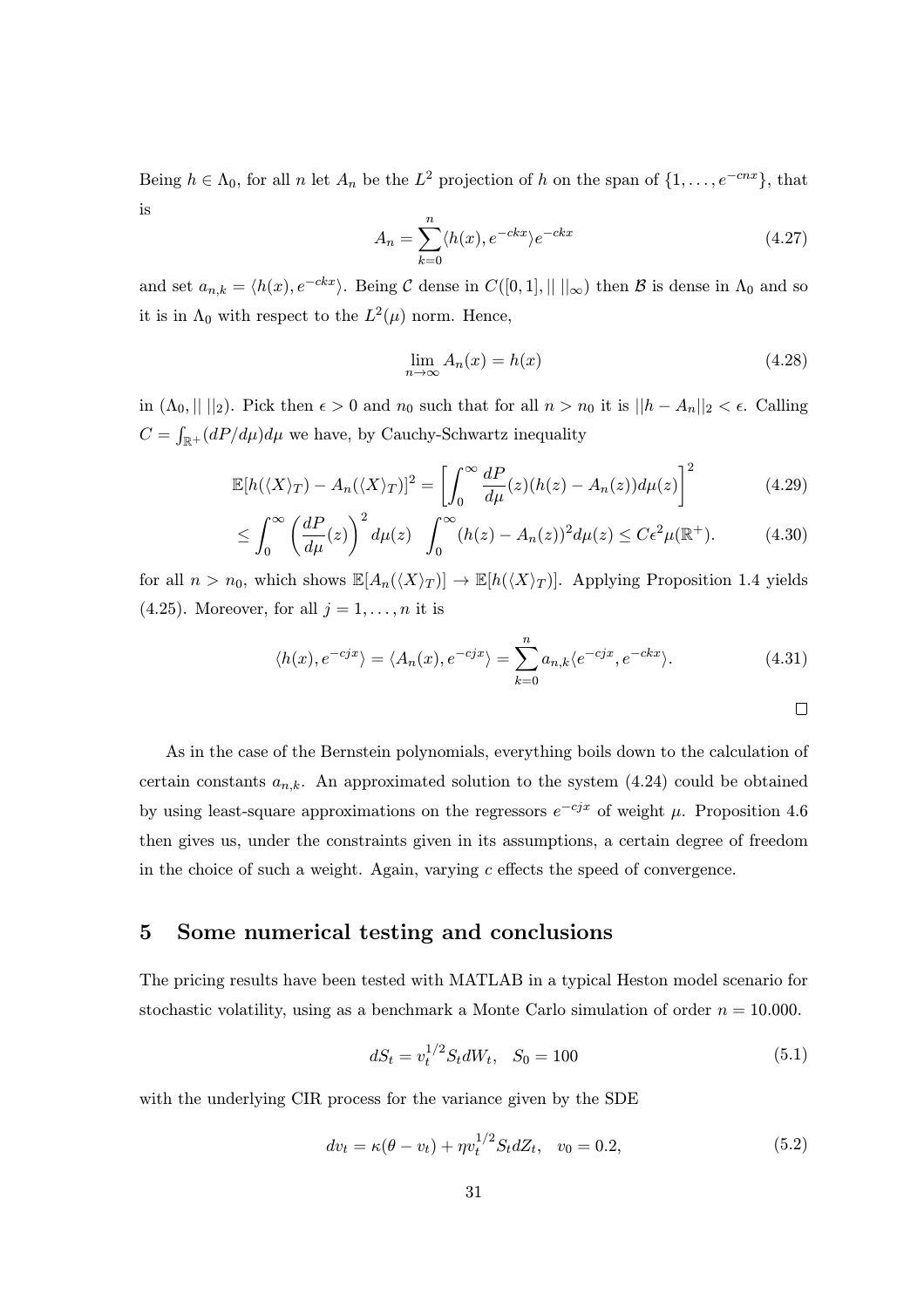$W_t$  and  $Z_t$  being independent Brownian motions. The mean reverting  $\kappa$  rate has been set to 0.5, the mean reverting level  $\theta$  is 0.2 and the volatility of volatility  $\eta$  equals 0.3.

We fix throughout a target volatility level  $\bar{\sigma} = 0.1$  and see how the Taylor approximation, the Laplace transform and the uniform convergence perform for various strikes and maturities. We also comment on the sensitivities of the various approximations to the variation of K and T.

Strike 1 60 80 100 120 140 Taylor n=4 9.9064 6.4018 3.9878 2.4386 1.4575 Laplace transform 9.7790 6.3622 3.9565 2.4135 1.4719 Bernstein polynomial n=30 | 10.3676 | 6.6147 | 3.9558 | 2.3117 | 1.4011 Monte Carlo 9.7550 6.3512 3.9557 2.4132 1.4682

Table 1: An overview of the performance of the different methods, maturity  $T=1$ .

## 5.1 Taylor polynomials

The analytic expressions of Theorem 2.1 for Taylor polynomials in  $K$  up to order 4 are considered. We first analyse the change in value of the TVO as a function of the strike K.

Figure 1: Plot in strike for maturity T=0.25.

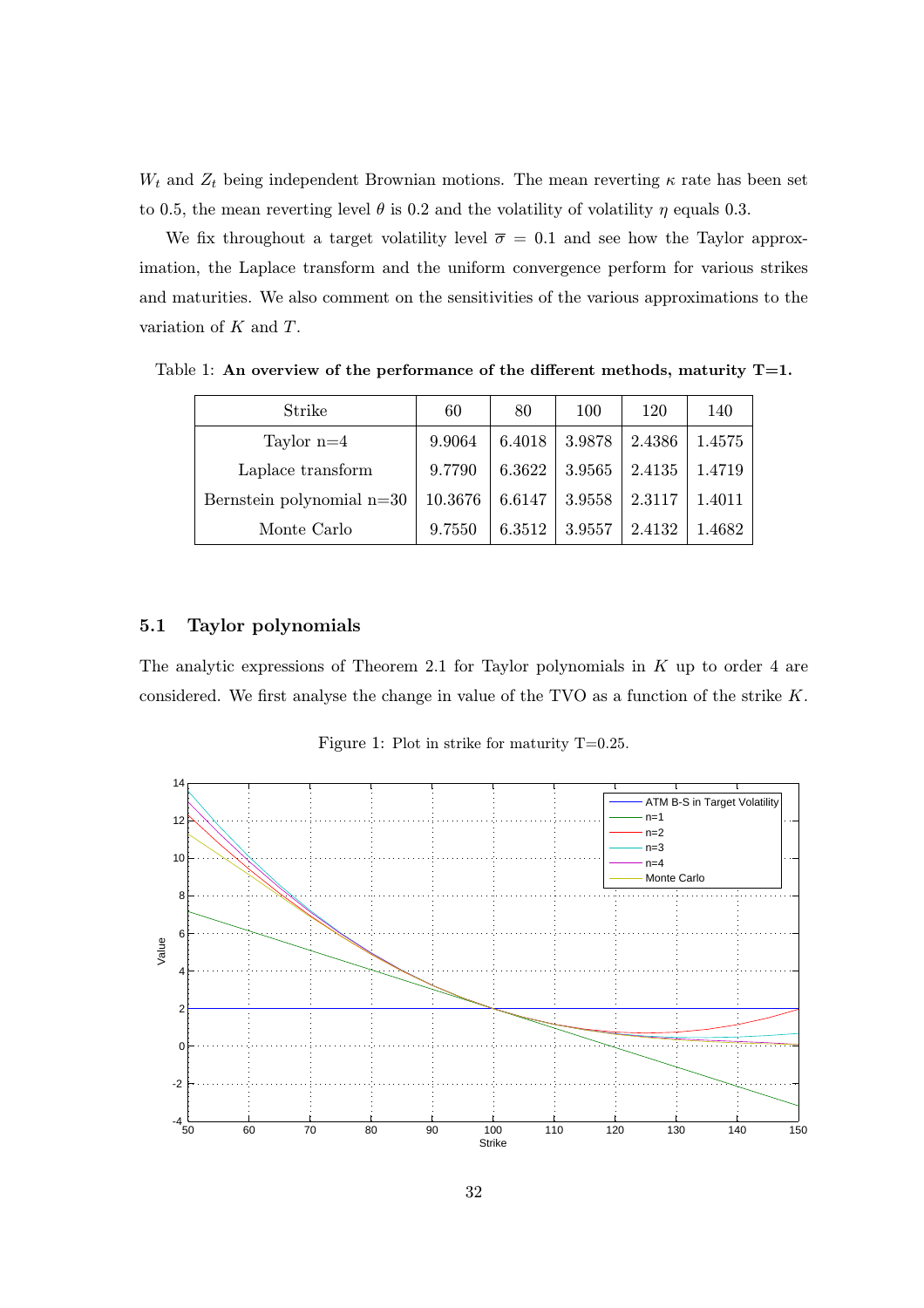

Figure 2: Plot in strike for maturity T=1.

Figure 3: Plot in strike for maturity T=5.



In both cases  $T = 0.25$  and  $T = 1$  the approximations performs excellently. In figure 1 the approximation is slightly less accurate in the tail; the reason being that for  $T \rightarrow 0$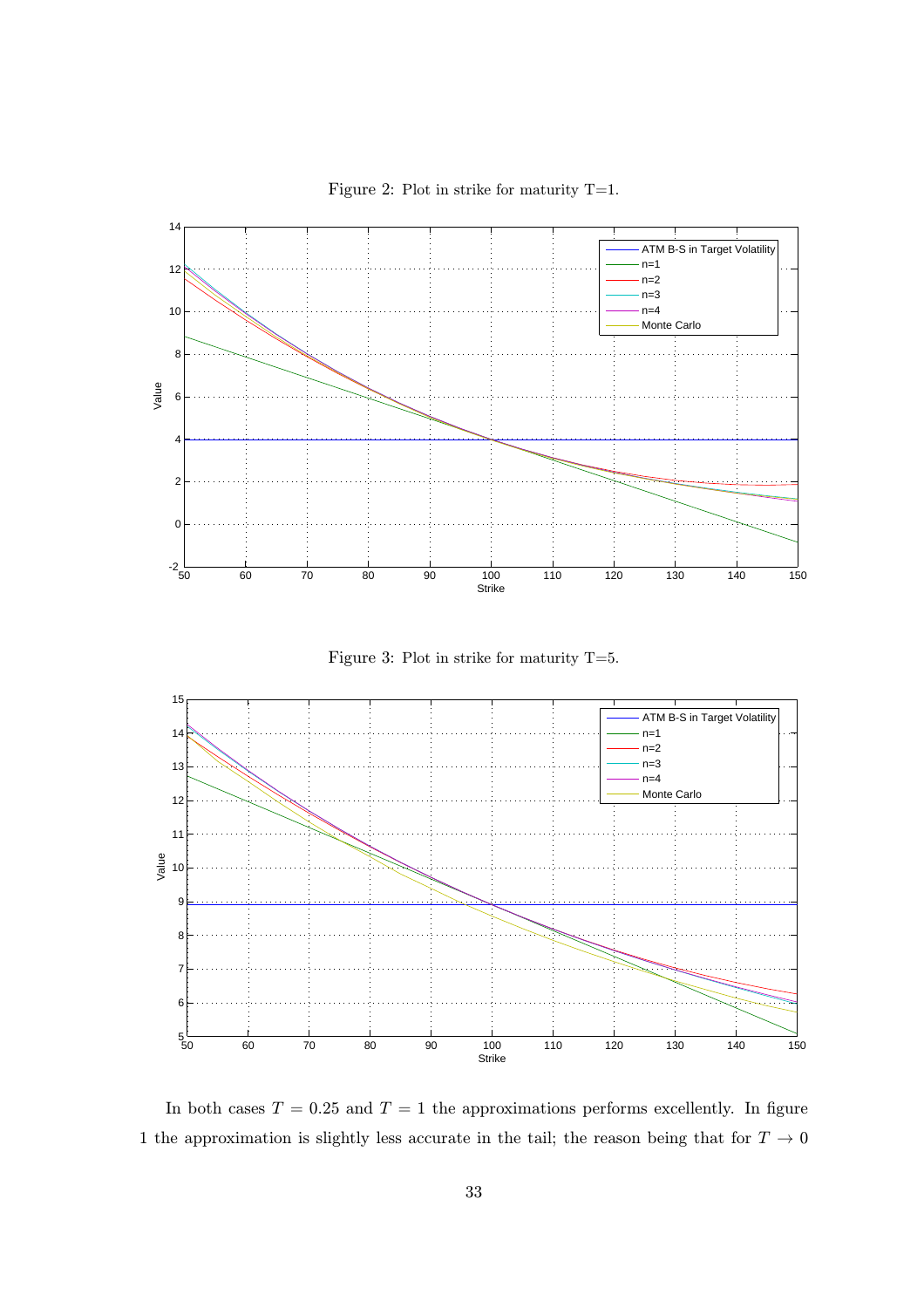the option value approaches its non-analytic intrinsic value and this results in diminished accuracy away from a neighbourhood of  $S_0$ .

For  $T = 5$  performance is effected by the cumulation with T of a source of error. As time progresses realised volatility constantly increases; having the the at-the-money Black Scholes formula negative second derivative in volatility, a concavity correction starts to show. When simulating a long term process extreme volatility events start to become more likely and this correction effectively reduces the averaged value for  $h(x)$ . This ultimately results in the Monte Carlo curve of figure 3 being translated backwards respect to the polynomial curves.

The Taylor pricing method shows in fact the asymptotic behaviour in maturity shown in figure 4. Observe how the Monte Carlo simulation bends more rapidly than the Taylor polynomials.



Figure 4: Plot of the value for increasing maturity of an out-of-the-money option, K=110.

Following are some numbers from the graph; it is interesting to notice how the linear approximation already achieves remarkable accuracy.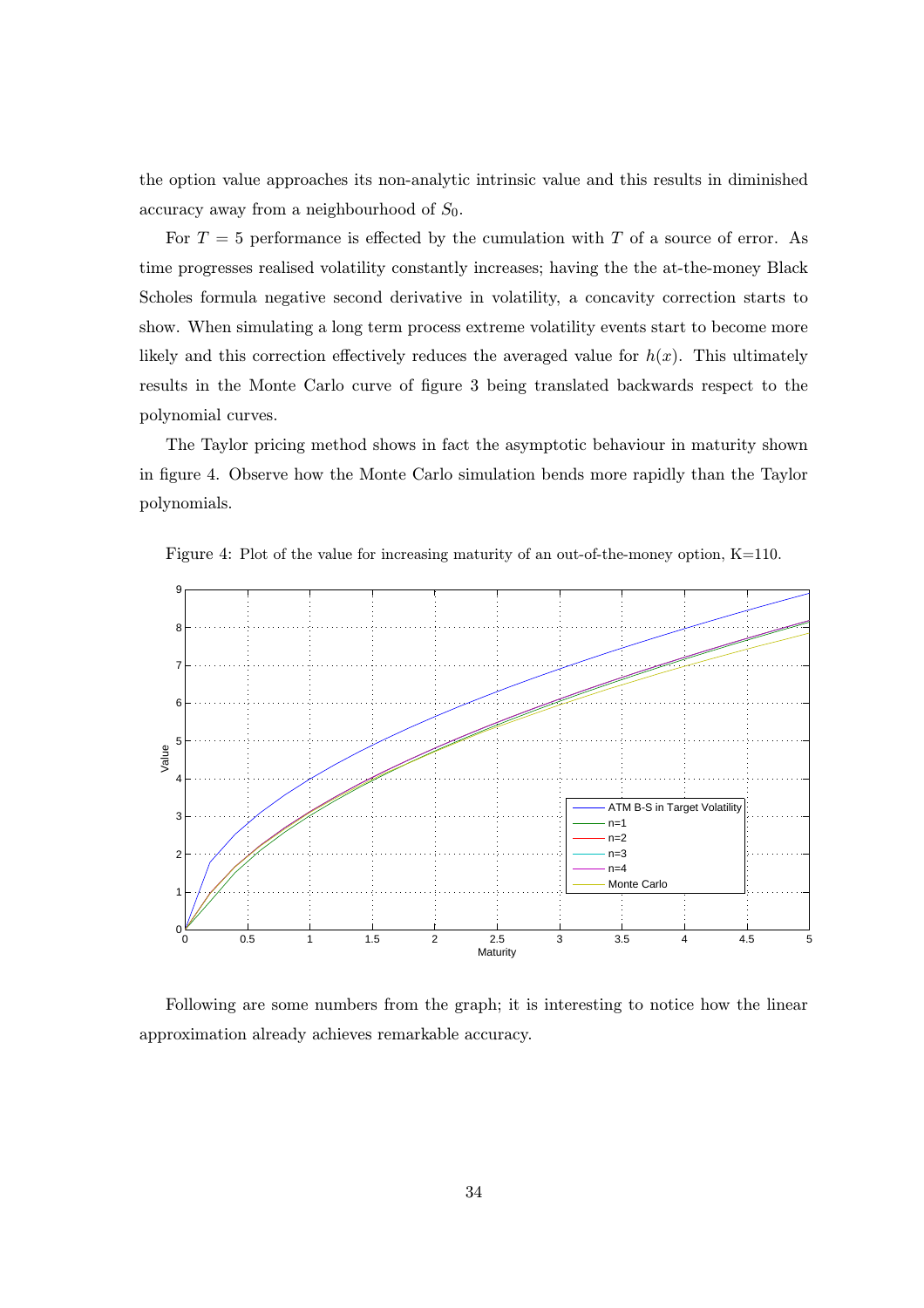| Strike | ATM value | $n=1$  | $n=2$  | $n=3$  | $n=4$  | Monte Carlo |
|--------|-----------|--------|--------|--------|--------|-------------|
| 90     | 3.9878    | 4.9568 | 5.0656 | 5.0711 | 5.0709 | 5.0550      |
| 95     | 3.9878    | 4.4723 | 4.4995 | 4.5002 | 4.5002 | 4.4714      |
| 100    | 3.9878    | 3.9878 | 3.9878 | 3.9878 | 3.9878 | 3.9566      |
| 105    | 3.9878    | 3.5032 | 3.5305 | 3.5298 | 3.5298 | 3.4985      |
| 110    | 3.9878    | 3.0187 | 3.1276 | 3.1221 | 3.1219 | 3.0898      |

Table 2: Values of the Taylor polynomials for T=1 compared to the Monte Carlo simulation.

## 5.2 Laplace transform

The inversion of Corollary 3.4 has been performed with the already mentioned algorithm of Abate-Whitt ([1]), and figures have proven to be extremely precise. We include the graphs in the strike variable for fixed maturities  $T = 0.5$  and  $T = 3$ . A graph for fixed strike and increasing maturity is also included.

Figure 5: Graph of the value against the strike,  $T=0.5$ .

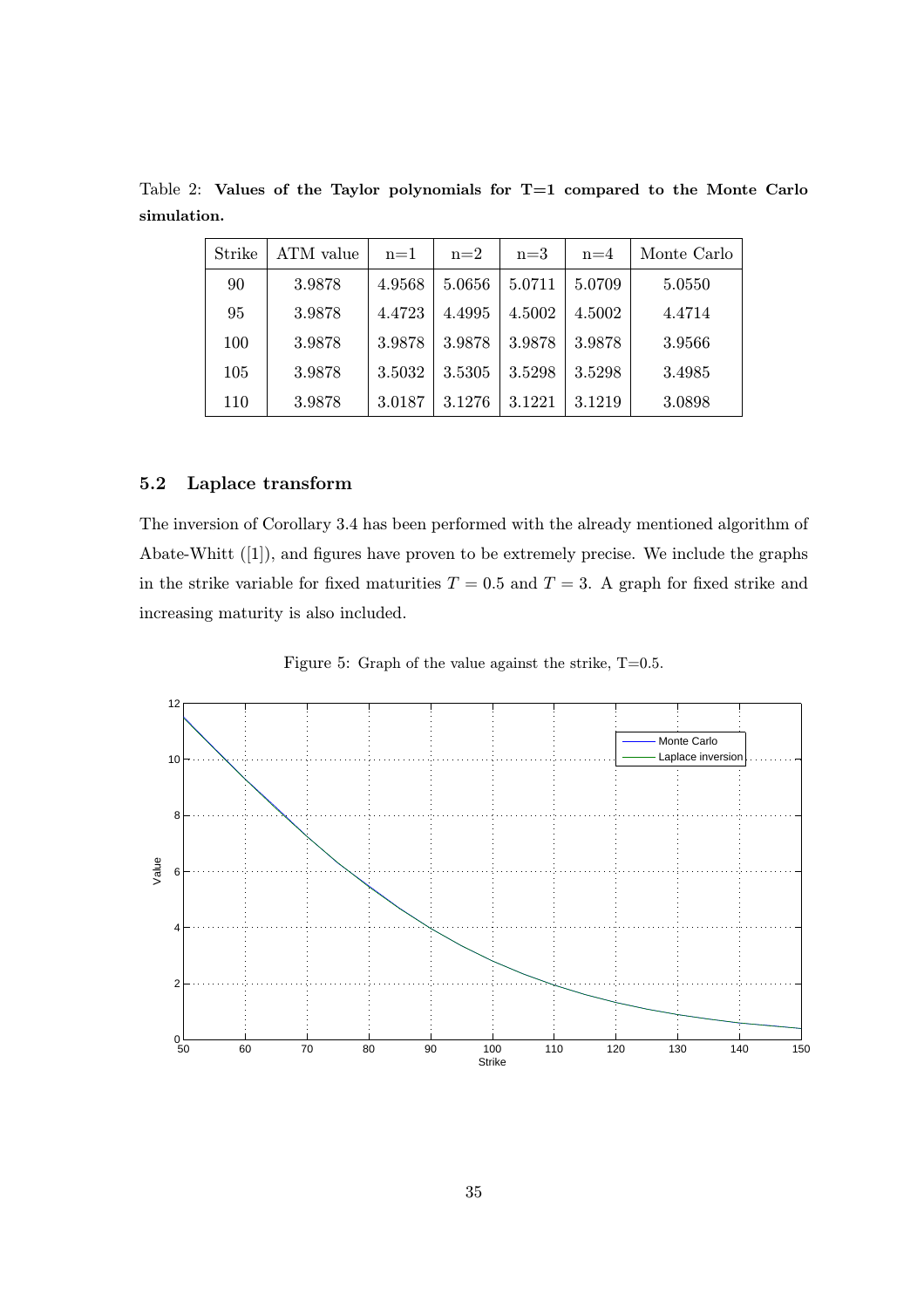

Figure 6: Graph for the value against the strike, T=3.

Figure 7: ATM value for increasing maturity.

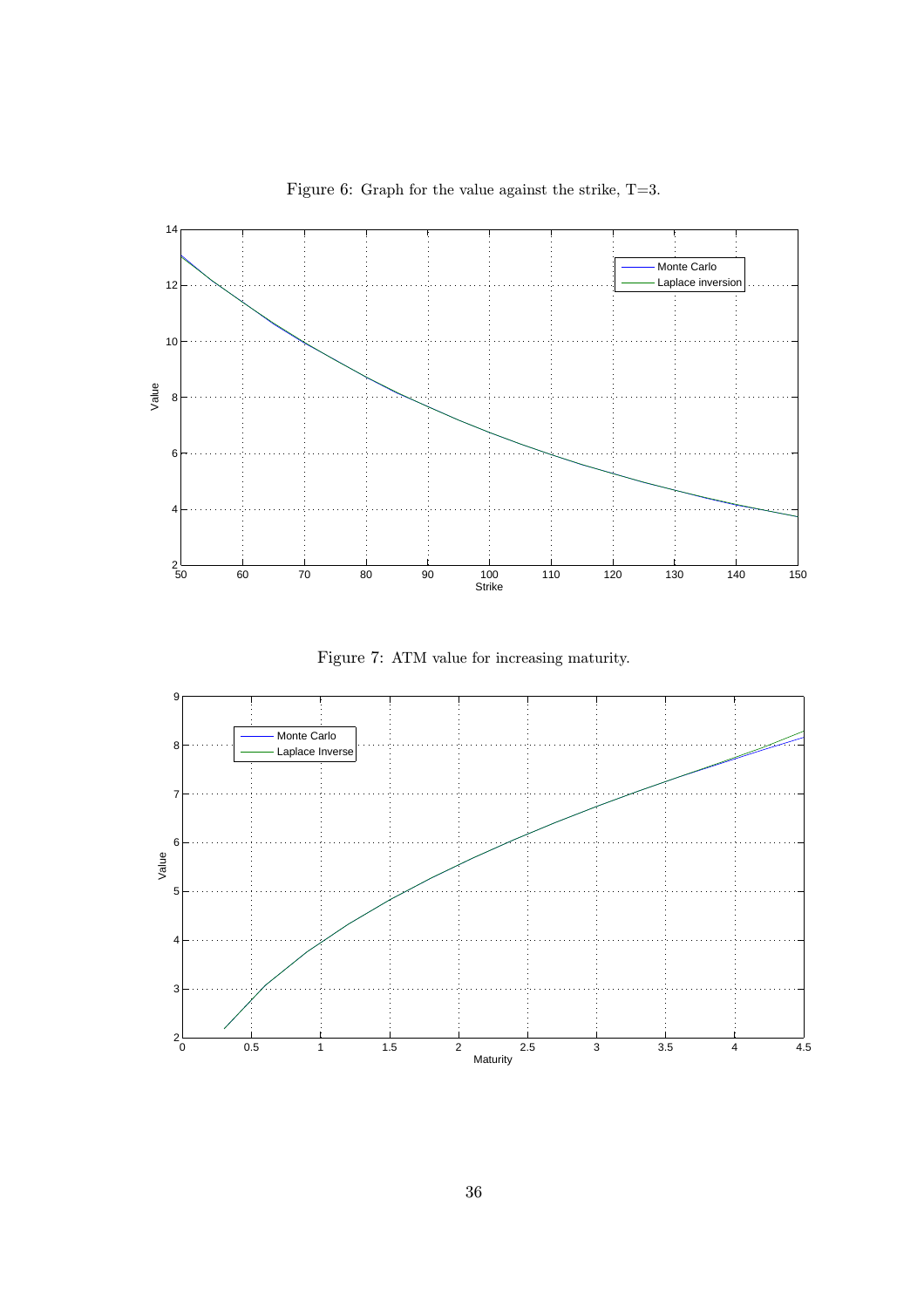Table 3: Values of the Laplace inversion method compared to the Monte Carlo simulation, T=3.

| Strike | Inversion | Monte Carlo |  |  |
|--------|-----------|-------------|--|--|
| 90     | 7.6715    | 7.6619      |  |  |
| 95     | 7.1843    | 7.1846      |  |  |
| 100    | 6.7389    | 6.7417      |  |  |
| 105    | 6.3286    | 6.3308      |  |  |
| 110    | 5.9473    | 5.9495      |  |  |

The validity of the formulas of subsection 3.2 is therefore confirmed for all strike and maturity ranges.

## 5.3 Uniform convergence

Following are the figures for the uniform convergence of claims of Proposition 4.3. For short maturities and low strikes the value of the option is rapidly decreasing becoming very steep near 0, thus we need a high degree polynomial to obtain a good approximation, as is the case of figure 9.

Figure 8: Plot for the value against the strike,  $T=0.5$ .

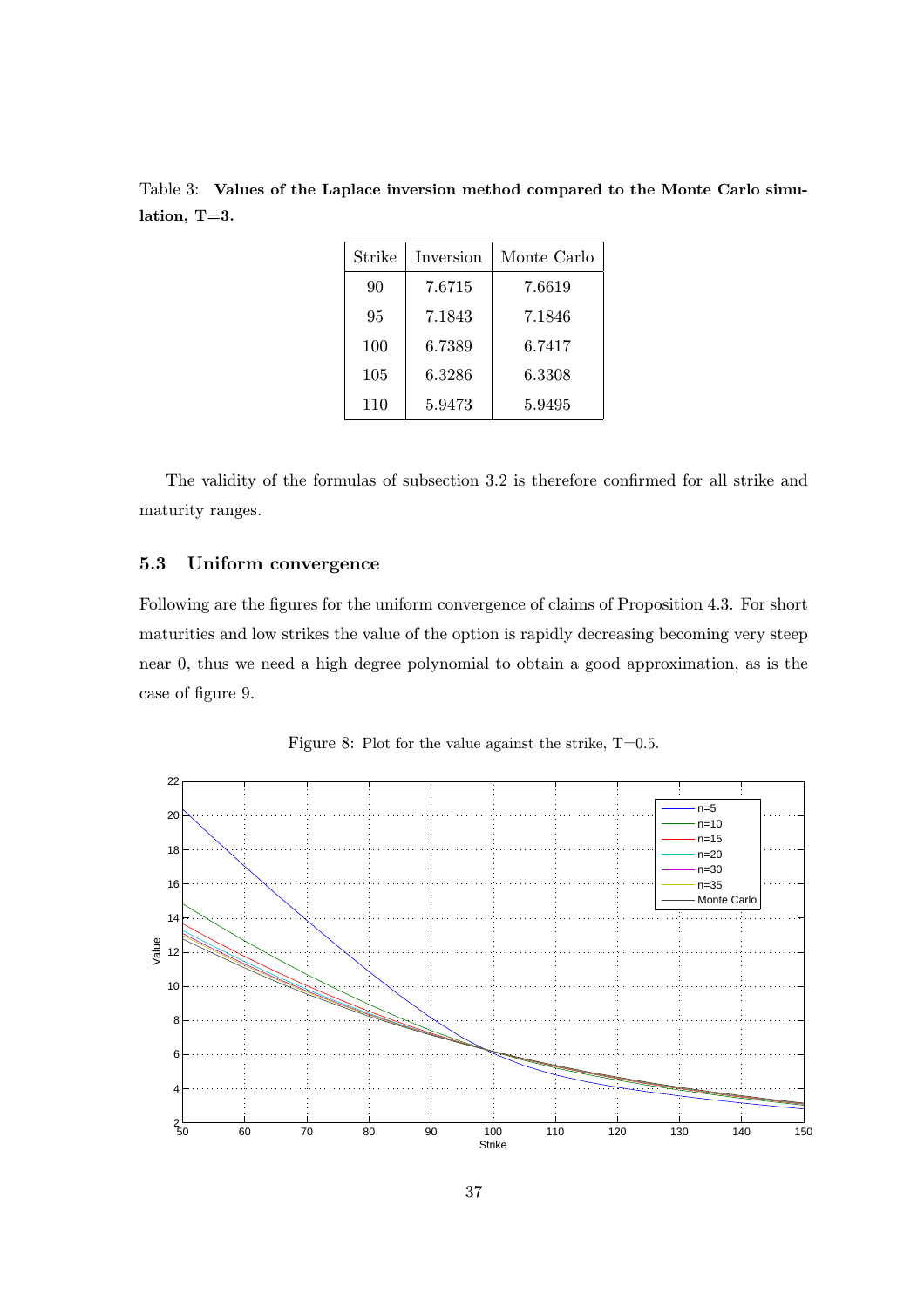

Figure 9: Plot for the value against the strike, T=3.

Figure 10: ATM values for increasing maturity.



When maturity increases the price function smoothens out and convergence improves resulting in great accuracy. We cannot expect anyway a polynomial of fixed degree to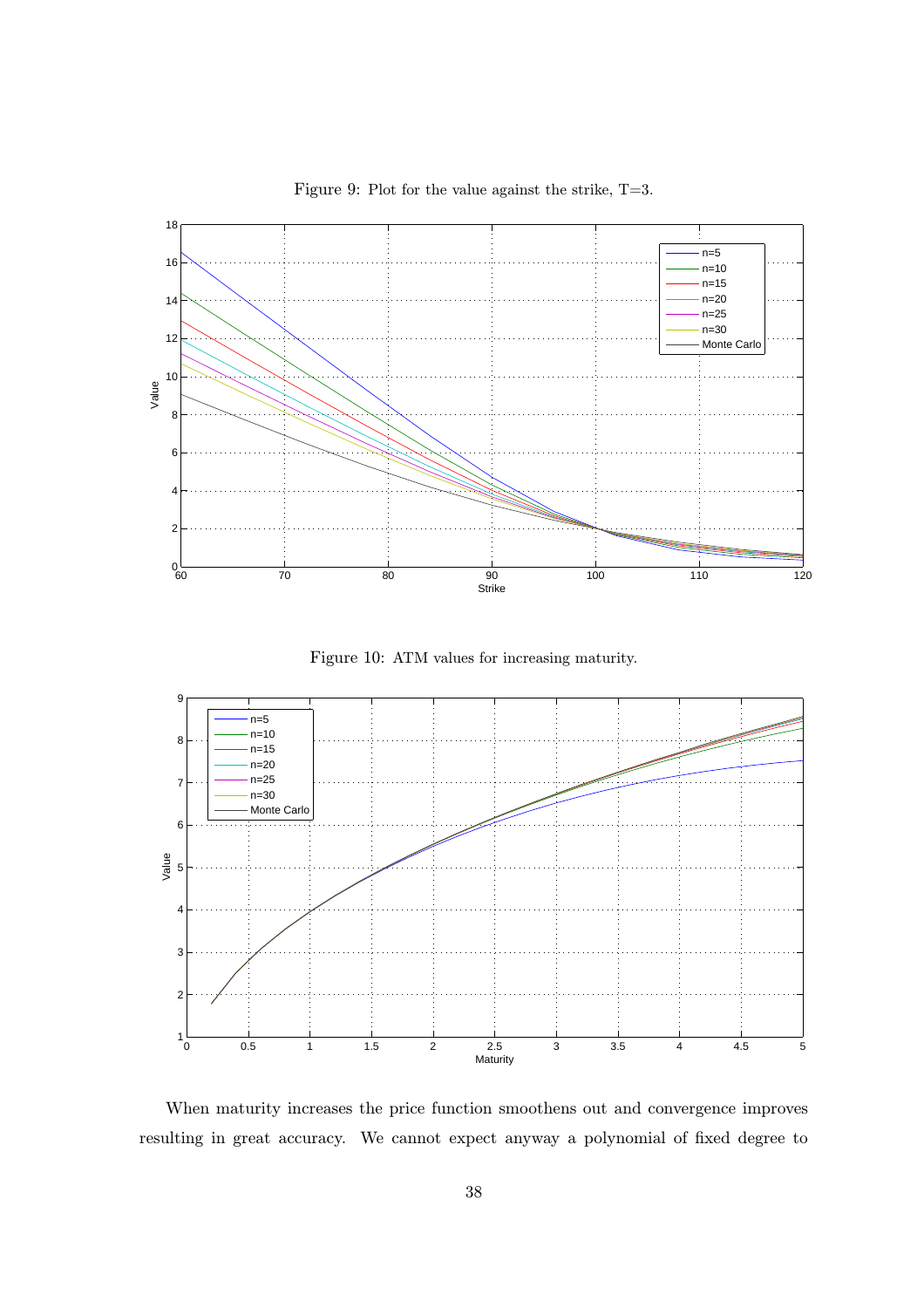represent an equally good approximation for different maturities. As figure 10 shows, all polynomials start to decline eventually, while the option value is increasing in T: this is because the characteristic function of  $\langle X \rangle_T$  in the CIR model tends to 0 when  $T \to +\infty$ .

| Strike | $n=5$  | $n=10$ | $n=15$ | $n=20$ | $n=25$ | $n=30$ | Monte Carlo |
|--------|--------|--------|--------|--------|--------|--------|-------------|
| 90     | 8.1430 | 7.4075 | 7.2448 | 7.1922 | 7.1692 | 7.1567 | 7.1373      |
| 95     | 6.9970 | 6.7454 | 6.6809 | 6.6594 | 6.6499 | 6.6447 | 6.6395      |
| 100    | 6.0604 | 6.1618 | 6.1702 | 6.1723 | 6.1733 | 6.1739 | 6.1790      |
| 105    | 5.3411 | 5.6558 | 5.7101 | 5.7281 | 5.7367 | 5.7416 | 5.7570      |
| 110    | 4.8056 | 5.2181 | 5.2959 | 5.3234 | 5.3369 | 5.3449 | 5.3658      |

Table 4: Bernstein polynomials compared to the Monte Carlo simulation,  $T=2.5$ .

## 5.4 Conclusions and future work

Several different solutions have been proposed for the TVO pricing problem, which can be divided into three main categories

- Taylor polynomial approximation;
- Analytical expression for Fourier and Laplace transform and pricing via inversion;
- Approximations via converging sequences: uniform and  $L^2$ ;

Most of these methods have been closely examined and implemented numerically in a concrete CIR stochastic volatility model and the figures confirm our theory.

Aspects that are currently under inspection and for which it is necessary to gain further insight are:

- 1. behaviour of our formulas under presence of correlation between the underlying asset and the volatility;
- 2. choice of a more comprehensive set of assumptions replacing or improving  $(A)$  and  $(\mathbf{B})$ ;
- 3. further numerical implementation.

With respect of 1 the main reference is still the paper of Carr and Lee, [4]. An analogous of their replicating correlation-neutral claims for the payoff  $h(x)$  on the variance can be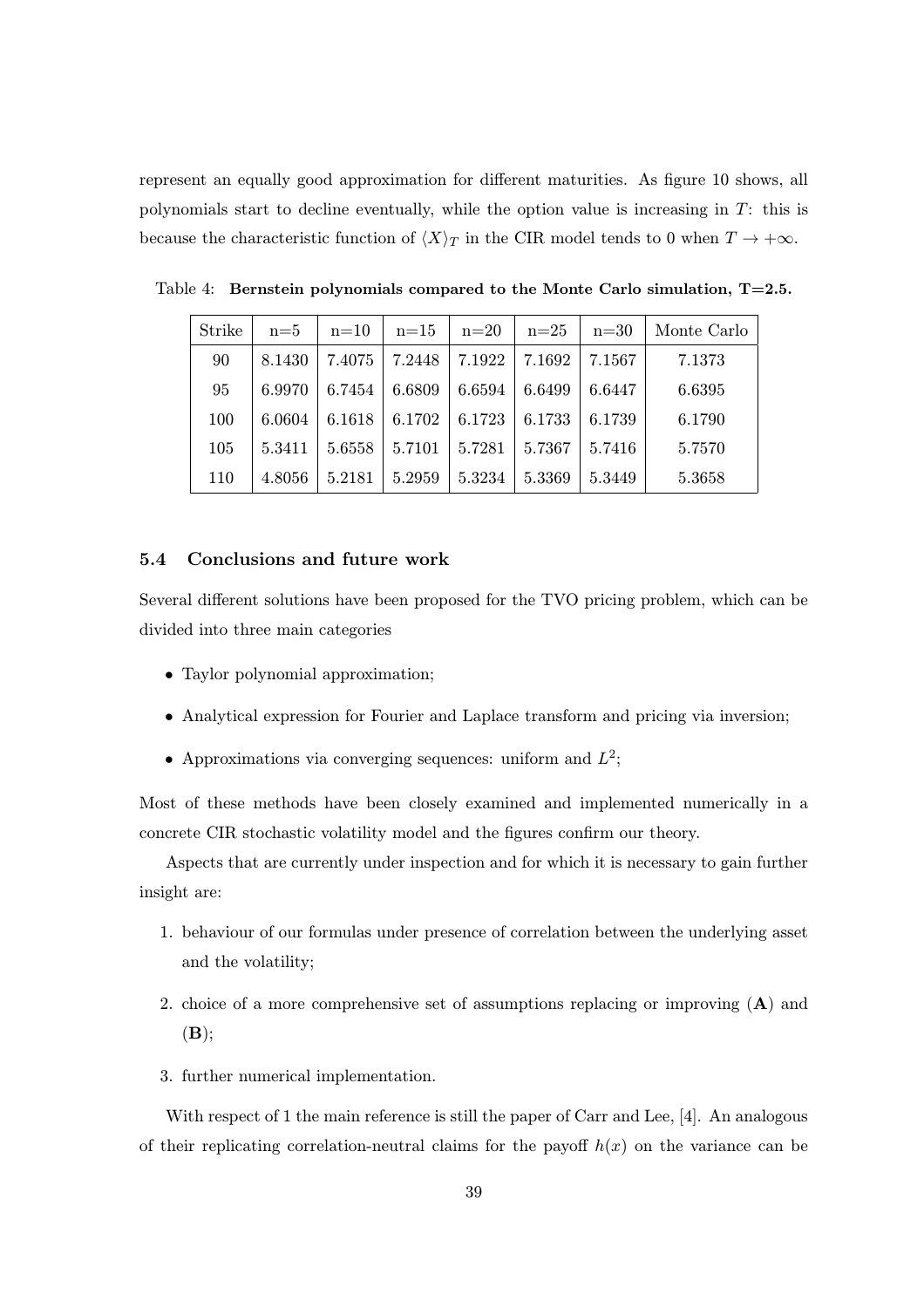derived, but it is unclear whether our original payoff (1.4) will still be close in value to a modified correlation-neutral version of (1.8).

The motivation for 2 is to grant the existence of  $(1.5)$  under the minimal assumptions on the relevant stochastic processes. For  $(3)$  the FFT method of  $[5]$  is being implemented for Corollary 3.2 while practical approaches to Proposition 4.6 still need to be clarified.

## References

- [1] Joseph Abate and Ward Whitt. Numerical inversion of laplace transforms of probability distributions. ORSA Journal on Computing, 7:36–43, 1995.
- [2] Milton Abramowitz and Irene A. Stegun. Handbook of Mathematical Functions. Dover, 1970.
- [3] David Breeden and Robert Litzenberger. Prices of state contingent claims implicit in options prices. Journal of Business, 51:621–651, 1978.
- [4] Peter Carr and Roger Lee. Robust replication of volatility derivatives. Mathematics in finance working paper series, New York University, Courant Institute of Mathematical Sciences, 2008-3.
- [5] Peter Carr, Dilip B. Madan, and Robert H Smith. Option valuation using the fast fourier transform. Journal of Computational Finance, 2:61–73, 1999.
- [6] Peter Carr, Morgan Stanley, and Dilip Madan. Towards a theory of volatility trading. In Reprinted in Option Pricing, Interest Rates, and Risk Management, Musiella, Jouini, Cvitanic, pages 417–427. University Press, 1998.
- [7] Daniel Dufresne. The integrated square-root process. Research Paper 90, University of Montreal, 2001.
- [8] Arturo Estrella. Taylor, Black and Scholes: series approximations and risk management pitfalls. Research Paper 9501, Federal Reserve Bank of New York, 1995.
- [9] Peter Fritz and Jim Gatheral.
- [10] Jim Gatheral. The Volatility Surface: a Practitioner's Guide. Wiley Finance. Wiley, 2006.